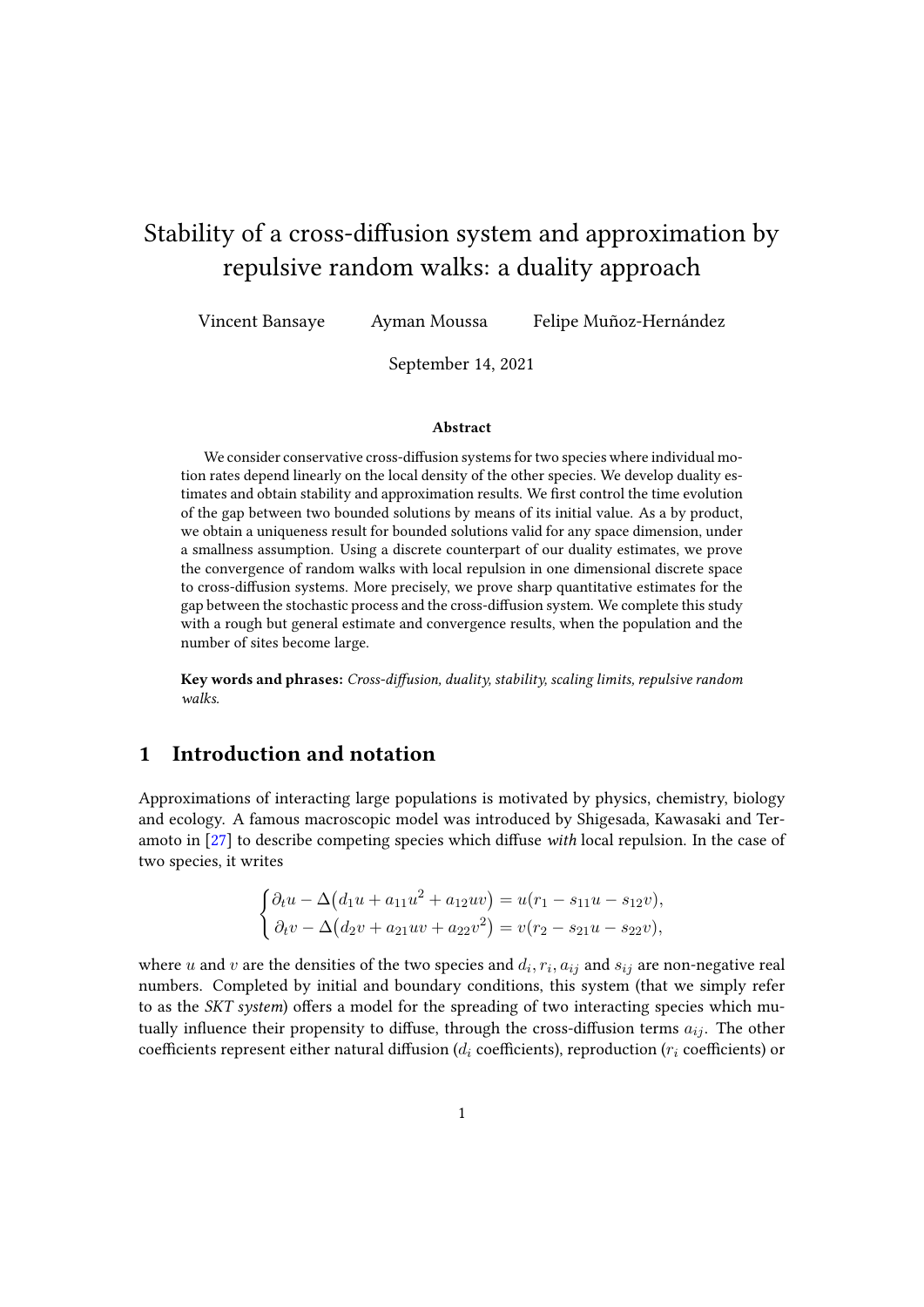competition ( $s_{ij}$  coefficients). The main motivation of [\[27\]](#page-39-0) was to propose a population dynamics model able to detect segregation, that is the existence of non-constant steady states  $\overline{u}$ and  $\overline{v}$  having disjoint superlevel sets of low threshold value. As a consequence of this motivation, the first mathematical results dealing with this system focused on sufficient conditions for the coefficients to ensure existence of non-constant steady states, with a careful study of the stability of the latter. This study of possible segregation states is still active and we refer to the introduction of  $[3]$  for a nice state of the art. It is a striking fact that during its first years of existence within the mathematical community, the SKT system has not been studied through the prism of its Cauchy problem. As a matter of fact, existence of solutions has been tackled only a few years later: the first paper dealing with this issue is  $[20]$  and explores the system under very restrictive conditions. Several attempt followed, but only with partial results. A substantial progress was achieved by Amann  $[1, 2]$  $[1, 2]$  $[1, 2]$ , who proposed a rather abstract approach to study generic quasilinear parabolic systems. The scope of this technology goes far beyond the sole case of cross-diffusion systems. In the specific case of the SKT system, it offers existence of local (regular) solutions, together with a criteria of explosion to decide if the existence is global or not. This fundamental result of Amann has been then used by several authors to establish existence of global solutions for particular forms of the SKT system. This is done, in general, under a strong constraint on the coefficients. For instance,  $[21]$  treats the case of equal diffusion rates in low dimension and  $[16]$ , settles the one of triangular systems (that is, for two species, when  $a_{12}a_{21} = 0$ ). However, the general question of existence of global solution for the complete system remains open, even in low dimension.

Another way to produce a global solution is to sacrifice the regularity of the solutions, and deal with only weak ones. This strategy relies on the so-called entropic structure of the system: SKT systems as the one previously introduced, admit Lyapunov functionals which decay along time and whose dissipation allows to control the gradient of the solution. This method has been used successfully in  $[4]$  to prove, for the first time, existence of global weak solutions for the SKT system, without restrictive assumptions on its coefficients. After it first discovery in  $[15]$ , this entropic structure has been explored and generalized to several systems, allowing for the construction of global weak solutions for variants of the original SKT system (see [\[19,](#page-38-3) [11\]](#page-38-4) and the references therein). With this low level of regularity for the solutions, uniqueness becomes an issue in itself. It has been studied either under simplifying assumptions on the system like in  $[24, 7]$  $[24, 7]$  $[24, 7]$  or in the weak-strong setting thanks to the use of a relative entropy (see  $[8]$ ).

### 1.1 Objectives and state of the art

This work is initially motivated by yet another mathematical challenge offered by the SKT system: its rigorous derivation. The diffusion operator used in the system in SKT system is specific. We focus in this paper on the main difficulty raised by this operator, which is the non-linearity of diffusion term. The initial goal of the work is to approximate the conservative SKT system, without self-diffusion, that is the following one

<span id="page-1-0"></span>
$$
\begin{cases} \partial_t u - \Delta (d_1 u + a_{12} uv) = 0, \\ \partial_t v - \Delta (d_2 v + a_{21} uv) = 0, \end{cases}
$$
\n(1)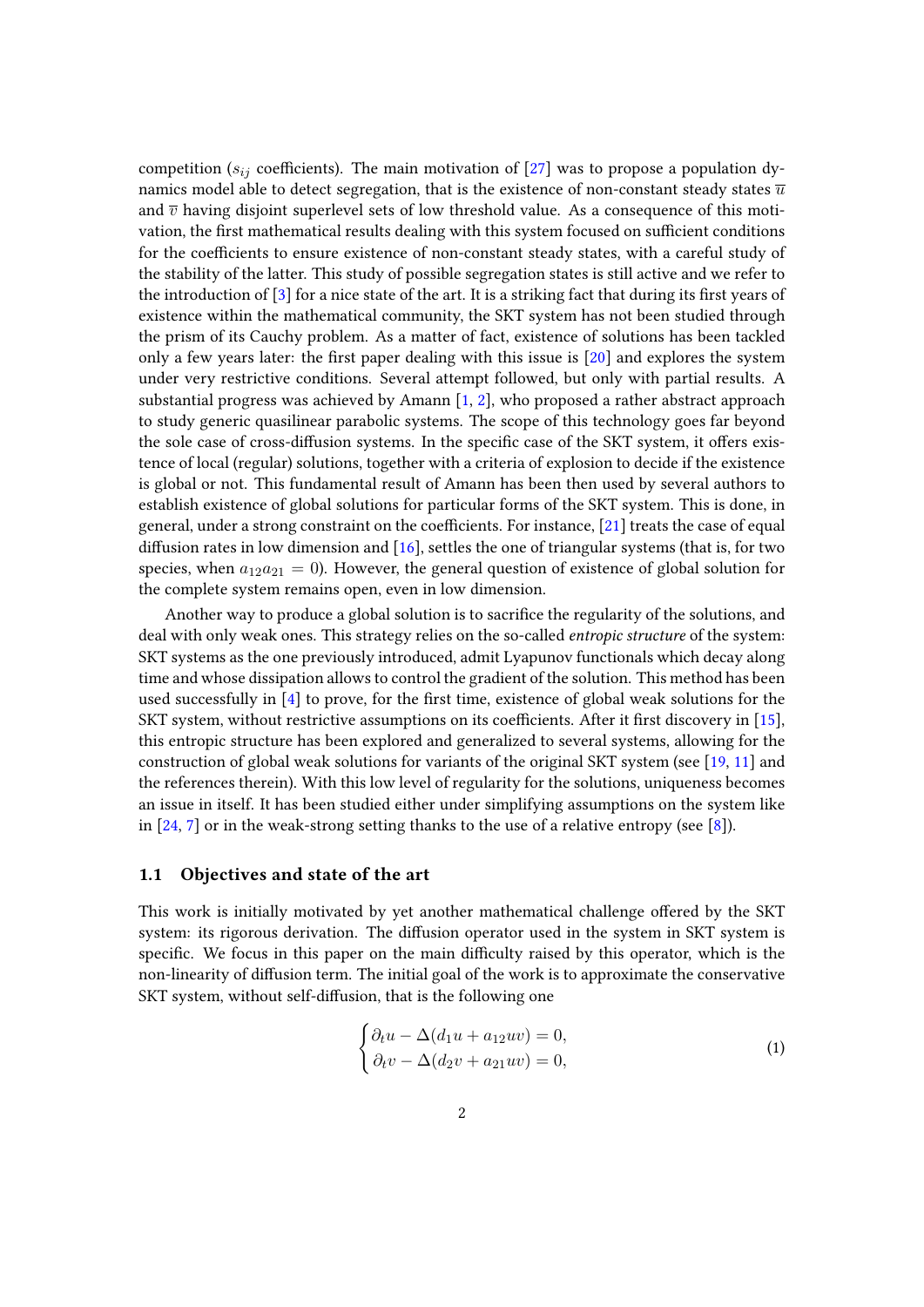where all the coefficients  $d_i$  and  $a_{ij}$  are assumed positive. Whereas (possibly heterogeneous) diffusion of lifeless matter (e.g. ink or any type of chemical substance) uses the Fick diffusion operator  $-\text{div}(\mu \nabla \cdot)$  to express the spread, SKT systems rely on the (more singular) operator  $-\Delta(\mu)$ . As it was already explained in [\[27\]](#page-39-0), this choice of diffusion operator is at the core of the repulsive mechanism allowing the segregation to appear. However, the justification proposed in [\[27\]](#page-39-0) was rather formal, leaving open the question of the rigorous justification of SKT systems. As far as our knowledge goes, there exist mainly three approaches for the derivation of SKT systems

- (i) The first path was proposed in  $[17]$ , where an SKT model is obtained as an asymptotic limit of a family of reaction-diffusion systems. In this approach the idea is that one of the two species exists in two states (stressed or not), and switch from one to the other with a reaction rate which diverges. This was used in [\[17\]](#page-38-7) to obtain formally a triangular cross diffusion system. This strategy has been followed with a rigorous analysis, mainly to produce triangular systems (see [\[28\]](#page-39-3) and references therein) and more recently for a family of "full" systems in [\[10\]](#page-38-8) which, however, do not include the SKT one.
- (ii) Another strategy was proposed by Fontbona and Méléard in [\[14\]](#page-38-9). The idea is to start from a stochastic population model in continuous space where the individuals' displacements depend on the presence of concurrents. Then, the large population limit (under adequate scaling) leads to a non-local cross-diffusion model. In comparison with the system [\(1\)](#page-1-0), the limit model rigorously derived in [\[14\]](#page-38-9) is a lot less singular, because of several convolution kernels. It was explicitly asked in [\[14\]](#page-38-9), whether letting the convolution kernels vanish to the Dirac mass was handable limit or not. A first partial answer was given in [\[23\]](#page-39-4), but applied for only specific triangular systems. More recently, it was discovered in [\[13\]](#page-38-10) that even for the non-local systems, it is possible to ensure the persistence of the entropy structure, allowing to answer fully to the question of Fontbona and Méléard, at least for the standard SKT system.

A little bit before [\[13\]](#page-38-10) appeared, Chen et. al. proposed another strategy in [\[5\]](#page-37-4) (see also  $[6]$  which deals with a slightly different family of systems). It also starts from a stochastic model and makes use of an intermediate non-local one. The main difference with [\[14,](#page-38-9) [23,](#page-39-4) [13\]](#page-38-10) is that in [\[5\]](#page-37-4) the two asymptotics are done simultaneously (size of population to infinity and parameter of regularization to 0). This direct approach amounts to "commute" the asymptotic diagram from the stochastic model to the final PDE; this is a common feature with the current work that we will comment later on.

(iii) The third path was proposed in  $[9]$  and justifies the SKT model through a semi-discrete one. The latter is itself derived from a stochastic population model in discrete space where individuals are assumed to move by pair, in order to ensure reversibility of the process and the existence of an entropy for the limit model. In [\[9\]](#page-38-11) the link to the stochastic was done formally whereas the asymptotic analysis linking the semi-discrete model to the SKT system was proved rigorously, relying on a compactness argument which is allowed thanks to the existence of the Lyapunov functional for the semi-discrete system.

In this paper, we are interested in connections between microscopic random individual-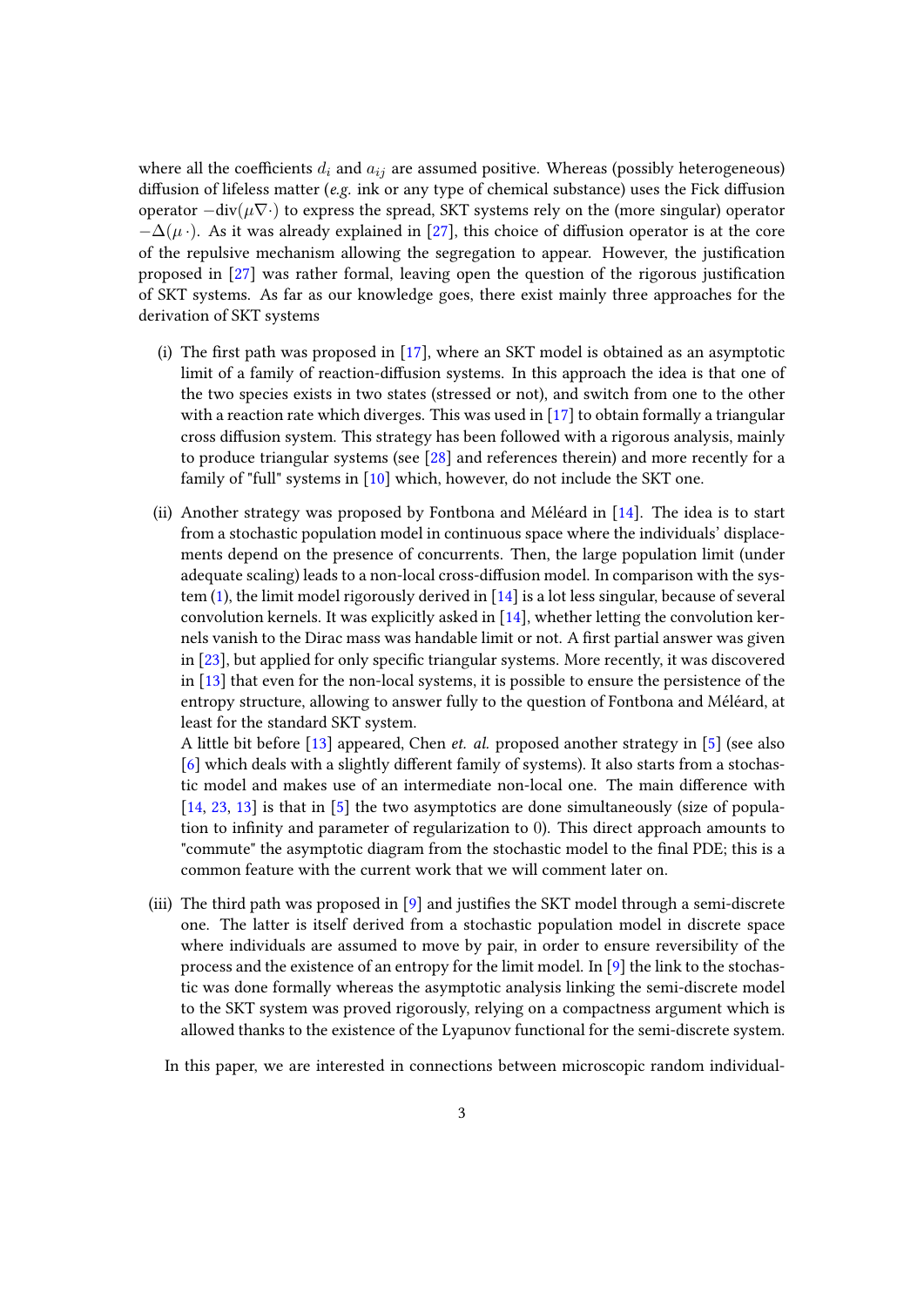based models (or particle system) and such macroscopic deterministic dynamics, in the spirit of strategies (ii) and (iii) described above. We do not use any non-local approximated system as in  $[14, 5]$  $[14, 5]$  $[14, 5]$ , being inspired instead by the semi-discrete approach proposed in  $[9]$ . We consider also a discrete space and that each species moves randomly and is only sensitive to the local size of the other species. Let us comment the main differences and novelties of this work compared to [\[9\]](#page-38-11). First, we prove rigorously that the suitably scaled stochastic process converges in law in Skorokhod space to SKT system [\(1\)](#page-1-0) and we perform this space and time scaling limit at once. Besides, individuals of each species move independently with a rate proportional to the number of individuals of the other species, on the same site. We do not need to make them move by pair, which may be hard to justify regarding phenomenon at stake. Indeed, we do not need a reversibility property and do not use the entropic structure. The main difficulty to prove convergence of the stochastic process at once lies in the control of the cumulative quadratic rates due to local interactions when the number of sites becomes large. As far as we have seen, entropy structure does not provide the suitable control of these non-linear terms and a way to get tightness and identification in general. We use a different approach based on generalized duality. This provides quantitative estimates in terms of space discretization and size of population. Moreover, at the level of the PDE system, it implies a local uniqueness result for bounded solutions of the SKT system. The duality approach allows to compare locally the stochastic process with its semi-discrete deterministic approximation. It is optimal in the sense that it provides the good time space scaling for such an approximation.

Let us describe now the stochastic individual-based model. The population is spatially distributed among M sites. The process under consideration is a continuous time Markov chain  $(U(t), V(t))_{t>0}$  taking values in  $\mathbb{N}^M \times \mathbb{N}^M$ . The two coordinates count the number of individuals of each species at each site, for each time  $t > 0$ . Each individual of each species follows a random walk and its jumps rate increases linearly with respect to the number of individuals of the other species. The dynamic is defined by the jump rates as follows. For any vector of configurations  $(u, v) \in \mathbb{N}^M \times \mathbb{N}^M$ , the transitions are

$$
\mathbf{u} \mapsto \mathbf{u} + (\mathbf{e}_{i+\theta} - \mathbf{e}_i) \quad \text{at rate} \quad 2u_i(d_1 + a_{12}v_i),\n\mathbf{v} \mapsto \mathbf{v} + (\mathbf{e}_{i+\theta} - \mathbf{e}_i) \quad \text{at rate} \quad 2v_i(d_2 + a_{21}u_i),
$$

where  $(e_i)_{1\leq i\leq M}$  is the canonical basis of  $\mathbb{R}^M$ ,  $e_0 = e_M$ ,  $e_{M+1} = e_1$  and  $\theta \in \{-1,1\}$  with both values equally likely. Let us mention that hydrodynamic limits of other stochastic models with repulsive species have been considered, in particular in the context of exclusion processes, see e.g.  $[26]$ . In that case, local densities are bounded so difficulties and limits are different. In an other direction, stochastic versions of the limiting SKT systems have been considered, see e.g. [\[12\]](#page-38-12).

This work contains two main results which at first sight can appear unrelated in their formulation. The first result is a quantitative stability estimate on the SKT system which bounds the distance between two solutions in terms of their initial distance. This result is based on a new duality lemma and applies for bounded solutions, only if one of them is small enough. As a by-product of this stability estimate, we prove uniqueness of (small) bounded solutions of the conservative SKT system. This result is valid in arbitrary dimension and is, as far as our knowledge goes, new. Uniqueness theorems for (only) bounded solutions of the full SKT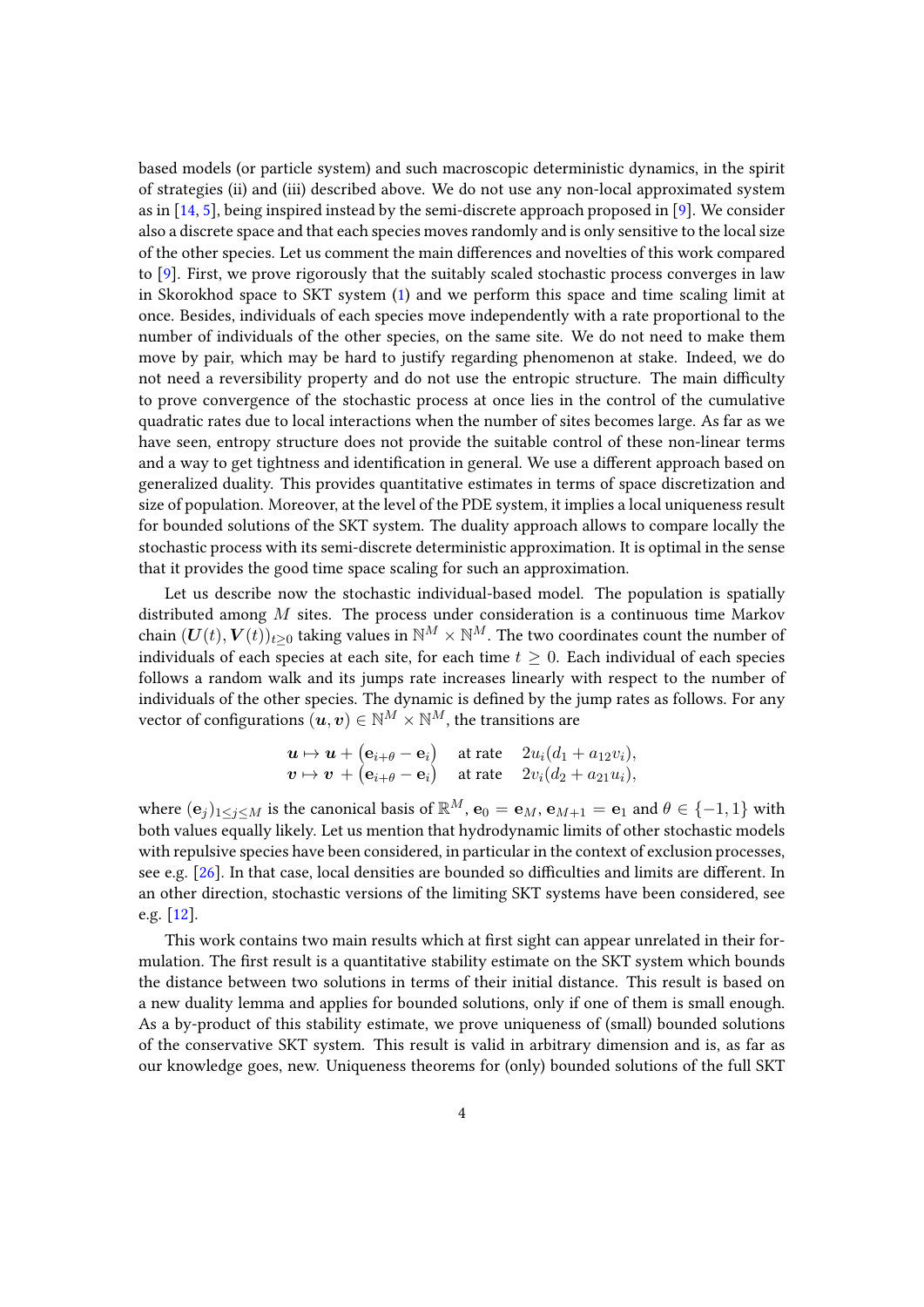system are missing in the current literature [\[7,](#page-38-5) [8,](#page-38-6) [24\]](#page-39-2).

The second main result is the convergence of the properly scaled sequence of processes  $(U^{M,N}, V^{M,N})_{M,N \in \mathbb{N}}$  to the SKT system. We obtain quantitative estimates of the gap between the trajectories of this process extended to the continuous space and the solution of SKT system, in a large population and diffusive regime. This analysis is performed in a one dimensional setting for the space variable. The strategy is to insert the semi-discrete model proposed in [\[9\]](#page-38-11) and estimate separately the gap between our stochastic process and this semi-discrete system and then, estimate (with enough uniformity) the distance between the semi-discrete system and the continuous SKT limit. Following this plan, we first propose a general estimate, which rely on naive bounds of the quadratic diffusion term. Roughly, we simply bound locally the size of the population by the (constant) total number of individuals. These bounds allow for convergence with a fixed number of sites but lead to an unreasonable assumption of a superexponential number of individuals per site when the number of sites increases. When we faced this difficulty, we tried to obtain an estimate as sharp as possible to capture the good scales and compare the semi-discrete system and the continuous one. It's during this step that we discovered the stability estimate described above, which is interesting for its own sake. A nice feature of this stability estimate is that we can transfer it onto the semi-discrete and stochastic setting. We obtain then the convergence of the stochastic model towards the SKT system, with sharp estimates and relevant size scales. This asymptotic study shares a similar limitation as the previous paragraph: it holds only under the assumption of small regular solution of the SKT system, which is ensured by Amann's theorem [\[1,](#page-37-1) [2\]](#page-37-2).

The paper is organized as follows. In the end of this section, we collect several notations which will be used throughout the paper. In Section [2](#page-6-0) we define the (sequence of) stochastic processes we consider, we recover the semi-discrete system introduced in [\[9\]](#page-38-11) and state our two main results. In Section [3](#page-12-0) we show the convergence in law in path space of the stochastic process towards the semi-discrete system when the number of individuals goes to infinity but the number of sites remains fixed. We provide a quantification of this convergence. It implies the general (no restriction on the limiting SKT system) but naive (in terms of scales) convergence discussed above. Then, Section [4](#page-17-0) is dedicated to the duality estimates with source terms and their consequences. These duality estimates account for the interacting system when one of the population is seen as an exogenous environment, which amounts to decouple the two species. In a first short paragraph (Subsection  $4.1$ ) we state and prove the generalized duality lemma and its application to the stability estimate of the SKT system in the continuous setting. This paragraph is the only one of the study in which we work in arbitrary dimension for the space variable. Then, the rest of Section [4](#page-17-0) focuses on the translation of these estimates in the semi-discrete setting. This includes the definition of reconstruction operators, the study of the discrete laplacian matrix and the translation of classical function spaces into the discrete setting. Eventually in Section [5,](#page-31-0) we apply the previous machinery to the difference between the stochastic process and the approximated system that solutions of [\(1\)](#page-1-0) solve when looked at a semi-discrete level. We then deduce our main asymptotic theorem by controlling some martingales and approximation errors. In a short appendix, we also give a dictionary which gives the correspondence of different objects in the discrete and continuous settings.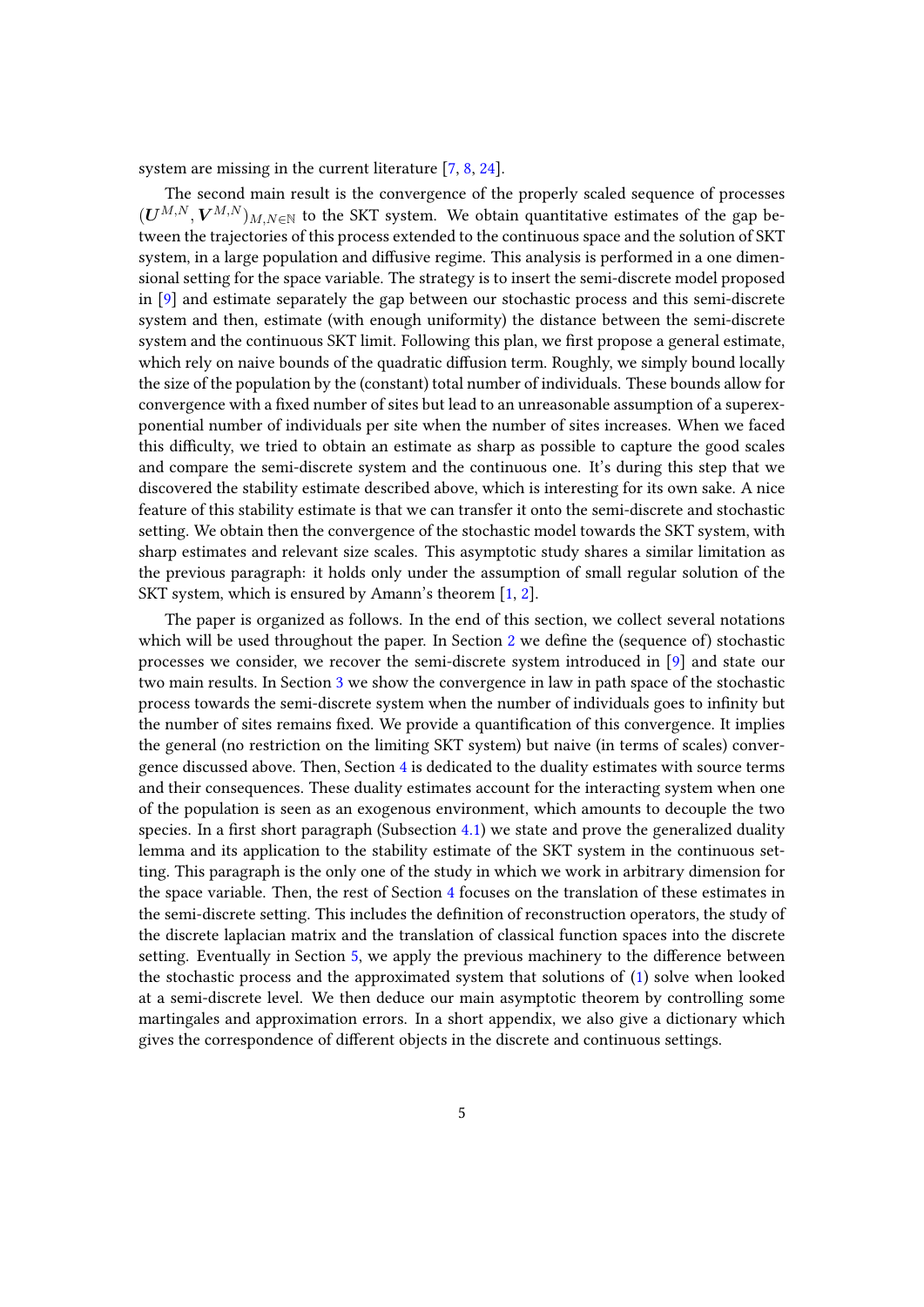#### <span id="page-5-0"></span>1.2 Notation

#### Finite-dimensional vectors

Throughout the article, vectors will always be written in bold letters and if not stated otherwise, the components of the vector  $\mathbf{u} \in \mathbb{R}^M$  are  $(u_i)_{1 \leq i \leq M}$ . The canonical basis of  $\mathbb{R}^M$ will be denoted  $(e_i)_{1\leq i\leq M}$ . Due to the periodic boundary condition that we will use, we will frequently use the convention  $\mathbf{e}_0 = \mathbf{e}_M$  and  $\mathbf{e}_{M+1} = \mathbf{e}_1$ .

Given  $M\in\mathbb{N}$  and  $p\in[1,\infty]$  we denote by  $\|\cdot\|_p=\left(\sum_{i=1}^M|x_i|^p\right)^{1/p}$  the usual  $\ell^p$  norm on  $\mathbb{R}^M$  and  $\|\cdot\|_{p,M}$  the rescaled norm defined for  $\boldsymbol{x} \in \mathbb{R}^M$  by

$$
\|x\|_{p,M} \coloneqq \left(\frac{1}{M}\sum_{i=1}^M |x_i|^p\right)^{1/p} \quad \text{for } p < \infty \text{, and} \quad \|x\|_{\infty} \coloneqq \max_{1 \leq i \leq M} |x_i|.
$$

Similarly, the corresponding (rescaled) euclidean inner-product of  $\mathbb{R}^M$  is denoted  $(\cdot | \cdot)_{M}$ :

$$
(\boldsymbol{x}|\boldsymbol{y})_M = \frac{1}{M}\sum_{i=1}^M x_i y_i,
$$

so that  $\|\cdot\|_{2,M}^2 = (\cdot|\cdot)_{M}$ .

The symbol  $\odot$  is the internal Hadamard product on  $\mathbb{R}^M$ , that is  $(\bm{x} \odot \bm{y})_i = x_i y_i.$  We will also often use (when it makes sense) the operator  $x \oslash y$  defined by  $(x \oslash y)_i = x_i/y_i$  and the diso often use (when it makes sense) the operator  $x \circ y$  defined if "vectorial" square-root  $x^{1/2}$  whose components are  $(\sqrt{x_i})_{1 \le i \le M}$ .

The arithmetic average of all the components of a vector  $x$  will be denoted

$$
[\boldsymbol{x}]_M \coloneqq \frac{1}{M} \sum_{i=1}^M x_i.
$$

The vector of  $\mathbb{R}^M$  for which every component equals 1 is denoted  $\mathbf{1}_M$ . The orthogonal projection onto  $\mathrm{Span}_\mathbb{R}(\mathbf{1}_M)^\perp$  is denoted with a tilde, that is:  $\widetilde{\bm{x}} = \bm{x} - [\bm{x}]_M \bm{1}_M$ .

For  $\boldsymbol{x},\boldsymbol{y}\in\mathbb{R}^M$  we write  $\boldsymbol{x}\geq\boldsymbol{y}$  whenever  $\boldsymbol{x}-\boldsymbol{y}\in\mathbb{R}^M_+.$ 

#### Functions

We will manipulate random and deterministic functions which may depend on the time variable  $t \in \mathbb{R}_+$  and the space variable  $x \in \mathbb{T}^d$ , where  $\mathbb{T} \coloneqq \mathbb{R}/\mathbb{Z}$  is the flat periodic torus. We will rely on the following convention for functions: uppercase letters will be reserved for random elements whereas lowercase letters will represent deterministic functions. Accordingly to the previous paragraph, vector valued functions will be denoted in bold whereas scalar valued functions will be denoted with the normal font.

Quite often results will be stated on a fixed time interval  $[0, T]$ . For this reason, we introduce the periodic cylinder  $Q_T \coloneqq [0,T] \times \mathbb{T}^d.$  For any function space  $E$  defined on  $\mathbb{T}^d$  or  $Q_T,$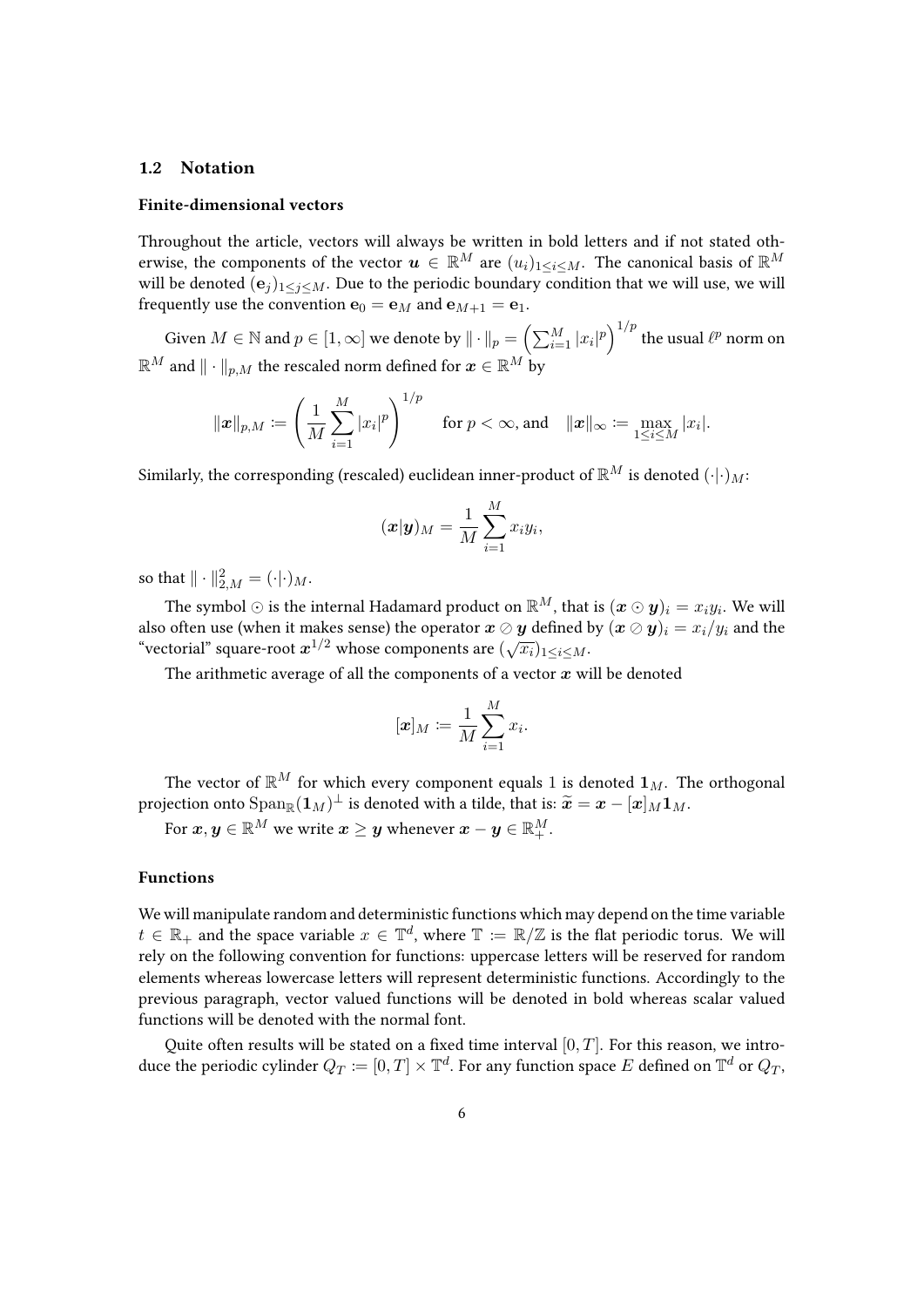the corresponding norm will be denoted  $\|\cdot\|_E$ , e.g.  $\|\cdot\|_{L^2(\mathbb{T}^d)}.$  In case of a Hilbert structure, the inner-product will be denoted by  $(\cdot| \cdot)_E$ ,  $e.g.$   $(\cdot| \cdot)_{L^2(\mathbb{T}^d)}.$  We will use frequently two Sobolev spaces on  $\mathbb{T}^d$ , the definition of which we briefly recall for the reader's convenience.

Any distribution  $\varphi \in \mathscr{D}'(\mathbb{T}^d)$  decomposes

$$
\varphi = \sum_{k \in \mathbb{Z}^d} c_k(\varphi) e_k,
$$

where  $e_k(x) \coloneqq e^{2i\pi k \cdot x}$ , and  $c_k(\varphi) \coloneqq \langle \varphi, e_k \rangle$ . For  $s \in \mathbb{R}$  we define  $H^s(\mathbb{T}^d)$  as the subspace of  $\mathscr{D}^\prime(\mathbb{T}^d)$  whose elements  $\varphi$  satisfy

$$
\sum_{k\in\mathbb{Z}^d} |c_k(\varphi)|^2 (1+|k|^2)^s < +\infty,
$$

equipped with the norm

$$
\|\varphi\|_{H^s(\mathbb{T}^d)} = \left\{ \sum_{k \in \mathbb{Z}^d} |c_k(\varphi)|^2 (1+|k|^2)^s \right\}^{1/2}.
$$

By analogy with the average notation of the previous paragraph, for any integrable function  $\varphi$  defined on  $\mathbb{T}^d$ , we denote

$$
[\varphi]_{\mathbb{T}^d} \coloneqq \int_{\mathbb{T}^d} \varphi,
$$

which is in general  $[\varphi]_{\mathbb{T}^d} = c_0(\varphi)$  if  $\varphi$  is merely a distribution. The expression

$$
\|\varphi\|_{\dot{H}^s(\mathbb{T}^d)} \coloneqq \left\{ \sum_{k \in \mathbb{Z}^d} |c_k(\varphi)|^2 |k|^{2s} \right\}^{1/2},
$$

is only a semi-norm on  $H^s(\mathbb{T}^d)$  and is a norm on the homogeneous Sobolev space  $\dot{H}^s(\mathbb{T}^d)$ constituted of those elements  $\varphi$  belonging to  $H^s(\mathbb{T}^d)$  and having a vanishing mean, *i.e.* for which  $[\varphi]_{\mathbb{T}} = c_0(\varphi) = 0$ . We use mainly these spaces for  $s = 1$  and  $s = -1$ .

Finally, for any metric space X,  $D([0, T], X)$  denotes the space of càdlàg functions from  $[0, T]$  to X endowed with the Skorokhod topology.

# <span id="page-6-0"></span>2 Main objects and results

Before stating our main results, we need to define precisely the objects that we aim at considering.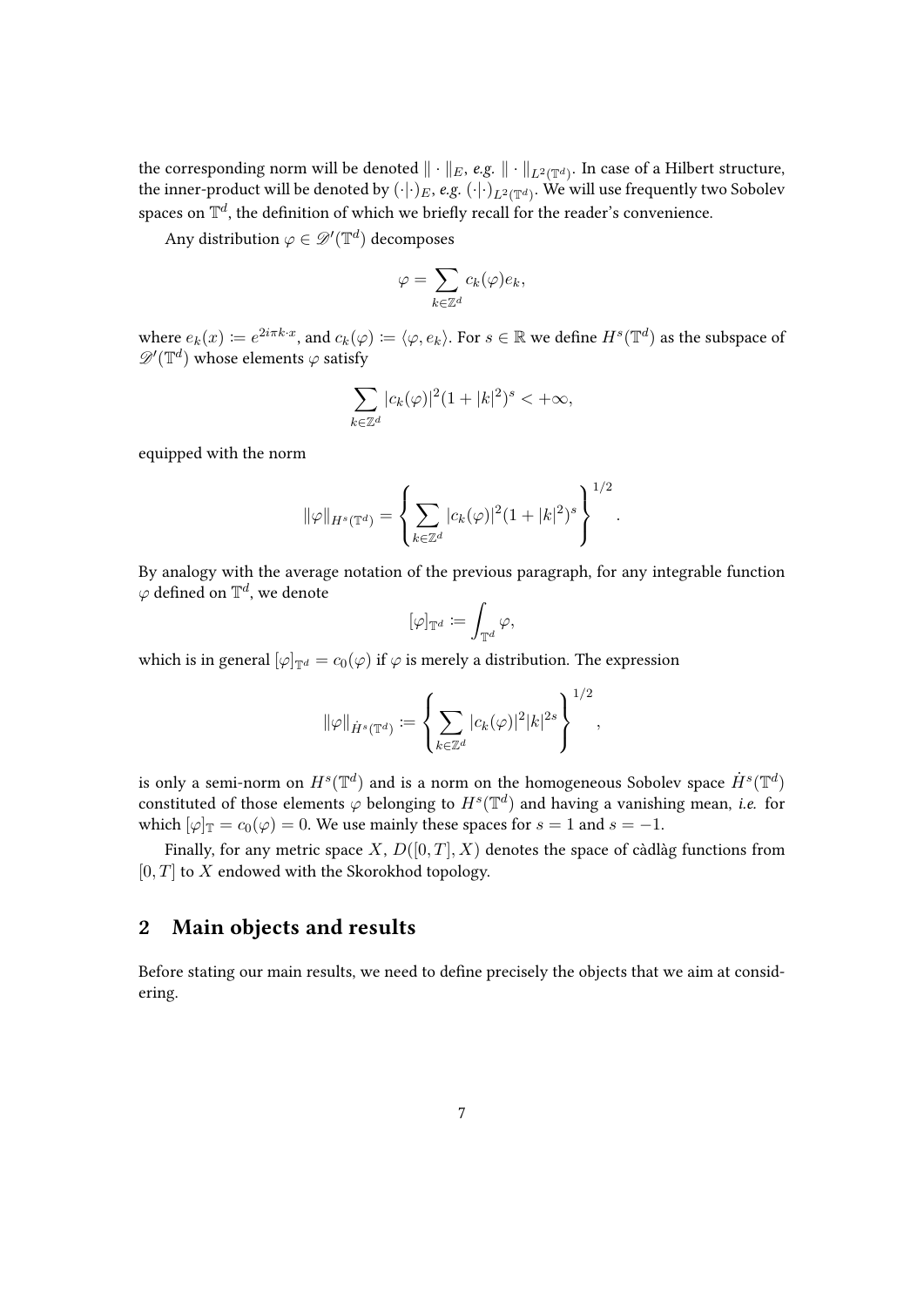### 2.1 Repulsive random walks and scaling

Let us define the stochastic process by means of a trajectorial representation using Poisson point measures. We consider a probability space  $(\Omega, \mathcal{F}, \mathbb{P})$  satisfying the usual conditions. We introduce a family of independent Poisson point measure  $(\mathcal{N}^j)_{j\in\mathbb{N}}$  on  $\mathbb{R}_+\times \mathbb{R}_+\times\{-1,1\}$  with common intensity  $ds \otimes d\rho \otimes \beta(d\theta)$ , where  $\beta$  is the law of a Bernoulli $(\frac{1}{2})$  random variable. Almost surely the initial data  $(U(0), V(0))$  belongs to  $\mathbb{N}^M \times \mathbb{N}^M$ , and the corresponding process  $(\bm{U}(t),\bm{V}(t))_{t\geq 0}$  is then defined as the unique strong solution in  $D([0,\infty),\mathbb{N}^{2M})$  of the following system of stochastic differential equations (SDEs) driven by the aforementioned measures

$$
\begin{cases}\n\boldsymbol{U}(t) = \boldsymbol{U}(0) + \int_0^t \int_{\mathbb{R}_+ \times \{-1,1\}} \sum_{j=1}^M \mathbf{1}_{\rho \leq 2U_j(s^-)(d_1 + a_{12}V_j(s^-))} (\mathbf{e}_{j+\theta} - \mathbf{e}_j) \, \mathcal{N}^j(\mathrm{d}s, \mathrm{d}\rho, \mathrm{d}\theta), \\
\boldsymbol{V}(t) = \boldsymbol{V}(0) + \int_0^t \int_{\mathbb{R}_+ \times \{-1,1\}} \sum_{j=1}^M \mathbf{1}_{\rho \leq 2V_j(s^-)(d_2 + a_{21}U_j(s^-))} (\mathbf{e}_{j+\theta} - \mathbf{e}_j) \, \mathcal{N}^j(\mathrm{d}s, \mathrm{d}\rho, \mathrm{d}\theta),\n\end{cases}
$$

where the jump rates  $d_1, d_2, a_{12}$  and  $a_{21}$  are the one of [\(1\)](#page-1-0). Uniqueness and existence for the previous system of SDEs are obtained easily from a classical inductive construction. Indeed, the total population size of each species is constant along time:  $||U(t)||_{1,M} = ||U(0)||_{1,M}$ ,  $||\mathbf{V}(t)||_{1,M} = ||\mathbf{V}(0)||_{1,M}$ . Therefore, conditionally on the initial value  $(\mathbf{U}(0),\mathbf{V}(0))$ , the process  $(U(t), V(t))_{t>0}$  is a pure jump Markov process on a finite state space with bounded rates.

We are interested in the approximation (hydrodynamic limit) when the population size and the number of sites tend to infinity. Informally, we consider  $(\boldsymbol{U}(M^2t)/N,\boldsymbol{V}(M^2t)/N)_{t\geq 0}$  and interaction now occurs through the local density of individuals. The scaling parameter  $N\in\mathbb{N}^*$ yields the normalization of the population per site and provides a limiting density when  $N$  goes to infinity. The initial population per site is of order of magnitude  $N$  and each species' motion rate is an affine function of the density of the other species on the same site. The motion of each individual is centered and we consider the diffusive regime. As a consequence, we accelerate the time by the factor of  $M^2$ , which amounts to multiply the transition rates by  $M^2$ .

We denote the renormalized process by  $(U^{M,N}(t), V^{M,N}(t))_{t\geq0}$ . Moreover, for  $u, v \in \mathbb{R}$ and  $i, j = 1, 2$  we set

$$
\eta_{1,j}^{M,N}(t) := 2M^2 N U_j^{M,N}(t) (d_1 + a_{12} V_j^{M,N}(t)),
$$
  

$$
\eta_{2,j}^{M,N}(t) := 2M^2 N V_j^{M,N}(t) (d_2 + a_{21} U_j^{M,N}(t)).
$$

For a given initial condition  $(U^{M,N}(0), V^{M,N}(0))$ , the process  $(U^{M,N}(t), V^{M,N}(t))_{t>0}$  is the unique solution in  $D([0,\infty),{\mathbb R}^{2M}_+)$  of the following system of SDEs

<span id="page-7-0"></span>
$$
\begin{cases}\n\boldsymbol{U}^{M,N}(t) = \boldsymbol{U}^{M,N}(0) + \int_0^t \int_{\mathbb{R}_+ \times \{-1,1\}} \sum_{j=1}^M \mathbf{1}_{\rho \le \eta_{1,j}^{M,N}(s^-)} \frac{\mathbf{e}_{j+\theta} - \mathbf{e}_j}{N} \mathcal{N}^j(\mathrm{d}s, \mathrm{d}\rho, \mathrm{d}\theta), \\
\boldsymbol{V}^{M,N}(t) = \boldsymbol{V}^{M,N}(0) + \int_0^t \int_{\mathbb{R}_+ \times \{-1,1\}} \sum_{j=1}^M \mathbf{1}_{\rho \le \eta_{2,j}^{M,N}(s^-)} \frac{\mathbf{e}_{j+\theta} - \mathbf{e}_j}{N} \mathcal{N}^j(\mathrm{d}s, \mathrm{d}\rho, \mathrm{d}\theta).\n\end{cases}
$$
\n(2)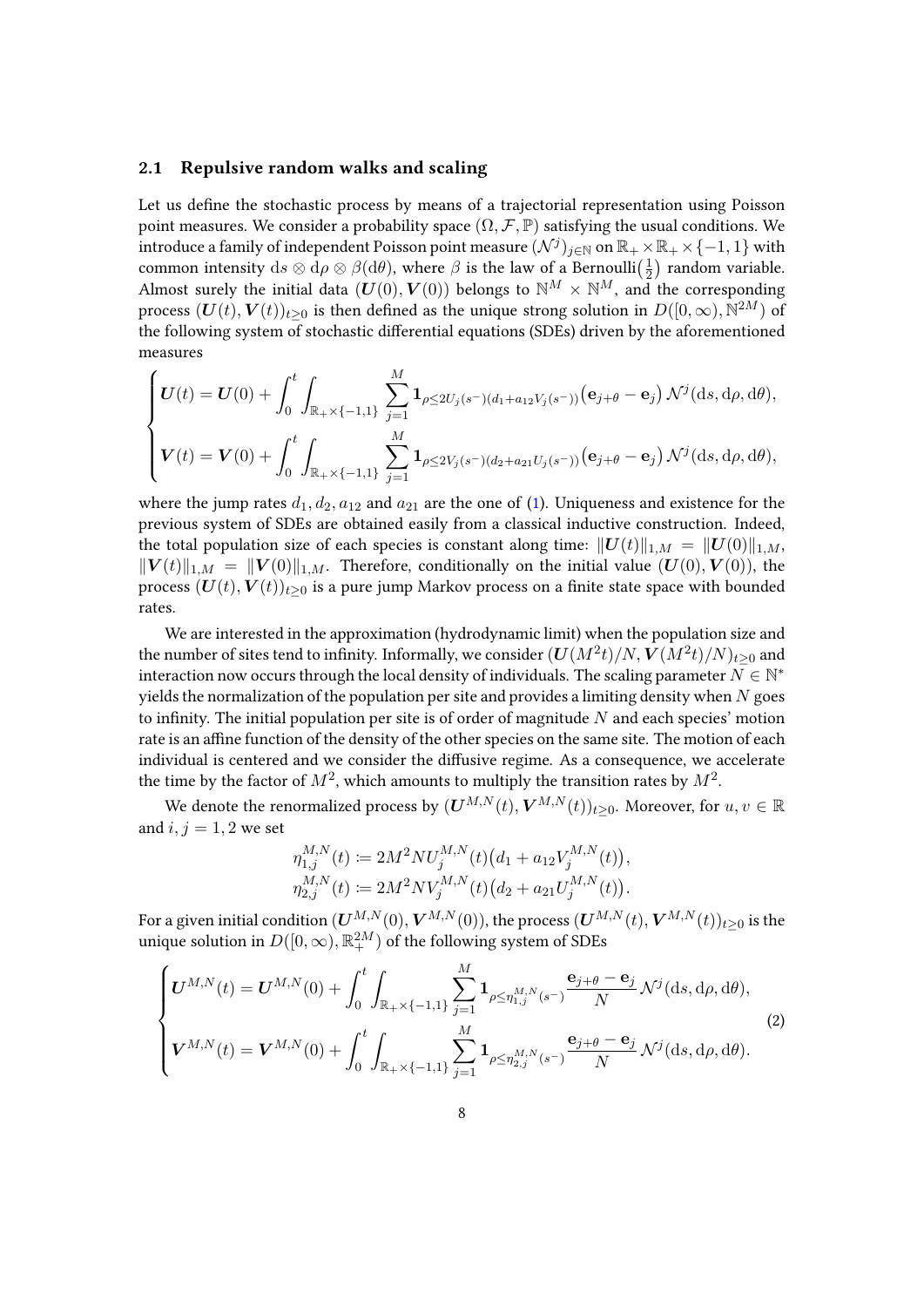### 2.2 The intermediate (semi-discrete) system

To estimate the gap between the discrete stochastic process [\(2\)](#page-7-0) and the SKT system [\(1\)](#page-1-0), we are going to use a third system on which our asymptotic analysis will pivot

<span id="page-8-0"></span>
$$
\begin{cases}\n\frac{\mathrm{d}}{\mathrm{d}t}\boldsymbol{u}^{M}(t) - \Delta_{M}(d_{1}\boldsymbol{u}^{M}(t) + a_{12}\boldsymbol{u}^{M}(t) \odot \boldsymbol{v}^{M}(t)) = 0, \\
\frac{\mathrm{d}}{\mathrm{d}t}\boldsymbol{v}^{M}(t) - \Delta_{M}(d_{2}\boldsymbol{v}^{M}(t) + a_{21}\boldsymbol{u}^{M}(t) \odot \boldsymbol{v}^{M}(t)) = 0,\n\end{cases}
$$
\n(3)

where the unknowns are the vector valued curves  $u^M, v^M \colon \mathbb{R}_+ \to \mathbb{R}^M$ , and the matrix  $\Delta_M$ is the periodic laplacian matrix, that is

<span id="page-8-1"></span>
$$
\Delta_M := M^2 \begin{pmatrix} -2 & 1 & 0 & \cdots & 1 \\ 1 & -2 & 1 & \cdots & 0 \\ \vdots & \ddots & \ddots & \ddots & \vdots \\ 0 & \cdots & 1 & -2 & 1 \\ 1 & \cdots & 0 & 1 & -2 \end{pmatrix} \in M_M(\mathbb{R}).
$$
 (4)

This semi-discrete system corresponds to a large population approximation but fixed number of sites  $M$ . Existence and uniqueness for  $(3)$  can be proven using the standard Picard-Lindelöf theorem, as this is done in [\[9\]](#page-38-11) where this semi-discrete system has been introduced.

### 2.3 Formal insight

Before stating our main results, let us give an informal argument to see how the stochastic process [\(2\)](#page-7-0) can be linked with the SKT system [\(1\)](#page-1-0), through the semi-discrete system [\(3\)](#page-8-0).

We first introduce the infinitesimal generator  $L^{M,N}$  of the process [\(2\)](#page-7-0). For this purpose, we define the translation operator  $\tau_a$  for any vector  $a \in \mathbb{R}^M$ . It acts on any function  $G: \mathbb{R}^M \to \mathbb{R}$ by the formula  $\tau_a G(\cdot) := G(\cdot + a)$ . Then, for  $1 \leq j \leq M$ , we define the operator

$$
\mathcal{L}_j^N = \tau_{N^{-1}(\boldsymbol{e}_{j+1}-\boldsymbol{e}_j)} + \tau_{N^{-1}(\boldsymbol{e}_{j-1}-\boldsymbol{e}_j)} - 2\mathrm{Id},
$$

for  $G\colon\mathbb{R}^M\to\mathbb{R}.$  We recall here the periodic convention:  $\mathbf{e}_0=\mathbf{e}_M$  and  $\mathbf{e}_{M+1}=\mathbf{e}_1.$  Then, for any measurable and bounded function  $F\colon \mathbb{R}^{2M}_+\to \mathbb{R}$  , we define for  $(\bm u,\bm v)\in \mathbb{R}^{2M}_+$ 

$$
L^{M,N}F\bigl(\boldsymbol{u},\boldsymbol{v}\bigr)=\sum_{j=1}^M\frac{1}{2}\left\{\eta_{1,j}^{M,N}(u_j,v_j)\mathcal{L}_j^N[F(\cdot,\boldsymbol{v})](\boldsymbol{u})+\eta_{2,j}^{M,N}(u_j,v_j)\mathcal{L}_j^N[F(\boldsymbol{u},\cdot)](\boldsymbol{v})\right\}.
$$

For N going to infinity and F differentiable, Taylor's approximation ensures that  $L^{M,N}F$  converges to

$$
L^M F(\boldsymbol{u},\boldsymbol{v})=\big(\Delta_M(d_1\boldsymbol{u}+a_{12}\boldsymbol{u}\odot\boldsymbol{v})\,\big|\,\nabla_{\boldsymbol{u}}F(\boldsymbol{u},\boldsymbol{v})\big)+\big(\Delta_M(d_2\boldsymbol{v}+a_{21}\boldsymbol{v}\odot\boldsymbol{u})\,\big|\,\nabla_{\boldsymbol{v}}F(\boldsymbol{u},\boldsymbol{v})\big),
$$

where  $(\cdot | \cdot)$  is the inner product on  $\mathbb{R}^M$  and  $\Delta_M$  is the discrete laplacian matrix defined in [\(4\)](#page-8-1). Roughly, this ensures that for a fixed number of sites, the stochastic model can be approximated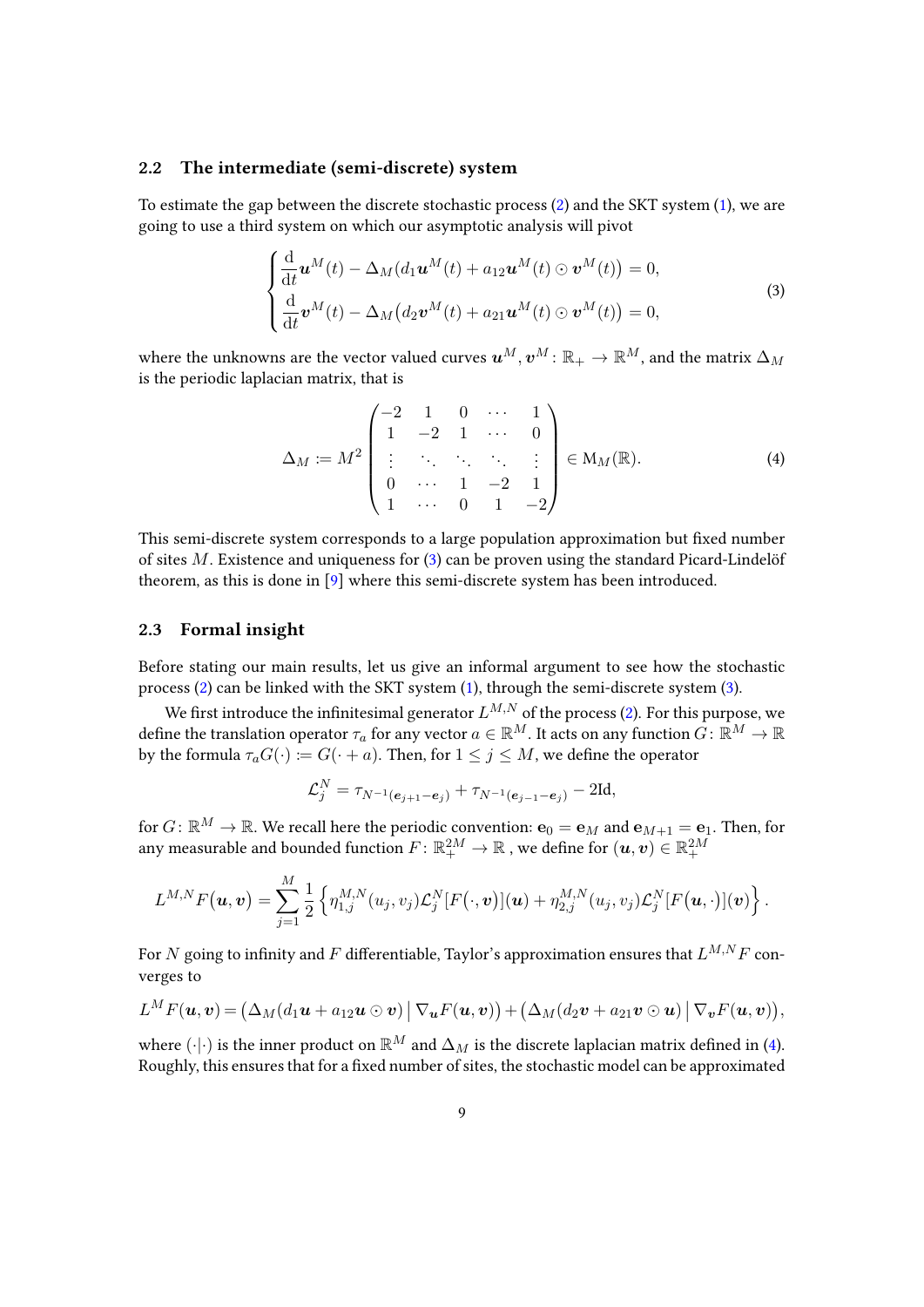in large population by the semi-discrete system  $(3)$ . Then, as M goes to infinity, the discrete laplacian represented by  $\Delta_M$  is expected to be formally replaced by the laplacian, thus the components of  $u^M$  and  $v^M$  are expected to approach the values of u and v on a uniform grid of step  $\frac{1}{M}$ , yielding the cross-diffusion system [\(1\)](#page-1-0).

### 2.4 Statements

Our first main result is a stability estimate for the conservative SKT system  $(1)$ . As far as our knowledge goes, this result is new in the context of weak solutions for the SKT system. To measure the distance between two solutions on a time interval  $[0, T]$ , we introduce the following norm

$$
\|\cdot\|_{T} := \left(\|\cdot\|_{L^{\infty}([0,T];H^{-1}(\mathbb{T}^d))}^2 + \|\cdot\|_{L^2(Q_T)}^2\right)^{1/2}.
$$
\n(5)

We define also the affine functions  $\mu_i: \mathbb{R} \to \mathbb{R}$  for  $i = 1, 2$ , by  $\mu_i(x) := d_i + a_{ij}x$  with  ${i, j} = {1, 2}.$ 

<span id="page-9-2"></span>**Theorem 1.** Let  $T > 0$  and consider a couple  $(u, v) \in L^{\infty}(Q_T)^2$  and  $(\overline{u}, \overline{v}) \in L^{\infty}(Q_T)^2$  of non-negative bounded weak solutions of the SKT system [\(1\)](#page-1-0), respectively initialized by  $(u_0, v_0) \in$  $L^\infty(\mathbb{T}^d)^2$  and  $(\overline{u}_0,\overline{v}_0)\in L^\infty(\mathbb{T}^d)^2.$  If the following smallness condition

<span id="page-9-1"></span><span id="page-9-0"></span>
$$
\|\overline{u}\|_{L^{\infty}(Q_T)} \|\overline{v}\|_{L^{\infty}(Q_T)} < \frac{d_1 d_2}{a_{12} a_{21}},\tag{6}
$$

is satisfied, then we have the stability estimate

$$
\| |u - \overline{u}|||_{T}^{2} + \| |v - \overline{v}|||_{T}^{2} \lesssim \|u_{0} - \overline{u}_{0}\|_{H^{-1}(\mathbb{T}^{d})}^{2} + \|v_{0} - \overline{v}_{0}\|_{H^{-1}(\mathbb{T}^{d})}^{2} + T \Big( [u_{0} - \overline{u}_{0}]_{\mathbb{T}^{d}}^{2} \| \mu_{1}(v_{0})\|_{L^{1}(\mathbb{T}^{d})} + [v_{0} - \overline{v}_{0}]_{\mathbb{T}^{d}}^{2} \| \mu_{2}(u_{0})\|_{L^{1}(\mathbb{T}^{d})} \Big),
$$

where the constant behind  $\lesssim$  depends only on  $a_{ij}, d_i, \|\bar u\|_{L^\infty(Q_T)}, \|\bar v\|_{L^\infty(Q_T)}$ , and  $\|\|\cdot\|_T$  is defined by  $(5)$ . In particular, if a bounded non-negative solution satisfies  $(6)$  then, there is no other bounded non-negative solution sharing the same initial data.

**Remark 1.** In case of equality in the smallness condition  $(6)$ , uniqueness remains but the stability estimate controls only the  $H^{-1}$  part of the  $\|\|\cdot\|_T$  norm.

The proof of Theorem [1](#page-9-2) relies on a generalized duality lemma presented in Subsection [4.1](#page-17-1) and on the concept of dual solutions developed in [\[23\]](#page-39-4), for the Kolmogorov equation. The uniqueness result contained in Theorem [1](#page-9-2) is conditional: if there exists a bounded (nonnegative) solution ( $\overline{u}, \overline{v}$ ) satisfying [\(6\)](#page-9-1), then it is unique in the class of bounded weak solutions. The existence of global bounded solutions for the SKT system is a long standing challenge in the context of cross-diffusion systems. Partial results are known, in the wake of the quest of even more regular solutions (which are in particular bounded), like  $\lceil 16 \rceil$  or  $\lceil 21 \rceil$  that we already cited. In the weak solutions setting, the paper  $[18]$  gives sufficient –yet restrictive– conditions on the coefficients of the SKT system to ensure boundedness. Since the previous results are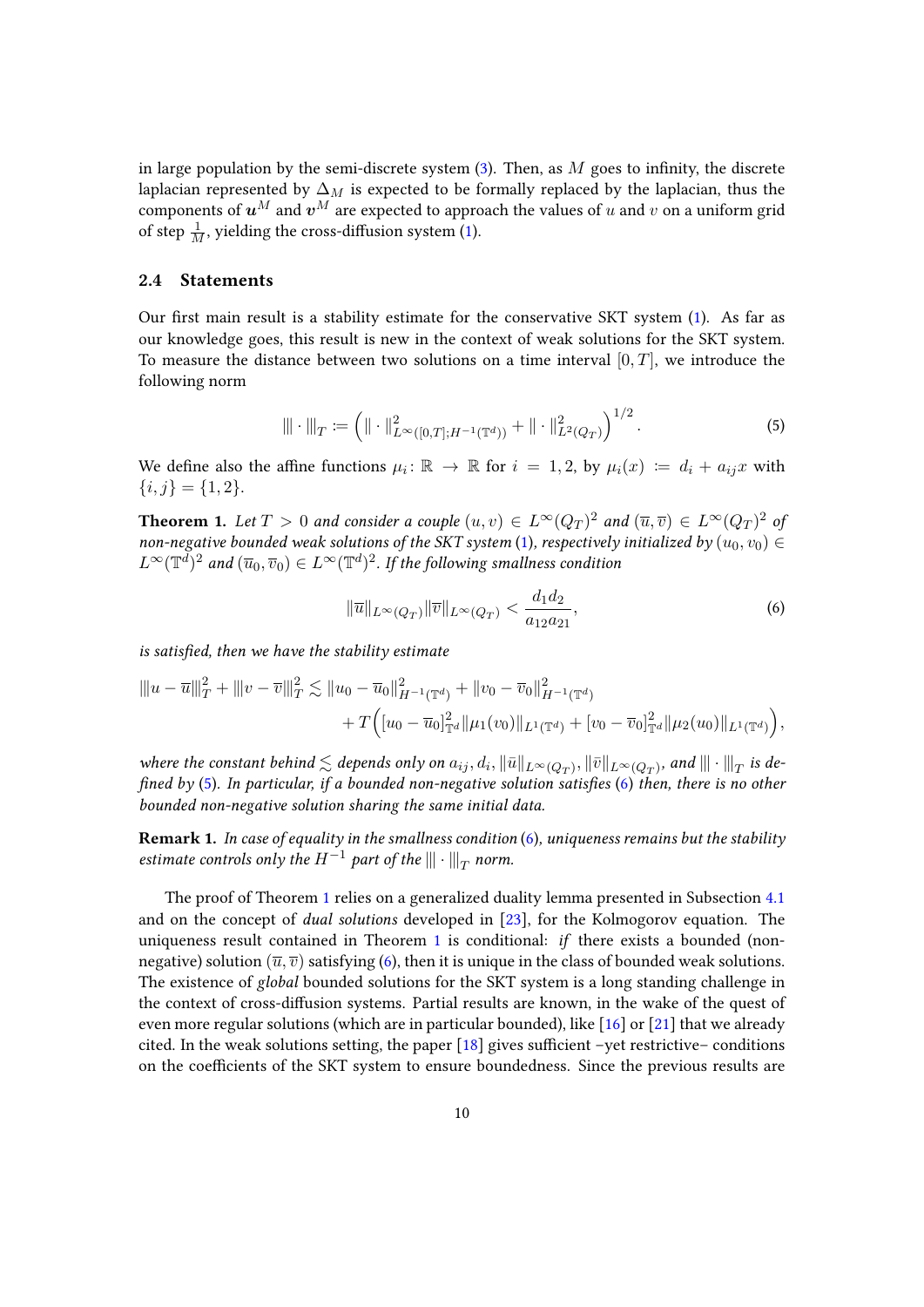rather constraining on the coefficients, we prefer to rely on Amann's theory  $[1, 2]$  $[1, 2]$  $[1, 2]$  and un-derstand Theorem [1](#page-9-2) as a *local* result which holds for sufficiently small initial data. Indeed, Amann's theory proves existence of regular solutions, which exist at least in a neighborhood of the origin. Starting from an initial data satisfying [\(6\)](#page-9-1), we recover in this way a small interval on which the estimates remains valid. As the proof of Theorem [1](#page-9-2) (which is done in Subsec-tion [4.1\)](#page-17-1) is totally insensitive to the dimension  $d$ , it is here stated in full generality. However, the remaining part of the paper (which deals with the approximation of the SKT system by stochastic processes) will focus on the case  $d = 1$ .

Before stating our second main result, let us comment briefly the Section [3](#page-12-0) in which we propose a first approach to estimate the gap between the stochastic process defined by  $(2)$ and the semi-discrete system [\(3\)](#page-8-0) on a fixed interval  $[0, T]$ . The methodology at stake in this paragraph, which is quite rough, allows for asymptotic quadratic closeness between these two objects, *provided that*, as  $N, M \rightarrow +\infty$ , we have the following

<span id="page-10-0"></span>
$$
N \gg M^4 \exp(cM^4T),\tag{7}
$$

where  $c$  is some constant which will become more explicit in the next section. Combining this fact with the compactness result  $[9,$  Theorem 8], we obtain convergence (up to a subsequence) of our stochastic process towards a weak solution of the SKT system. The result is general in terms of parameters and form of the solution. However, the drawbacks of this approach are twofold. First, this necessitates a self-diffusion term in the system (which tends indeed to regularize the solution) in order to use the compactness result of [\[9\]](#page-38-11). Second, and most importantly, the scaling condition [\(7\)](#page-10-0) involves a superexponential and time dependent number of individuals per site in order to make the law of large numbers to hold on each site and to be able to sum local estimates. As we will see, and as we can guess from the form of quadratic variations, it is too restrictive.

We propose instead a different approach, based on the discrete translation of Theorem [1.](#page-9-2) This alternative method does not rely on  $[9]$ , so that self-diffusion is not needed in the system. The convergence result is obtained by means of a quantitative estimate which bounds the expectation of the  $\|\!|\cdot|\!|\!|_T$ -norm of the gap between the stochastic processes and the solution of the SKT system. In particular, there are no compactness tools used and the entropy of the system is not needed. Convergence is then guaranteed only with a quadratic number of individuals per site. This corresponds to the expected scaling for having local control of the stochastic process by its semi-discrete approximation, since beyond this scaling quadratic variations do not vanish. The main disadvantage of this new method is that, like for Theorem [1,](#page-9-2) it works only in a perturbative setting: it needs the existence of a small regular solution.

In order to state the following result, we need to introduce, for any integer  $M \geq 1$ , the discretization of the flat (one dimensional) torus  $\mathbb T$ 

<span id="page-10-1"></span>
$$
\mathbb{T}_M \coloneqq \{x_1, x_2, \cdots, x_M\}, \quad \text{with } x_k = \frac{k}{M}, \text{ for } 1 \le k \le M. \tag{8}
$$

Given a vector  $u \in \mathbb{R}^M$ , classically there exists exactly one piecewise continuous function defined on  $\mathbb T$  for which its value on each point  $x_k$  of  $\mathbb T_M$  is given by  $u_k$ ; we denote this function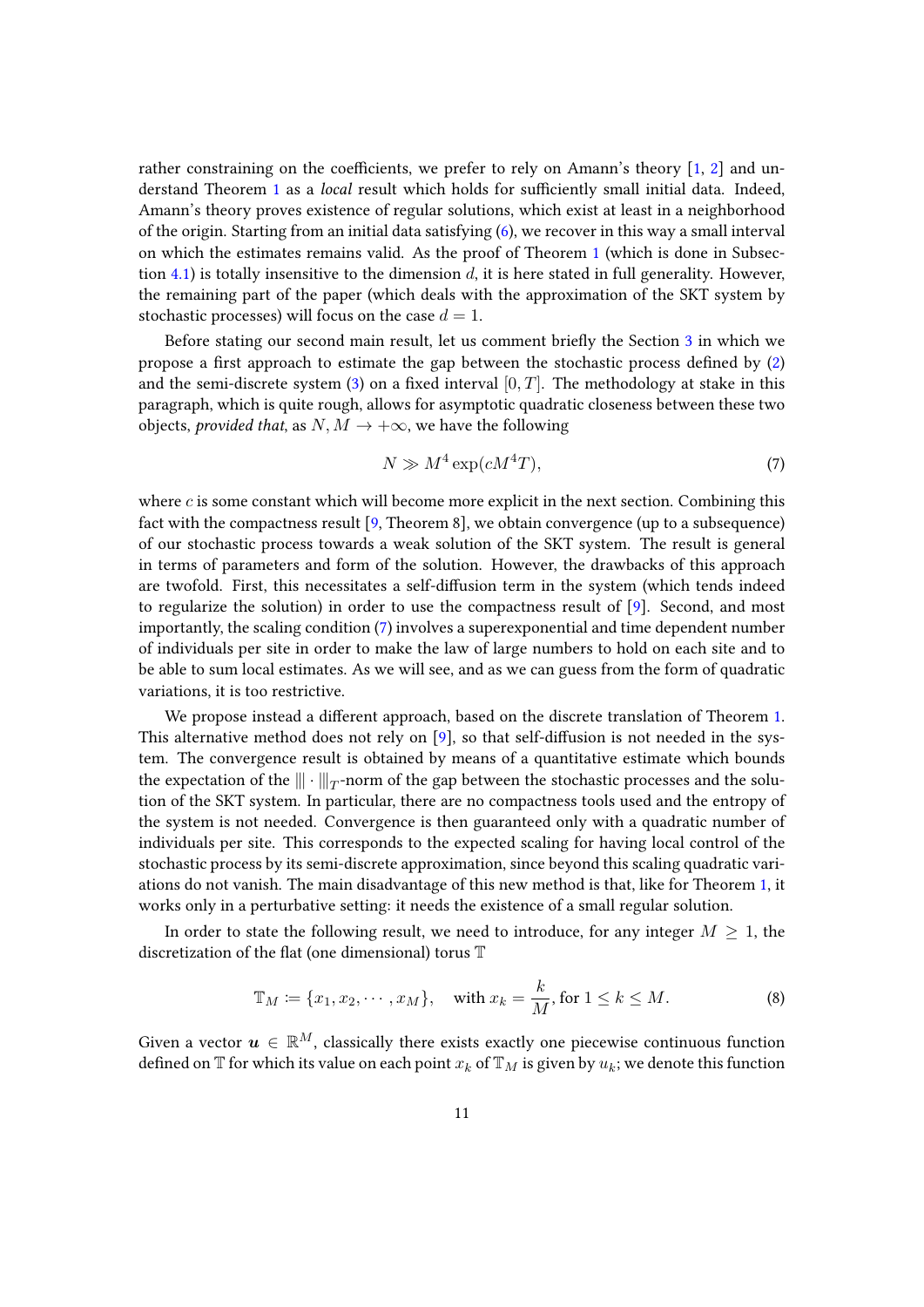$\pi_M(u)$ . We adapt the same notation if instead of u one considers a vector valued map U (which could depend on the event  $\omega$  or the time t for instance), so that  $\pi_M(U)$  becomes a real-valued map.

<span id="page-11-0"></span>**Theorem 2.** In the one dimensional case  $d = 1$ , assume the existence of a non-negative solution  $(\overline{u}, \overline{v})$  of  $\mathscr{C}^1$  regularity in time and  $\mathscr{C}^4$  regularity in space of the system [\(1\)](#page-1-0), initialized by  $(\overline{u}_0, \overline{v}_0) \in \mathscr{C}^4(\mathbb{T})$  and satisfying the smallness assumption [\(6\)](#page-9-1). Consider the stochastic processes  $(U^{M,N}, V^{M,N})$  defined by [\(2\)](#page-7-0) and assume the existence of  $C_0$  such that for all  $M, N \in \mathbb{N}$ ,

<span id="page-11-1"></span>
$$
||U^{M,N}(0)||_{1,M} + ||V^{M,N}(0)||_{1,M} \leq C_0, \quad almost \ surely.
$$
 (9)

Then, for any  $(M, N) \in \mathbb{N}^2$  such that  $N/M^2$  is large enough, for any  $T > 0$ ,

$$
\mathbb{E}\left[\left\|\pi_{M}\left(\mathbf{U}^{M,N}\right)-\overline{u}\right\|_{T}^{2}+\left\|\pi_{M}\left(\mathbf{V}^{M,N}\right)-\overline{v}\right\|_{T}^{2}\right] \leq \mathbb{E}\left[\left\|\pi_{M}\left(\mathbf{U}^{M,N}(0)\right)-\overline{u}_{0}\right\|_{H^{-1}(\mathbb{T})}^{2}+\left\|\pi_{M}\left(\mathbf{V}^{M,N}(0)\right)-\overline{v}_{0}\right\|_{H^{-1}(\mathbb{T})}^{2}\right]+M^{-4}+\frac{M^{2}}{N}, (10)
$$

where  $\|\|\cdot\|_T$  is defined [\(5\)](#page-9-0) and the symbol  $\lesssim$  depends on  $C,T,d_i,a_{ij}, \|\overline{u}\|_{L^\infty(Q_T)}, \|\overline{v}\|_{L^\infty(Q_T)}.$ 

This immediately implies the following convergence for the  $|\!|\!|\cdot|\!|\!|_T$  -norm.

**Corollary 1.** Under the assumptions of Theorem [2,](#page-11-0) consider an extraction function  $\phi \colon \mathbb{N} \to \mathbb{N}$ such that  $M^2 = o(\phi(M))$ . If the initial positions of the individuals are well-prepared in the sense that

$$
\mathbb{E}\Big[\|\pi_M\big(\boldsymbol{U}^{M,\phi(M)}(0)\big)-\overline{u}_0\|_{H^{-1}(\mathbb{T})}^2+\|\pi_M\big(\boldsymbol{V}^{M,\phi(M)}(0)\big)-\overline{v}_0\|_{H^{-1}(\mathbb{T})}^2\Big]\underset{M\to+\infty}{\longrightarrow}0,
$$

then for any  $T > 0$ , we have

$$
\lim_{M\to\infty}\mathbb{E}\Big[\big\|\pi_M\big(\boldsymbol{U}^{M,\phi(M)}\big)-\overline{u}\big\|_T^2+\big\|\pi_M\big(\boldsymbol{V}^{M,\phi(M)}\big)-\overline{v}\big\|_T^2\Big]=0.
$$

Similarly to Theorem [1,](#page-9-2) we still have a smallness condition [\(6\)](#page-9-1) on the target solution. In some sense, this restriction is not so surprising. Even though it is a bit more hidden in this asymptotic context, the estimate [\(10\)](#page-11-1) already contains a kind of uniqueness property for the target solution  $(\overline{u}, \overline{v})$ , just as the quantitative estimate of Theorem [1.](#page-9-2) At the very least, [\(10\)](#page-11-1) states that among all possible weak solutions,  $(\overline{u}, \overline{v})$  is the one who "attracts" such stochastic processes. And then, a natural way to select such a solution is to ensure uniqueness by means of sufficient regularity. These two differences come from the fact that, contrary to the previous result, Theorem [2](#page-11-0) estimates the distance between a vector-valued stochastic process and a deterministic function which is defined on the whole torus  $\mathbb T$ . This obliges to consider corrector terms. The first one consists in the martingale term which measures locally the gap between the stochastic process and the semi-discrete deterministic approximation. Here, we observe that the estimates are sharp and the scales obtained for convergence are optimal: when  $N = \phi(M)$ is of order  $M^2$ , the local behavior of the size of the population in the individual based model will remain stochastic at the limit. This limiting stochastic regime should be interesting for future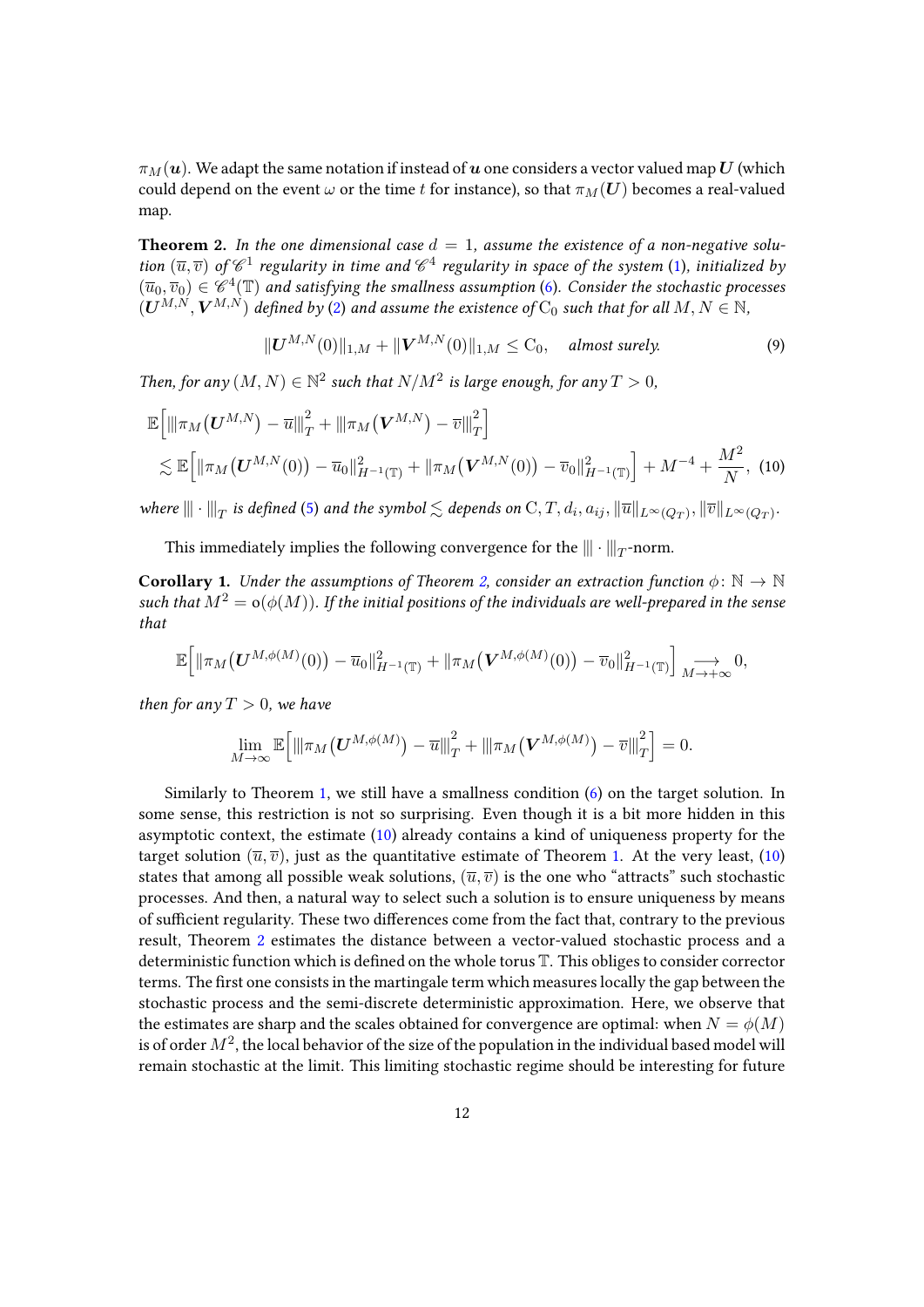works. The second correction term consists in replacing  $\overline{u}$  by a piecewise continuous function in order to be able to compare it to the semi-discrete system and thus with  $\pi_M(U^{M,N})$ . As a matter of fact, the proof of Theorem [2](#page-11-0) relies on a careful translation of the (idealized) functional setting of Theorem [1](#page-9-2) to the discrete level, together with the treatment of those corrective terms. This analysis necessitates, among other things, discrete duality lemmas including potential singular error terms. These are stated and proved in Subsection [4.4.](#page-26-0) Let us end up with a remark and perspectives. Another approach for future works would be to prove  $\ell^{\infty}$  estimates for the semi-discrete system such that it is independent of  $M$ . With this one could show that the semi-discrete system is not far from verifying the limiting equation, and from here evoke the continuous version of the duality estimates in order to quantify the convergence. Also, the results obtained can be extended to the case in where the system [\(1\)](#page-1-0) presents self-diffusion and a source term (which would correspond to adding births and deaths in the stochastic process). Last but not least, it is natural to ask to what extent the asymptotic analysis that we proposed can be generalized to higher dimension. An upper limit is fixed by the avatar of the Bramble-Hilbert lemma (which is Lemma [2\)](#page-21-0). This latter remains true in higher dimension but demands a Sobolev embedding  $H^2(\mathbb{T}^d) \hookrightarrow \mathscr{C}^0(\mathbb{T}^d)$ , which holds only for  $d=1,2,3.$  On the other hand, keeping in mind that solutions of the system of PDEs represent a population density in an environment, the exploration of such system in dimensions greater than 4 loses some interest. We expect that the analysis that we develop should be adaptable to dimensions 2 and 3, but this would imply a technical cost that we have preferred to avoid for now.

# <span id="page-12-0"></span>3 A general and rough estimate

The trajectorial representation [\(2\)](#page-7-0) yields for each coordinate of  $U^{M,N}$ 

$$
U_i^{M,N}(t) = U_i^{M,N}(0) - \frac{1}{N} \int_0^t \int_{\mathbb{R}_+ \times \{-1,1\}} \mathbf{1}_{\rho \le \eta_{1,i}^{M,N}(s^-)} \mathcal{N}^i(\mathrm{d}s, \mathrm{d}\rho, \mathrm{d}\theta) + \frac{1}{N} \int_0^t \int_{\mathbb{R}_+ \times \{-1,1\}} \mathbf{1}_{\rho \le \eta_{1,i-1}^{M,N}(s^-)} \mathbf{1}_{\theta=1} \mathcal{N}^{i-1}(\mathrm{d}s, \mathrm{d}\rho, \mathrm{d}\theta) + \frac{1}{N} \int_0^t \int_{\mathbb{R}_+ \times \{-1,1\}} \mathbf{1}_{\rho \le \eta_{1,i+1}^{M,N}(s^-)} \mathbf{1}_{\theta=-1} \mathcal{N}^{i+1}(\mathrm{d}s, \mathrm{d}\rho, \mathrm{d}\theta). \tag{11}
$$

By compensating the Poisson point measure, we obtain the semimartingale decomposition

<span id="page-12-1"></span>
$$
\boldsymbol{U}^{M,N}(t) = \boldsymbol{A}^{M,N}(t) + \boldsymbol{\mathcal{M}}^{M,N}(t),\tag{12}
$$

where  $\boldsymbol{A}^{M,N} = (A_i^{M,N})$  $\binom{M,N}{i}$ 1 $\le$ i $\le$ M $\,$  is a continuous process defined by

$$
\mathbf{A}^{M,N}(t) = \mathbf{U}^{M,N}(0) + \int_0^t d_1 \Delta_M \mathbf{U}^{M,N}(s) \,ds + \int_0^t a_{12} \Delta_M (\mathbf{U}^{M,N}(s) \odot \mathbf{V}^{M,N}(s)) \,ds,
$$

with  $\Delta_M$  as defined in [\(4\)](#page-8-1), and  ${\cal M}^{M,N}_i$  is a square integrable martingale whose predictable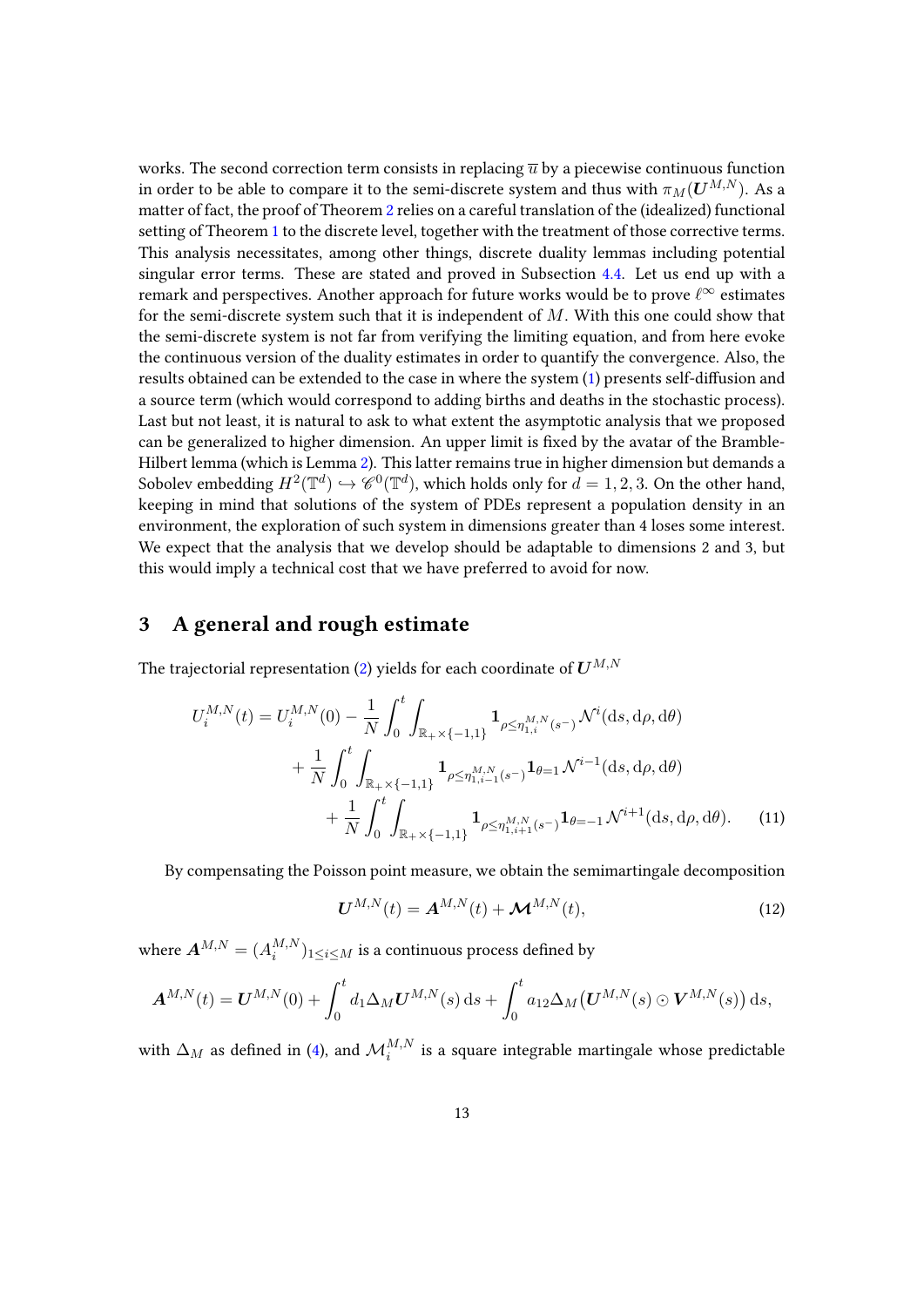quadratic variation is given by

$$
\langle \mathcal{M}_i^{M,N} \rangle(t) = \frac{M^2}{N} \int_0^t d_1 \Big( 2U_i^{M,N}(s) + U_{i+1}^{M,N}(s) + U_{i-1}^{M,N}(s) \Big) ds
$$
\n
$$
+ \frac{M^2}{N} \int_0^t a_{12} \Big( 2U_i^{M,N}(s)V_i^{M,N}(s) + U_{i+1}^{M,N}(s)V_{i+1}^{M,N}(s) + U_{i-1}^{M,N}(s)V_{i-1}^{M,N}(s) \Big) ds.
$$
\n(13)

The analogous decomposition holds for the coordinates of  $(V^{M,N}(t))_{t\geq0}$ , the second species.

Let us give first estimates of the gap between the stochastic process and its approximation in large population for a fixed number of sites. Let

<span id="page-13-1"></span>
$$
\boldsymbol{U}^{M,N}(t) = \boldsymbol{U}^{M,N}(t) - \boldsymbol{u}^M(t), \quad \boldsymbol{\mathcal{V}}^{M,N}(t) = \boldsymbol{V}^{M,N}(t) - \boldsymbol{v}^M(t).
$$

**Proposition 1.** We assume that there exists  $C_0 > 0$  such that almost surely, for any  $M, N \geq 1$ ,

$$
\max(\|\bm{U}^{M,N}(0)\|_{1,M},\|\bm{V}^{M,N}(0)\|_{1,M},\|\bm{u}^M(0)\|_{1,M},\|\bm{v}^M(0)\|_{1,M})\leq \mathrm{C}_0
$$

and that for any  $T \geq 0$ , there exist  $c_1, c_2 > 0$  such that for any  $M, N \geq 1$ ,

$$
\mathbb{E}\bigg(\sup_{t\in[0,T]}\big\|\mathcal{U}^{M,N}(t)\big\|_{2,M}^2 + \sup_{t\in[0,T]}\big\|\mathcal{V}^{M,N}(t)\big\|_{2,M}^2\bigg) \leq \bigg(\mathbb{E}\bigg(\big\|\mathcal{U}^{M,N}(0)\big\|_{2,M}^2 + \big\|\mathcal{V}^{M,N}(0)\big\|_{2,M}^2\bigg) + c_1\bigg(\frac{M^2}{\sqrt{N}} + T\frac{M^3}{N}\bigg)\bigg)e^{c_2\big(M^4 + \frac{M^2}{\sqrt{N}}\big)T},
$$

where  $c_1$  only depends on the diffusion parameters and the initial bounds and  $c_2$  only depends on the diffusion parameters.

In particular, this estimate guarantees that the normalized stochastic process converges to the semi-discrete SKT system when the population size becomes large and the number of sites is fixed. As evoked in the introduction, this is a first step for obtaining convergence to the continuous SKT system, when the semi-discrete system itself converges to the expected continuous limit. Moreover, provided of an estimate for this last convergence, combining both of them will enable to prove convergence of the stochastic processes towards the cross-diffusion system with simultaneously the size of the population and the number of sites going to infinity. This constitutes an alternative approach for the rigorous derivation of the SKT system of [\[5\]](#page-37-4), starting from discrete space. Both results seem to involve the same scales, with a number of individuals exponentially large compared to the inverse of the range of interaction. Our approach, in where the interaction is restricted to the same site, seems to relax the condition of small cross-diffusion parameters in  $[5]$ . Nevertheless, our main motivation in the rest of the paper is to go beyond this exponential scale and provide sharper estimates.

Proof. First, using the fact that the total number of individuals is constant along time, we observe that under our assumptions

<span id="page-13-0"></span>
$$
\max(\|\mathbf{U}^{M,N}(t)\|_{1,M}, \|\mathbf{V}^{M,N}(t)\|_{1,M}) = \max(\|\mathbf{U}^{M,N}(0)\|_{1,M}, \|\mathbf{V}^{M,N}(0)\|_{1,M}) \leq C_0, (14)
$$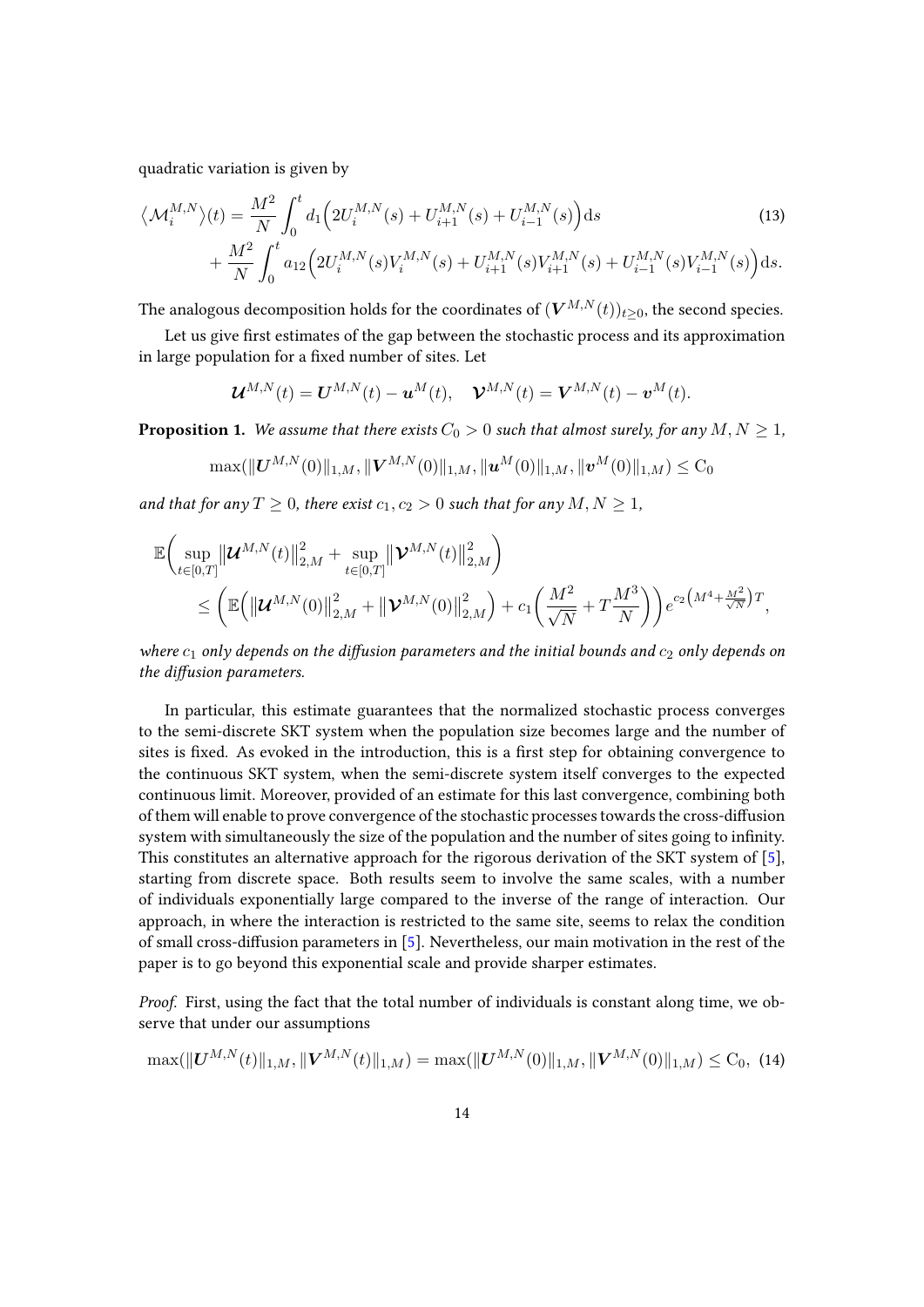almost surely for any  $M, N \geq 1$ , and

<span id="page-14-0"></span>
$$
\max(\|\boldsymbol{u}^{M}(t)\|_{1,M},\|\boldsymbol{v}^{M}(t)\|_{1,M})=\max(\|\boldsymbol{u}^{M}(0)\|_{1,M},\|\boldsymbol{v}^{M}(0)\|_{1,M})\leq C_{0},\qquad(15)
$$

for any  $M\geq 1.$  Combining [\(12\)](#page-12-1) and [\(3\)](#page-8-0), we notice that the process  $\mathcal{U}^{M,N}(t)=\boldsymbol{U}^{M,N}(t)-1$  $u^M(t)$  has finite variations and satisfies

$$
\mathbf{\mathcal{U}}^{M,N}(t) = \mathbf{\mathcal{U}}^{M,N}(0) + \int_0^t d_1 \Delta_M \mathbf{\mathcal{U}}^{M,N}(s) ds + \int_0^t a_{12} \Delta_M (\mathbf{U}^{M,N}(s) \odot \mathbf{V}^{M,N}(s) - \mathbf{u}^M(s) \odot \mathbf{v}^M(s)) ds + \mathbf{\mathcal{M}}^{M,N}(t).
$$

Consider now the square of its coordinates

$$
\mathcal{U}_i^{M,N}(t)^2 = \mathcal{U}_i^{M,N}(0)^2 + \int_0^t 2\,\mathcal{U}_i^{M,N}(s^-)\,\mathrm{d}\mathcal{U}_i^{M,N}(s) + R_i^{M,N}(t),
$$

for  $i = 1, \ldots, M$ , where

$$
R_i^{M,N}(t) = \sum_{0 < s \le t} \left\{ \mathcal{U}_i^{M,N}(s)^2 - \mathcal{U}_i^{M,N}(s^{-})^2 - 2\mathcal{U}_i^{M,N}(s^{-})\left(\mathcal{U}_i^{M,N}(s) - \mathcal{U}_i^{M,N}(s^{-})\right) \right\}
$$
\n
$$
= \left(\frac{1}{N}\right)^2 \sum_{0 < s \le t} \mathbf{1}_{U_i^{M,N}(s) \ne U_i^{M,N}(s^{-})},
$$

since the jumps of  $\mathcal{U}^{M,N}_i$  $U_i^{M,N}$  and  $U_i^{M,N}$  $i^{M,N}$  are of size  $1/N$ . Putting the two expressions together yields

$$
\mathcal{U}_{i}^{M,N}(t)^{2} = \mathcal{U}_{i}^{M,N}(0)^{2} + 2d_{1} \int_{0}^{t} \mathcal{U}_{i}^{M,N}(s) (\Delta_{M} \mathcal{U}^{M,N}(s))_{i} ds \n+ 2a_{12} \int_{0}^{t} \mathcal{U}_{i}^{M,N}(s) (\Delta_{M} (\mathbf{U}^{M,N}(s) \odot \mathbf{V}^{M,N}(s) - \mathbf{u}^{M}(s) \odot \mathbf{v}^{M}(s)))_{i} ds \n+ 2 \int_{0}^{t} \mathcal{U}_{i}^{M,N}(s^{-}) d\mathcal{M}_{i}^{M,N}(s) + R_{i}^{M,N}(t).
$$

Given  $\bm{u}\in\mathbb{R}^M$  let us introduce the discrete gradient vector  $\nabla_M^+\bm{u}=(M(u_{i+1}-u_i))_{1\leq i\leq M}$ (recalling the periodic convention). Summing over all the sites  $i \in \{1, \ldots, M\}$  and using discrete integration by parts in the second and third terms of the right hand side yields

$$
\|\boldsymbol{U}^{M,N}(t)\|_{2}^{2} = \|\boldsymbol{U}^{M,N}(0)\|_{2}^{2} - 2d_{1} \int_{0}^{t} \|\nabla_{M}^{+} \boldsymbol{U}^{M,N}(s)\|_{2}^{2} ds
$$
  
- 2a<sub>12</sub>  $\int_{0}^{t} \sum_{i=1}^{M} (\nabla_{M}^{+} \boldsymbol{U}^{M,N}(s))_{i} (\nabla_{M}^{+} (\boldsymbol{U}^{M,N}(s) \odot \boldsymbol{V}^{M,N}(s) - \boldsymbol{u}^{M}(s) \odot \boldsymbol{v}^{M}(s)))_{i} ds$   
+ 2  $\sum_{i=1}^{M} \int_{0}^{t} \mathcal{U}_{i}^{M,N}(s^{-}) d\mathcal{M}_{i}^{M,N}(s) + ||\boldsymbol{R}^{M,N}(t)||_{1}.$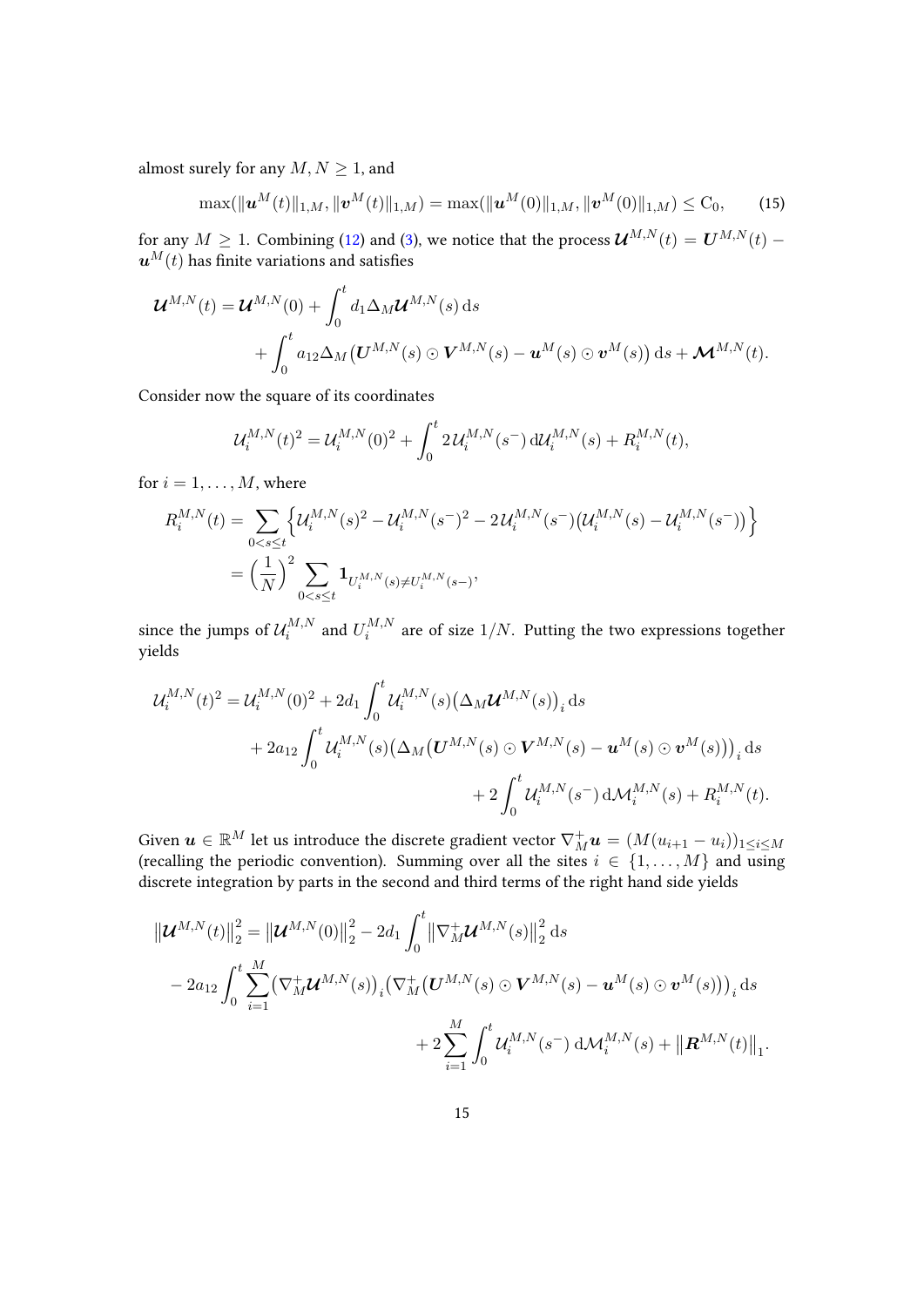Dropping the second term which is negative, taking absolute value in the third term and using  $2|ab| \leq |a|^2 + |b|^2$  ensures that

$$
\|\boldsymbol{U}^{M,N}(t)\|_{2}^{2} \leq \|\boldsymbol{U}^{M,N}(0)\|_{2}^{2} + a_{12} \int_{0}^{t} \|\nabla_{M}^{+} \boldsymbol{U}^{M,N}(s)\|_{2}^{2} ds + a_{12} \int_{0}^{t} \|\nabla_{M}^{+} (\boldsymbol{U}^{M,N}(s) \odot \boldsymbol{V}^{M,N}(s) - \boldsymbol{u}^{M}(s) \odot \boldsymbol{v}^{M}(s))\|_{2}^{2} ds + 2 \sum_{i=1}^{M} \int_{0}^{t} \mathcal{U}_{i}^{M,N}(s^{-}) d\mathcal{M}_{i}^{M,N}(s) + \|\boldsymbol{R}^{M,N}(t)\|_{1}
$$

.

Let us observe that  $\left\|\bm{R}^{M,N}(t)\right\|_1$  is given by the number of jumps before time  $t$ 

$$
\mathbb{E}(|[{\bf R}^{M,N}(t)|]_1) = 2N^{-2}\mathbb{E}(\#\{t \geq 0 : {\bf U}^{M,N}(s) \neq {\bf U}^{M,N}(s^{-})\}).
$$

Moreover, the total jump rate in the scaled process  $\mathcal{U}^{M,N},$  when the number of individuals of each species in site *i* is equal to  $(u_i, v_i)$ , is

$$
2M^2\sum_{i=1}^M u_i\Big(d_1+a_{12}\frac{v_i}{N}\Big)\leq 2M^2\|\mathbf{u}\|_1\Big(d_1+a_{12}\frac{\|\mathbf{v}\|_1}{N}\Big)\leq C_0'M^3N(1+M),
$$

where  $C'_0 = 2(d_1 + a_{12})C_0$ , by [\(14\)](#page-13-0). Then we get

$$
\mathbb{E} (||R^{M,N}(t)||_1) \leq 2C'_0 t \frac{M^3}{N} (1+M).
$$

Lets us now deal with the third and fourth terms. We notice that

$$
\left(\nabla_M^+\mathcal{U}^{M,N}(s)\right)_i^2 = M^2 \left(\mathcal{U}_{i+1}^{M,N}(s) - \mathcal{U}_i^{M,N}(s)\right)^2 \le 2M^2 \left(\mathcal{U}_{i+1}^{M,N}(s)^2 + \mathcal{U}_i^{M,N}(s)^2\right),
$$

Similarly, using also  $|ab - cd| \leq |a - c|b + c|b - d$  to deal with the difference of products of positive terms, we get

$$
\begin{split} \left(\nabla^+_M (\boldsymbol{U}^{M,N}(s) \odot \boldsymbol{V}^{M,N}(s) - \boldsymbol{u}^M(s) \odot \boldsymbol{v}^M(s))\right)_i^2 \\ &\le 4M^2 \Big( \|\boldsymbol{u}^M(0)\|_1^2 \mathcal{V}_{i+1}^{M,N}(s)^2 + \|\boldsymbol{u}^M(0)\|_1^2 \mathcal{V}_i^{M,N}(s)^2 \\ &\quad + \|\boldsymbol{V}^{M,N}(0)\|_1^2 \mathcal{U}_{i+1}^{M,N}(s)^2 + \|\boldsymbol{V}^{M,N}(0)\|_1^2 \mathcal{U}_i^{M,N}(s)^2 \Big) \\ &\le 4C_0^2 M^4 \Big( \mathcal{V}_{i+1}^{M,N}(s)^2 + \mathcal{V}_i^{M,N}(s)^2 + \mathcal{U}_{i+1}^{M,N}(s)^2 + \mathcal{U}_i^{M,N}(s)^2 \Big), \end{split}
$$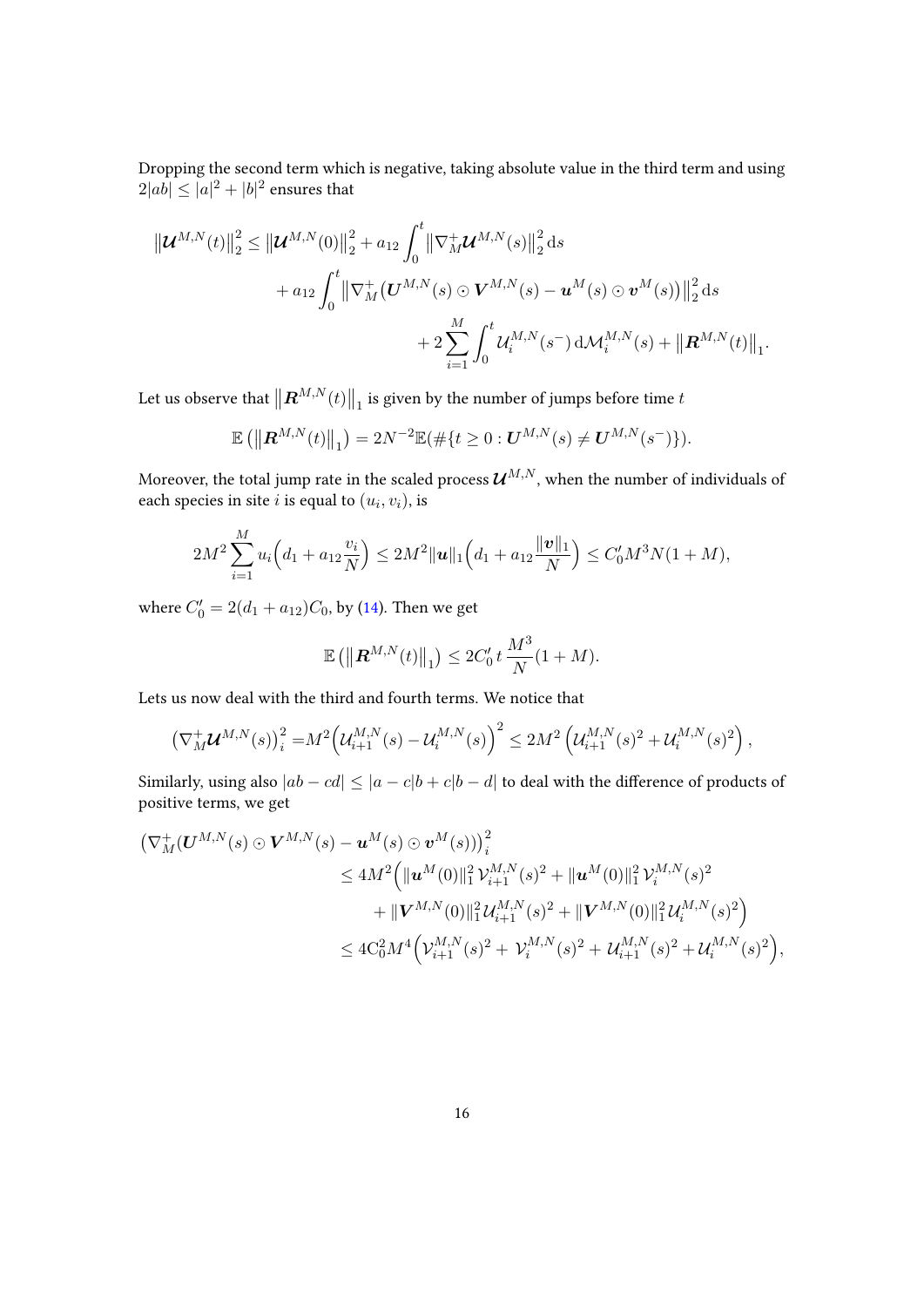using [\(14\)](#page-13-0) and [\(15\)](#page-14-0). Gathering these bounds, taking supremum and then expectation gives us

$$
\mathbb{E}\left(\sup_{s\in[0,t]}\|\mathcal{U}^{M,N}(s)\|_{2}^{2}\right) \n\leq \mathbb{E}\left(\|\mathcal{U}^{M,N}(0)\|_{2}^{2}\right) + 4a_{12}M^{2}\int_{0}^{t} \mathbb{E}\left(\|\mathcal{U}^{M,N}(s)\|_{2}^{2}\right) ds \n+ 8C_{0}^{2}a_{12}M^{4}\left(\int_{0}^{t} \mathbb{E}\left(\|\mathcal{V}^{M,N}(s)\|_{2}^{2}\right) ds + \int_{0}^{t} \mathbb{E}\left(\|\mathcal{U}^{M,N}(s)\|_{2}^{2}\right) ds\right) \n+ 2\sum_{i=1}^{M} \mathbb{E}\left(\sup_{s\in[0,t]}\int_{0}^{s} \mathcal{U}_{i}^{M,N}(r^{-}) d\mathcal{M}_{i}^{M,N}(r)\right) + 2C_{0}'T\frac{M^{3}}{N}(1+M).
$$

For the martingale part, we use Cauchy-Schwarz and Burkholder-Davis-Gundy inequalities which together with [\(13\)](#page-13-1) and [\(14\)](#page-13-0) yield

$$
\mathbb{E}\Big(\sup_{s\in[0,t]}\int_0^s \mathcal{U}_i^{M,N}(r^-) d\mathcal{M}_i^{M,N}(r)\Big)^2\leq \mathbb{E}\Big(\sup_{s\in[0,t]}\Big|\int_0^s \mathcal{U}_i^{M,N}(r^-) d\mathcal{M}_i^{M,N}(r)\Big|^2\Big)\leq \mathbb{E}\Big(\int_0^t \mathcal{U}_i^{M,N}(r^-)^2 d\langle \mathcal{M}_i^{M,N}\rangle(r)\Big)\leq 2\frac{M^2}{N}\mathbb{E}\Big(\|\mathbf{U}^{M,N}(0)\|_1\Big(d_1+a_{12}\left\|\mathbf{V}^{M,N}(0)\right\|_1\Big)\int_0^t \mathcal{U}_i^{M,N}(s)^2 ds\Big)\leq C'_0\frac{M^3}{N}(1+M)\int_0^t \mathbb{E}\Big(\mathcal{U}_i^{M,N}(s)^2\Big) ds.
$$

Using that  $\sqrt{1+x} \leq 1+x$  for all  $x \geq 0$ , we obtain

$$
\mathbb{E}\bigg(\sup_{s\in[0,t]}\int_0^s \mathcal{U}_i^{M,N}(r^-)\,\mathrm{d}\mathcal{M}_i^{M,N}(r)\bigg) \leq \sqrt{2C_0''}\frac{M^2}{\sqrt{N}}\bigg(1+\int_0^t \mathbb{E}\Big(\mathcal{U}_i^{M,N}(s)^2\Big)\,\mathrm{d}s\bigg).
$$

Putting everything together and using again [\(14\)](#page-13-0) yields

$$
\mathbb{E}\left(\sup_{s\in[0,t]}\|\mathcal{U}^{M,N}(s)\|_{2}^{2}\right) \leq \mathbb{E}\left(\|\mathcal{U}^{M,N}(0)\|_{2}^{2}\right) + 2\sqrt{2C_{0}''}\frac{M^{3}}{\sqrt{N}} + 2C_{0}'T\frac{M^{4}}{N} + 4C_{0}'T\frac{M^{4}}{N} + 4C_{0}'T\frac{M^{2}}{N^{2}}\right) + 4C_{0}'T\frac{M^{2}}{\sqrt{N}}\int_{0}^{t} \mathbb{E}\left(\sup_{r\in[0,s]}\|\mathcal{U}^{M,N}(r)\|_{2}^{2}\right) ds + 8C_{0}a_{12}M^{4}\int_{0}^{t} \mathbb{E}\left(\sup_{r\in[0,s]}\|\mathcal{V}^{M,N}(r)\|_{2}^{2}\right) ds,
$$

for some  $C_0^{\prime\prime}>0.$  In a similar way we can obtain analogous bounds for  $\boldsymbol{V}^{M,N}.$  Adding the two inequalities and then applying Gronwall's lemma leads us to the desired conclusion.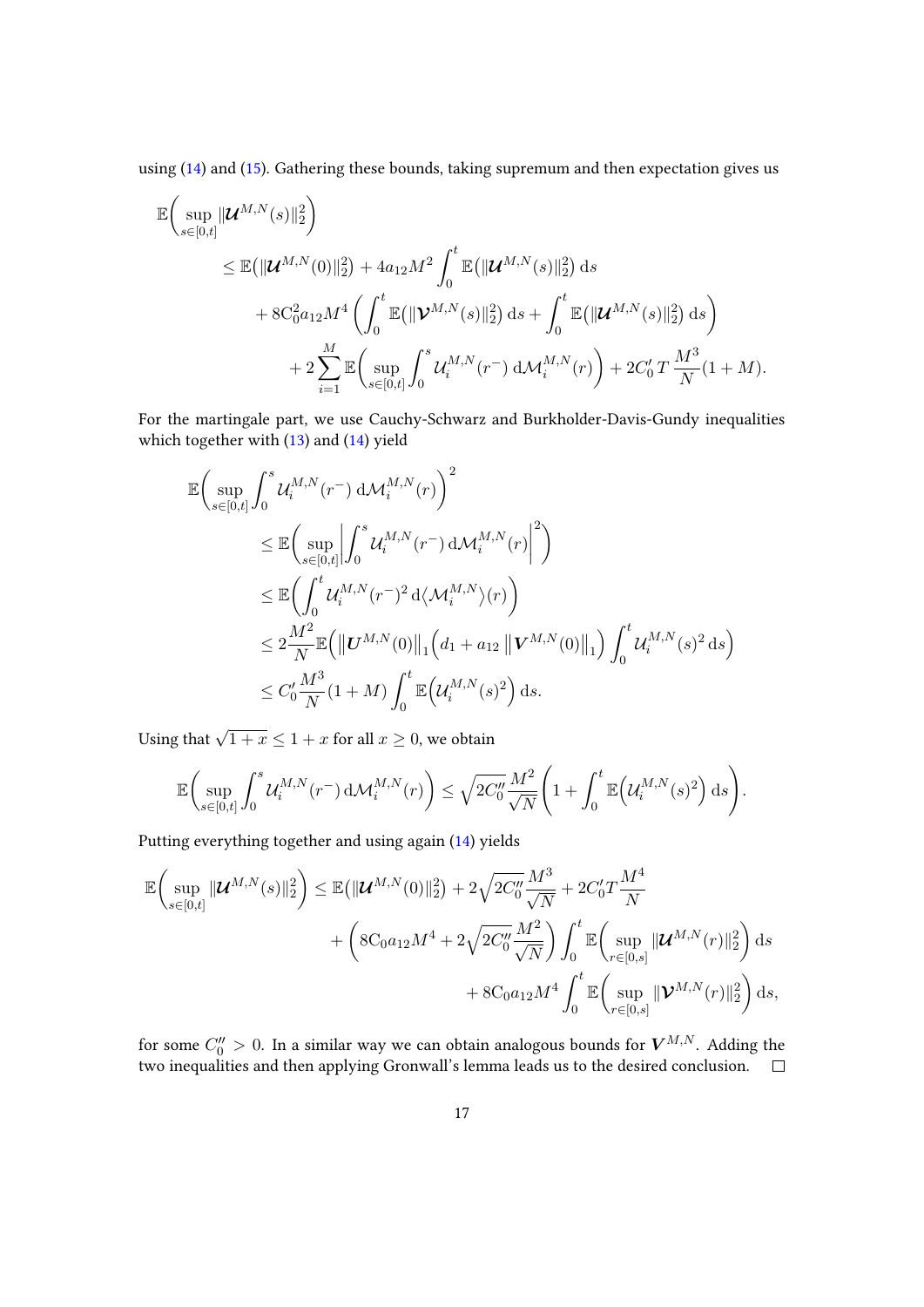The proof above is general in the sense that we have no conditions on the limiting SKT system. But as explained in the previous sections, convergence with a large number of sites requires a superexponential number of individuals per site. The bounds in the previous proof are indeed not sharp at several steps. In particular, we have controlled the quadratic terms by bounding the local size of one species by the total number of individuals, which is fixed and thus controlled quantity. Similarly, the gradient term has been dominated by brute force since we have summed the components. To go beyond these estimates and deal with the quadratic term, we develop a duality approach. This will bring stability property and allow us to compare the terms involved in the stochastic process to those of the targeted SKT limit. The stochastic process will then appear as a stable perturbation of this SKT system.

## <span id="page-17-0"></span>4 Duality estimates

### <span id="page-17-1"></span>4.1 The continuous setting

The duality lemma is a tool first introduced by Martin, Pierre and Schmitt  $[22, 25]$  $[22, 25]$  $[22, 25]$ , in the context of reaction-diffusion systems. It consists in an a priori estimate for solutions of the Kolmogorov equation. The strength of the estimate is that it requires very low regularity on the diffusivity (merely integrability), which allows its use when dealing with rather weak solutions. We propose below a small generalization of the duality lemma, which was suggested in [\[23,](#page-39-4) Remark 7]. As a matter of fact, we will not directly use the duality lemma presented in this paragraph, but rather translate it in a discrete setting (see Subsection [4.4](#page-26-0) below). The purpose of this paragraph is then twofold. First, prove Theorem [1.](#page-9-2) Second, explain, avoiding several technicalities inherent to the discrete setting, the core ideas that will be used in Subsection [4.4.](#page-26-0) Below, we call a weak solution to a solution in the distributional sense. During (and only in) this whole paragraph, we work in arbitrary dimension  $d$ .

<span id="page-17-4"></span>**Lemma 1.** Consider  $\mu \in L^{\infty}(Q_T)$  such that  $\alpha := \inf_{Q_T} \mu > 0$ ,  $z_0 \in H^{-1}(\mathbb{T}^d)$  and  $f \in$  $L^2(Q_T).$  Then, there exists a unique  $z\in L^2(Q_T)$  that solves weakly the Kolmogorov equation

<span id="page-17-3"></span><span id="page-17-2"></span>
$$
\begin{cases} \partial_t z - \Delta(\mu z) = \Delta f, \\ z(0, \cdot) = z_0. \end{cases}
$$
 (16)

Furthermore, this solution  $z$  belongs to  $\mathscr{C}([0,T];H^{-1}(\mathbb{T}^d))$  and satisfies the duality estimate

$$
||z(T)||_{H^{-1}(\mathbb{T}^d)}^2 + \int_{Q_T} \mu z^2 \le ||z_0||_{H^{-1}(\mathbb{T}^d)}^2 + [z_0]_{\mathbb{T}^d}^2 \int_{Q_T} \mu + \frac{1}{\alpha} \int_{Q_T} f^2. \tag{17}
$$

**Remark 2.** This duality estimate is stronger than the one stated in [\[23\]](#page-39-4): it contains a (singular) source term and allows a uniform-in-time control of the  $H^{-1}(\mathbb{T}^d)$  norm.

Proof. The proof of existence and uniqueness is exactly the same as [\[23,](#page-39-4) Theorem 3]: following the naming of this article, z is the unique dual solution of  $(16)$ . For this z, the regularity  $\mathscr{C}([0,T];H^{-1}(\mathbb{T}^d))$  is obtained classically from the belongings  $z\,\in\,L^2(Q_T)$  and  $\partial_t z\,\in\,$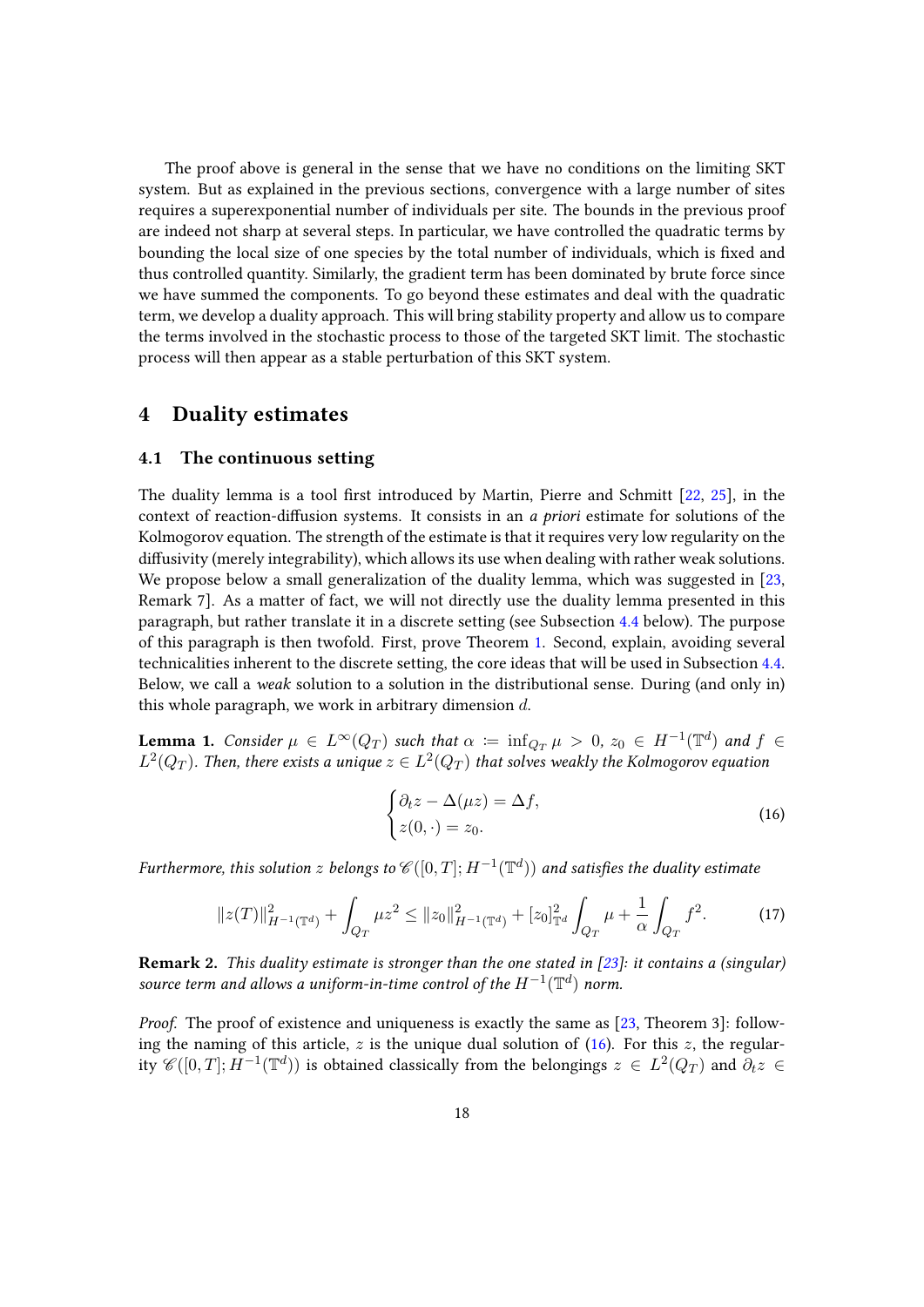$L^2([0,T];H^{-2}(\mathbb{T}^d))$ , which come from the equation itself. We can thus focus here on the duality estimate which needs to be proven only in the case when every function involved in [\(17\)](#page-17-3) is smooth, in the sense that they are  $\mathscr{C}^\infty$ . Indeed, the assumptions on the data give us a smooth sequence  $(\mu^n, z_0^n, f_n)_{n \in \mathbb{N}}$  converging to  $(\mu, z_0, f)$  in  $L^1(Q_T) \times H^{-1}(\mathbb{T}^d) \times L^2(Q_T)$ , with a uniform bound for the first component. Let's call  $(z^n)_{n\in\mathbb{N}}$  the corresponding sequence of solutions. Note that, by parabolic regularity, the  $z^n$ 's are also smooth. Then, if the duality estimate [\(17\)](#page-17-3) is proved in the smooth setting, we get (up to some subsequence) weak( $\rightarrow$ ) convergence of  $(z^n)_{n\in\mathbb{N}}$ , in  $L^\infty([0,T];H^{-1}(\mathbb{T}^d))\cap L^2(Q_T)$ . But, by uniqueness of the target equation, the only possible limit point is precisely z, the solution of [\(16\)](#page-17-2). The whole sequence  $(z^n)_n$ converges therefore weakly( $\rightarrow$ ) towards z, and [\(17\)](#page-17-3) is recovered by the usual semi-continuity argument for weak convergence.

So, without loss of generality, we assume now that  $\mu$ ,  $z_0$ , f and z are smooth. This allows to justify rigorously the following computations. For any function  $w$  defined on  $\mathbb{T}^d$  and having zero average there exists a unique function  $\phi$  of zero average satisfying  $\Delta \phi = w$  (which is easily seen *via* the Fourier coefficients). In particular, for any  $t \in [0, T]$  there exists a unique  $\phi(t)$  of vanishing mean such that  $-\Delta\phi(t) = z(t) - [z(t)]_{\mathbb{T}^d}$ . By integrating the Kolmogorov equation we get

$$
\frac{\mathrm{d}}{\mathrm{d}t}[z(t)]_{\mathbb{T}^d} = 0,
$$

so that  $[z(t)]_{\mathbb{T}^d} = [z_0]_{\mathbb{T}^d}$  and  $-\partial_t \Delta \phi = \partial_t z$ . In particular, we have by integration by parts

$$
\int_{\mathbb{T}^d} \phi(t) \, \partial_t z(t) = \frac{1}{2} \frac{\mathrm{d}}{\mathrm{d}t} \int_{\mathbb{T}^d} |\nabla \phi(t)|^2.
$$

Therefore, multiplying equation [\(16\)](#page-17-2) by  $\phi$  and using integration by parts

$$
\frac{1}{2}\frac{\mathrm{d}}{\mathrm{d}t}\int_{\mathbb{T}^d}|\nabla\phi(t)|^2+\int_{\mathbb{T}^d}\mu z(z-[z_0]_{\mathbb{T}^d})=-\int_{\mathbb{T}^d}(z-[z_0]_{\mathbb{T}^d})f.
$$

Integrating in time and using Young's inequality for the right hand side, we get

$$
\frac{1}{2} \int_{\mathbb{T}^d} |\nabla \phi(T)|^2 + \int_{Q_T} \mu z^2 \le \int_{Q_T} \mu z [z_0]_{\mathbb{T}^d} + \frac{1}{2} \int_{\mathbb{T}^d} |\nabla \phi(0)|^2 \n+ \frac{1}{2} \int_{Q_T} (z - [z_0]_{\mathbb{T}^d})^2 \mu + \frac{1}{2} \int_{Q_T} \frac{f^2}{\mu},
$$

and thus, using  $\mu \ge \alpha > 0$ ,

$$
\int_{\mathbb{T}^d} |\nabla \phi(T)|^2 + \int_{Q_T} \mu z^2 \leq \int_{\mathbb{T}^d} |\nabla \phi(0)|^2 + [z_0]_{\mathbb{T}^d}^2 \int_{Q_T} \mu + \frac{1}{\alpha} \int_{Q_T} f^2.
$$

Noticing that  $||z(t)||_{\dot{H}^{-1}(\mathbb{T}^d)} = ||z(t)-[z_0]_{\mathbb{T}^d}||_{H^{-1}(\mathbb{T}^d)} = ||\nabla \phi(t)||_2$ , once we add  $[z_0]_{\mathbb{T}^d}$  to each side of the inequality to get the full  $H^{-1}(\mathbb{T}^d)$  norms, the proof is over.  $\Box$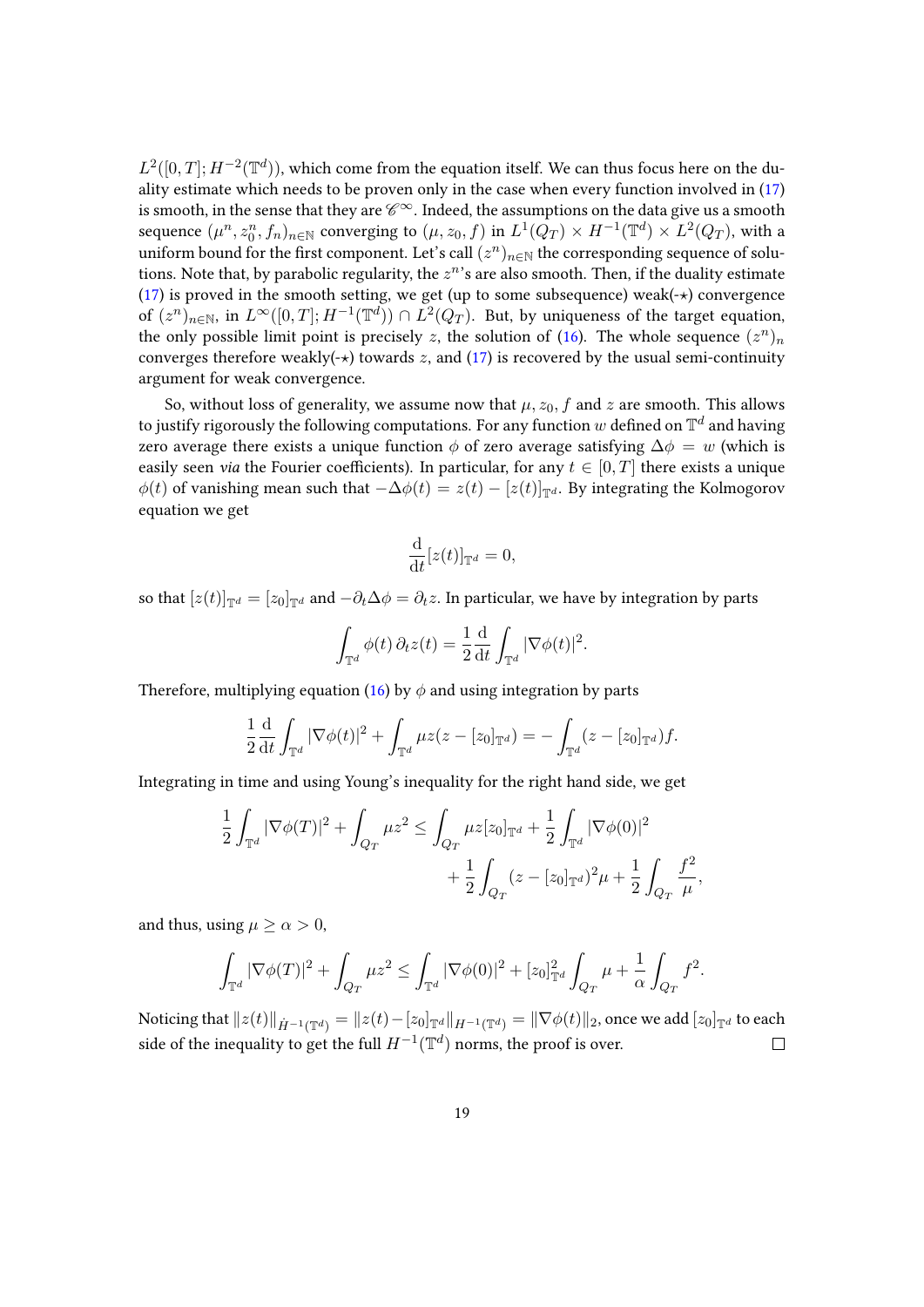In Subsection [4.4,](#page-26-0) we will give (in the discrete setting) variants of the previous duality lemma which include in the r.h.s. some error term, which is possibly singular in the time variable. Being able to take into account those error terms will be crucial in the final asymptotic limit studied in Section [5.](#page-31-0) However, already in its current form, the previous duality lemma is a valuable piece of information. We highlight this with an application of this lemma: the proof of Theorem [1,](#page-9-2) which applies to the conservative SKT system [\(1\)](#page-1-0) that we consider here with  $(u_0, v_0)$  as initial data. We recall the definition of the affine functions  $\mu_i(x) \coloneqq d_i + a_{ij}x$  for  $i, j = 1, 2$ , so that [\(1\)](#page-1-0) rewrites

$$
\begin{cases} \partial_t u - \Delta(\mu_1(v)u) = 0, \\ \partial_t v - \Delta(\mu_2(u)v) = 0. \end{cases}
$$

In particular, we recover the framework of Lemma [1,](#page-17-4) as soon as  $v$  and  $u$  are bounded and non-negative.

*Proof of Theorem [1.](#page-9-2)* Let's introduce  $z := \overline{u} - u$  and  $w := \overline{v} - v$ , so that, by subtraction

$$
\partial_t z - \Delta(\mu_1(v)z) = \Delta f,
$$
  

$$
\partial_t w - \Delta(\mu_2(u)w) = \Delta g,
$$

where  $f := a_{12}\overline{u}(\overline{v} - v)$  and  $g := a_{21}\overline{v}(\overline{u} - u)$ . Since u and v are bounded and non-negative, we recover the structure of Lemma [1](#page-17-4) and we get

$$
||z(T)||_{H^{-1}(\mathbb{T}^d)}^2 + d_1 \int_{Q_T} z^2 \le ||z_0||_{H^{-1}(\mathbb{T}^d)}^2 + [z_0]_{\mathbb{T}^d}^2 \int_{Q_T} \mu_1(v) + \frac{a_{12}^2}{d_1} ||\overline{u}||_{L^{\infty}(Q_T)}^2 \int_{Q_T} w^2,
$$
  

$$
||w(T)||_{H^{-1}(\mathbb{T}^d)}^2 + d_2 \int_{Q_T} w^2 \le ||w_0||_{H^{-1}(\mathbb{T}^d)}^2 + [w^0]_{\mathbb{T}^d}^2 \int_{Q_T} \mu_2(u) + \frac{a_{21}^2}{d_2} ||\overline{v}||_{L^{\infty}(Q_T)}^2 \int_{Q_T} z^2,
$$

since  $\inf_{Q_T} \mu_i \ge d_i$ ,  $|f| \le a_{12}|w|\|\overline{u}\|_{L^{\infty}(Q_T)}$  and  $|g| \le a_{21}|z|\|\overline{v}\|_{L^{\infty}(Q_T)}$ . By combining the two inequalities we infer

$$
\begin{split} \|z(T)\|_{H^{-1}(\mathbb{T}^d)}^2 + d_1 \int_{Q_T} z^2 &\leq \|z_0\|_{H^{-1}(\mathbb{T}^d)}^2 + [z_0]_{\mathbb{T}^d}^2 \int_{Q_T} \mu_1(v) \\ &+ \frac{a_{12}^2}{d_1 d_2} \|\overline{u}\|_{L^\infty(Q_T)}^2 \Big( \|w_0\|_{H^{-1}(\mathbb{T}^d)}^2 + [w_0]_{\mathbb{T}^d}^2 \int_{Q_T} \mu_2(u) \Big) \\ &+ d_1 \left( \frac{a_{12}a_{21}}{d_1 d_2} \right)^2 \|\overline{u}\|_{L^\infty(Q_T)}^2 \|\overline{v}\|_{L^\infty(Q_T)}^2 \int_{Q_T} z^2. \end{split}
$$

In particular, if we want to absorb the last term of the r.h.s. in the l.h.s. the inequality that we need is exactly the smallness condition [\(6\)](#page-9-1). If the later is satisfied, and if we allow the symbol  $\lesssim$  to depend on  $d_i,a_{ij}, \|\overline{u}\|_{L^\infty(Q_T)}$  and  $\|\overline{v}\|_{L^\infty(Q_T)},$  we have actually established

$$
||z(T)||_{H^{-1}(\mathbb{T}^d)}^2 + \int_{Q_T} z^2 \lesssim ||z_0||_{H^{-1}(\mathbb{T}^d)}^2 + ||w^0||_{H^{-1}(\mathbb{T}^d)}^2 + [z_0]_{\mathbb{T}^d}^2 \int_{Q_T} \mu_1(v) + [w_0]_{\mathbb{T}^d}^2 \int_{Q_T} \mu_2(u).
$$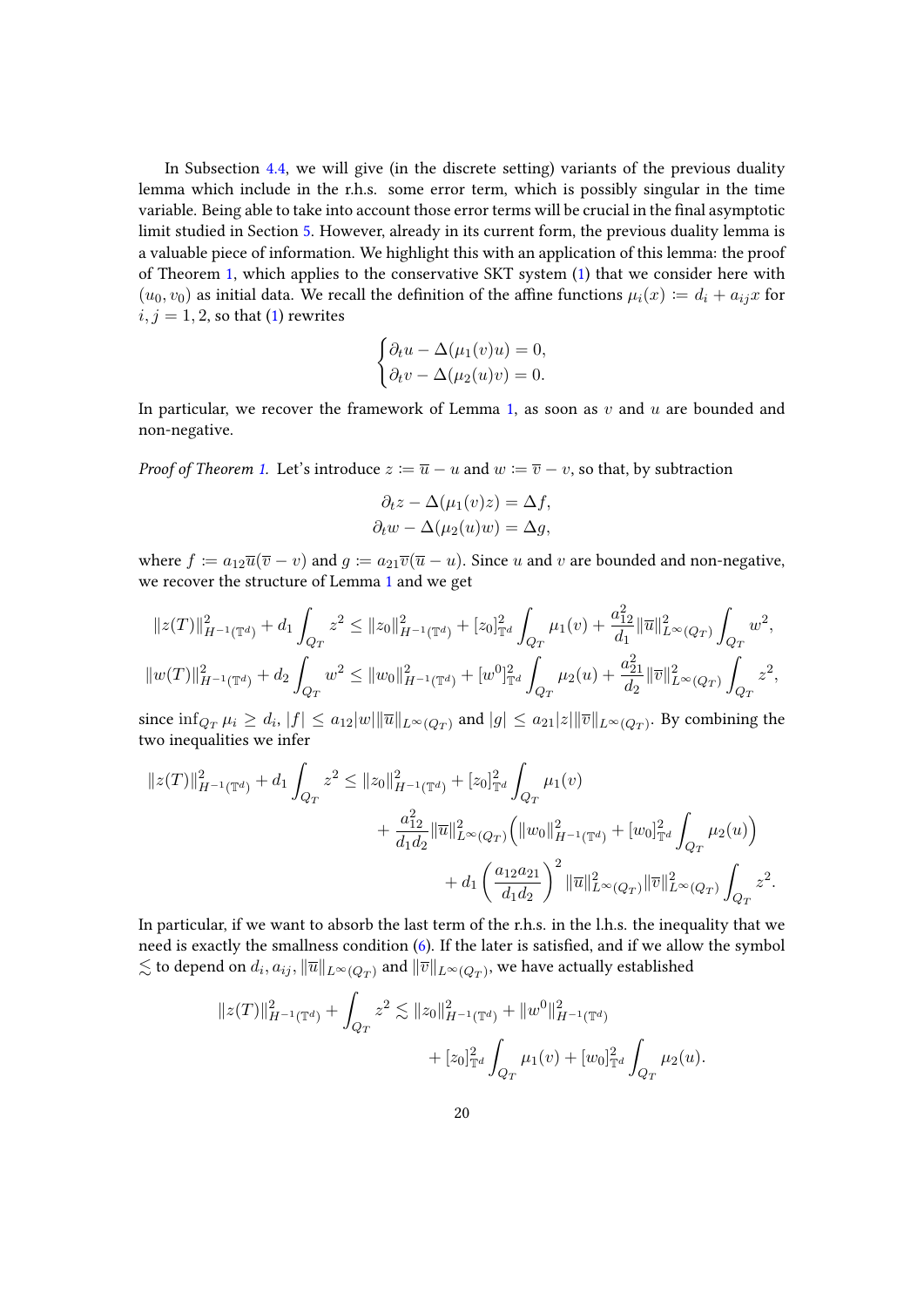Since the previous computation is still valid replacing T by any  $t \in [0, T]$ , we have in fact

$$
\||z|\|_T^2 \lesssim \|z_0\|_{H^{-1}(\mathbb{T}^d)}^2 + \|w_0\|_{H^{-1}(\mathbb{T}^d)}^2 + [z_0]_{\mathbb{T}^d}^2 \int_{Q_T} \mu_1(v) + [w_0]_{\mathbb{T}^d}^2 \int_{Q_T} \mu_2(u).
$$

Exchanging the roles  $(z, \overline{u}, \overline{v}, u, v) \leftrightarrow (w, \overline{v}, \overline{u}, v, u)$ , the previous right hand side remains unchanged: we have exactly the same estimate for  $\|w\|_T^2$  on the left hand side. The proof is over once we notice that  $\int_{Q_T} \mu_1(v) = T \int_{\mathbb{T}^d} \mu_1(v_0)$  and  $\int_{Q_T} \mu_2(v) = T \int_{\mathbb{T}^d} \mu_2(u_0)$ , since the space integrals of  $u$  and  $v$  are conserved through time.

#### 4.2 Reconstruction operators

As explained in the previous paragraph, we plan now to transfer the previous duality and stability estimates into a discrete setting. The purpose is to be able to use these results on the semi-discrete system [\(3\)](#page-8-0). We will have to manipulate several norms on  $\mathbb{R}^M$ , reminiscent of classical function spaces of the continuous variable. As the number of points  $M$  of the discretization will be sent to infinity, it will be crucial to have estimates which do not depend on this parameter. In particular, the following notion of uniform equivalence will be relevant.

**Definition 1.** Given norms  $P_{1,M}$  and  $P_{2,M}$  on  $\mathbb{R}^M$ , we say that  $P_{1,M}$  and  $P_{2,M}$  are uniformly equivalent if there exists  $\alpha, \beta > 0$  such that

$$
\forall M \in \mathbb{N}, \quad \forall \mathbf{u} \in \mathbb{R}^M, \quad \alpha P_{1,M}(\mathbf{u}) \le P_{2,M}(\mathbf{u}) \le \beta P_{1,M}(\mathbf{u}).
$$

If this is satisfied, we write  $P_{1,M} \sim P_{2,M}$ .

Given a discretization like  $(8)$ , there are several ways to build a function defined on the whole torus  $\mathbb T$ . The generic approach is to fix a profile  $\theta$  (generally compactly supported) and consider

<span id="page-20-0"></span>
$$
x \mapsto \sum_{k=1}^{M} \theta \left( M(x - x_k) \right) u_k. \tag{18}
$$

**Definition 2.** For  $u \in \mathbb{R}^M$  and  $\theta := 1_{[-1,0]}$ , the function defined by [\(18\)](#page-20-0) is a step function that we denote  $\sigma_M(\bm{u})$ . For  $\bm{u} \in \mathbb{R}^M$  and  $\theta(z) \coloneqq (1 - |z|)^+$ , the function defined by [\(18\)](#page-20-0) is a piecewise linear function that we denote  $\pi_M(u)$ . The corresponding vector space of functions (step and continuous piecewise linear functions respectively) are denoted

$$
\mathfrak{s}_M \coloneqq \left\{\sigma_M(\boldsymbol{u}): \boldsymbol{u} \in \mathbb{R}^M\right\} \quad \textit{and} \quad \mathfrak{p}_M \coloneqq \left\{\pi_M(\boldsymbol{u}): \boldsymbol{u} \in \mathbb{R}^M\right\}.
$$

If  $t \mapsto u(t)$  is a map from  $[0, T]$  to  $\mathbb{R}^M$ , we simply denote by  $\sigma_M(u)$  and  $\pi_M(u)$  the respective maps from  $[0, T]$  to  $\mathfrak{s}_M$  and  $\mathfrak{p}_M$  respectively.

<span id="page-20-1"></span>**Proposition 2.** For  $u \in \mathbb{R}^M$  we have  $||u||_{\infty} = ||\sigma_M(u)||_{L^{\infty}(\mathbb{T})} = ||\pi_M(u)||_{L^{\infty}(\mathbb{T})}$  and for  $p\,<\infty$  we have  $\|{\bm u}\|_{p,M}\,=\,\|\sigma_M({\bm u})\|_{L^p({\mathbb T})}\,\ge\,\|\pi_M({\bm u})\|_{L^p({\mathbb T})}.$  Furthermore, the equivalence  $\|\sigma_M(\cdot)\|_{L^p(\mathbb{T})}\sim \|\pi_M(\cdot)\|_{L^p(\mathbb{T})}$  holds on the positive cone  $\mathbb{R}^M_+$ .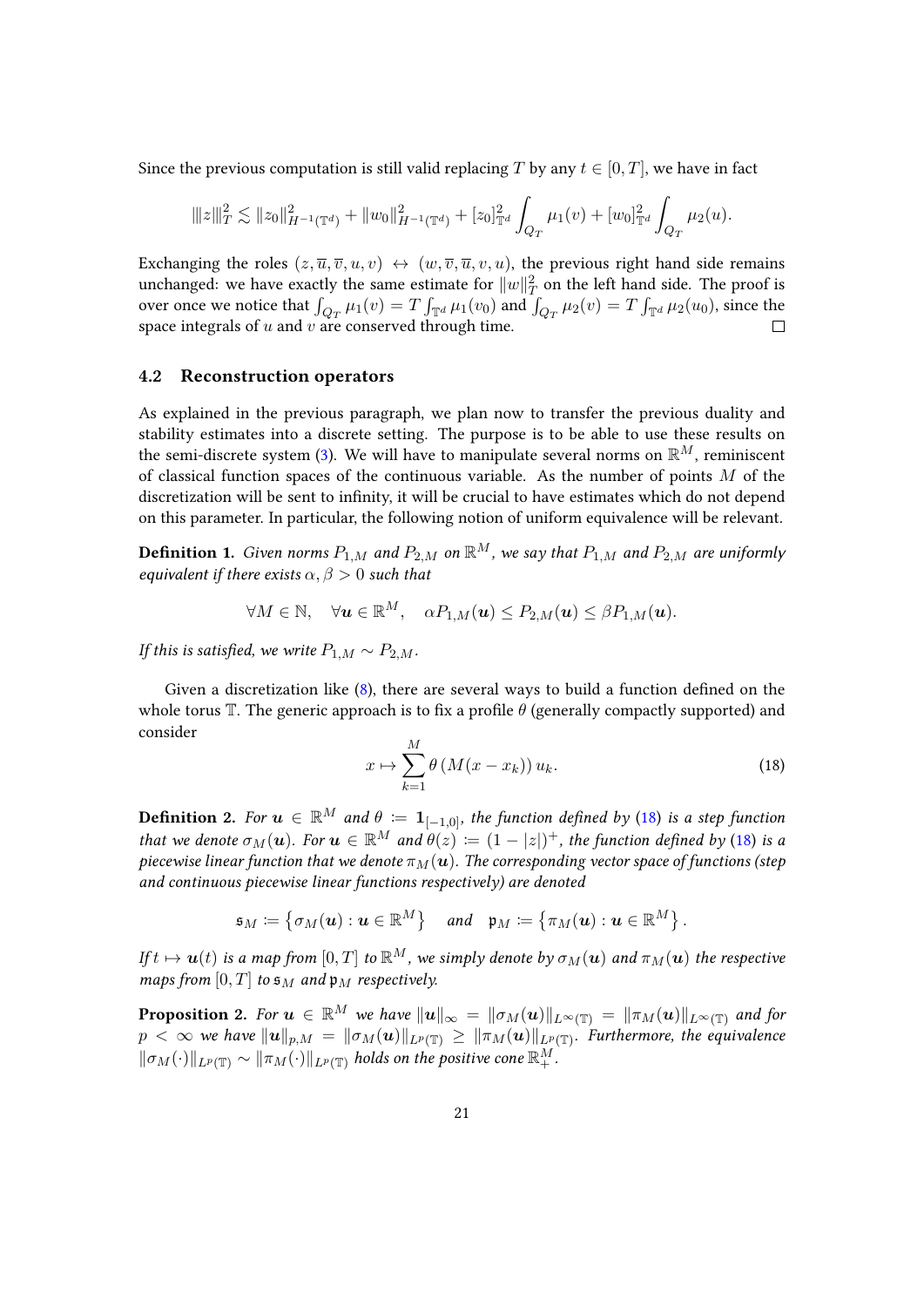*Proof.* We first notice  $\mathbf{1}_{[-1,0]} \star \mathbf{1}_{[0,1]}(x) = \int_{-1}^{0} \mathbf{1}_{[0,1]}(x-y) \, \mathrm{d}y = (1-|x|)^+.$  In particular, we infer for  $\varphi(x) = (1 - |x|)^+$ 

$$
\varphi_{k,M}(x) := \varphi(M(x - x_k)) = \int \mathbf{1}_{[-1,0]} \left( M(x - x_k) - y \right) \mathbf{1}_{[0,1]}(y) \, dy
$$

$$
= N \int \mathbf{1}_{[-1,0]} \left( M(x - z - x_k) \right) \mathbf{1}_{[0,1]}(Mz) \, dz
$$

$$
= \theta_{k,M} \star \rho_M(x).
$$

We have thus established  $\pi_M(u) = \sigma_M(u) \star \rho_M$  where  $(\rho_M)_M$  is an approximation of the identity. Therefore, we have  $\|\pi_M(\boldsymbol{u})\|_{L^p(\mathbb{T})}\le\|\sigma_M(\boldsymbol{u})\|_{L^p(\mathbb{T})}.$ 

Conversely, assume  $u \geq 0$ . By definition we have

$$
\pi_M(\boldsymbol{u}) = \sum_{k=1}^M u_k \varphi_{k,M},
$$

with  $\varphi_{k,M}(x)=\varphi(M(x-x_k))$  and  $\varphi(x)=(1-|x|)^+$ . Recall that for any vector  $\boldsymbol{w}\in\mathbb{R}^M,$ one has  $M^{1/p}||w||_{p,M} \leq M||w||_{1,M}$ . In particular, using  $u_k \geq 0$ , we infer at any point  $x \in \mathbb{T}$ 

$$
\pi_M(\boldsymbol{u})(x) = \sum_{k=1}^M u_k \varphi_{k,M} \ge \left(\sum_{k=1}^M u_k^p \varphi_{k,M}^p(x)\right)^{1/p},
$$

from where we conclude

$$
\|\pi_M(\boldsymbol{u})\|_{L^p(\mathbb{T})}\geq M\|\boldsymbol{u}\|_{p,M}^p\|\varphi\|_{L^p(\mathbb{T})}^p=\|\sigma_M(\boldsymbol{u})\|_{L^p(\mathbb{T})}^p\frac{2}{p+1},
$$

 $\Box$ 

using that  $\|\varphi_{k,M}\|_{L^p(\mathbb{T})}^p = \frac{1}{M} \|\varphi\|_{L^p(\mathbb{T})}^p = \frac{1}{M}$ M  $rac{2}{p+1}$ .

We end this paragraph with an estimate that belongs to the folklore of the finite element method and omit the proof. It is usually proved using the Bramble-Hilbert lemma, but since here we focus here on the one dimensional case, it is also possible to give a direct, elementary proof.

<span id="page-21-0"></span>**Lemma 2.** For  $\varphi \in H^2(\mathbb{T})$  and  $M \in \mathbb{N}^*$  there exists a unique  $\iota_M(\varphi) \in \mathfrak{p}_M$  matching the values of  $\varphi$  on the grid  $(x_k)_{1\leq k\leq M}$ . It satisfies

$$
\|\varphi - \iota_M(\varphi)\|_{\dot{H}^{-1}(\mathbb{T})} \lesssim M^{-2} \|\varphi\|_{\dot{H}^2(\mathbb{T})},
$$
  

$$
\|\varphi - \iota_M(\varphi)\|_{L^2(\mathbb{T})} \lesssim M^{-2} \|\varphi\|_{\dot{H}^2(\mathbb{T})},
$$
  

$$
\|\varphi - \iota_M(\varphi)\|_{\dot{H}^1(\mathbb{T})} \lesssim M^{-1} \|\varphi\|_{\dot{H}^2(\mathbb{T})},
$$

where the symbol  $\leq$  means that the inequality holds up to a constant independent of  $\varphi$  and M.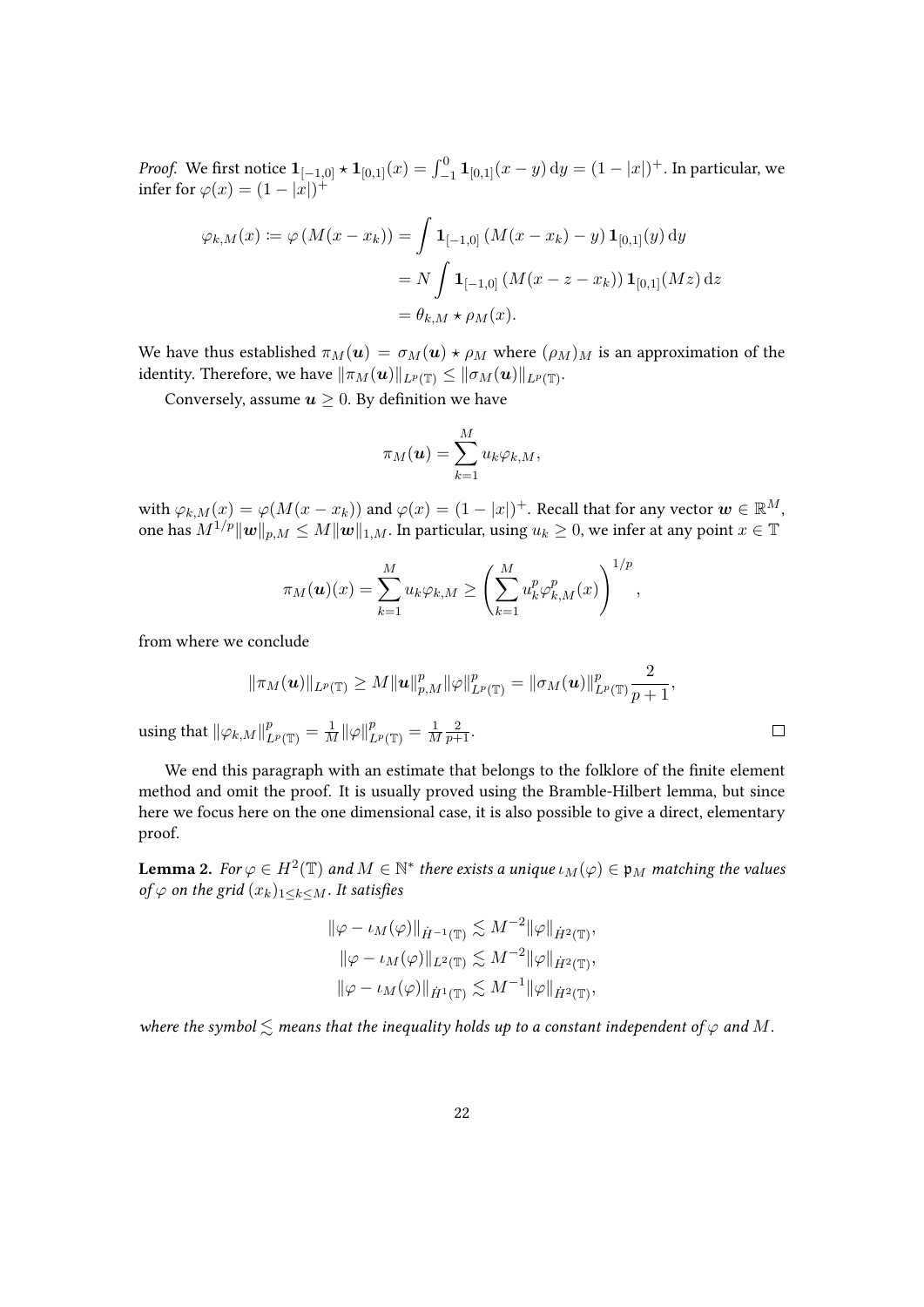### <span id="page-22-3"></span>4.3 Prerequisites on the discrete laplacian matrix

We give in this paragraph several useful properties linked to the discrete periodic laplacian matrix introduced in [\(4\)](#page-8-1). This matrix  $\Delta_M$  is not invertible: we have  $\text{Ker}(\Delta_M) = \text{Span}_{\mathbb{R}}(\mathbf{1}_M)$ and  ${\rm Ran}(\Delta_M)={\rm Ker}(\Delta_M)^\perp=\{{\bm u}\in{\mathbb R}^M:[{\bm u}]_M=0\}.$  We refer to Subsection [1.2](#page-5-0) for the definition of  $\mathbf{1}_M$  and  $[\cdot]_M$ .

**Definition 3.** For  $u \in \text{Ran}(\Delta_M)$  there exists a unique  $\Phi \in \text{Ran}(\Delta_M)$  such that  $u = \Delta_M \Phi$ . By a small abuse of notation we write then  $\Phi = \Delta_M^{-1} \bm u.$ 

<span id="page-22-0"></span>**Proposition 3.** The matrix  $-\Delta_M$  is symmetric non-negative and admits therefore a unique **Proposition 5.** The matrix  $-\Delta_M$  is symmetric non-negative square root that we denote  $\sqrt{-\Delta_M}$ .

*Proof.* The proof is standard and we simply note that the spectrum of  $-\Delta_M$  is given by

$$
\left\{ M^2 \left( 2 - 2\cos\left(\frac{2\pi k}{M}\right) \right) : 0 \le k \le M - 1 \right\} = \left\{ 4M^2 \sin^2\left(\frac{\pi k}{M}\right) : 0 \le k \le M - 1 \right\} \subset \mathbb{R}_+,
$$
  
which establishes the non-negativeness.

which establishes the non-negativeness.

<span id="page-22-2"></span>**Proposition 4.** For any  $\mathbf{\Phi} \in \mathbb{R}^M$  we have the estimate  $\|\mathbf{\Phi} - [\mathbf{\Phi}]_M\|_{2,M} \leq \|\Delta_M\mathbf{\Phi}\|_{2,M}$ .

Remark 3. This is the discrete counterpart of the following consequence of the Poincaré-Wirtinger inequality  $\|\varphi - [\varphi]_{\mathbb{T}}\|_{L^2(\mathbb{T})} \lesssim \|\Delta \varphi\|_{L^2(\mathbb{T})}$ , for  $\varphi \in H^2(\mathbb{T})$ .

*Proof.* Using the identity  $\sin(\pi k/M) = \sin(\pi (M - k)/M)$ , the spectrum  $-\Delta_M$  that we iden-tified in the proof of Proposition [3](#page-22-0) rewrites

$$
\left\{ 4M^2 \sin^2 \left( \frac{\pi k}{M} \right) : 0 \le k \le \frac{M-1}{2} \right\}.
$$

In particular, using the inequality  $\sin(x) \geq \frac{2}{\pi}$  $\frac{2}{\pi}x$  valid on  $[0, \pi/2]$  we see that apart from 0 all the eigenvalues of  $-\Delta_M$  are lower-bounded by 16.  $-\Delta_M$  being symmetric, its diagonalization can be written in an orthonormal basis of  $\mathbb{R}^M$  that we denote  $(w_k)_{0\leq k\leq M-1}$ , with  $w_0$  being the (only) element of this set belonging to  $\text{Ker}(\Delta_M)$ . We have therefore

$$
\|\mathbf{\Phi}-[\mathbf{\Phi}]_M\|_{2,M}^2=\frac{1}{M}\sum_{k=1}^{M-1}|(\mathbf{\Phi}|\mathbf{w}_k)|^2\leq \frac{1}{M}\frac{1}{16^2}\sum_{k=1}^{M-1}\lambda_k^2|(\mathbf{\Phi}|\mathbf{w}_k)|^2=\frac{1}{16^2}\|\Delta_M\mathbf{\Phi}\|_{2,M}^2.\quad \Box
$$

Before introducing an analog of the negative Sobolev norm, we recall a standard computation linked with the Lagrange finite elements method for which we need to introduce the following matrix

<span id="page-22-1"></span>
$$
B_M := \begin{pmatrix} \frac{2}{3} & \frac{1}{6} & 0 & \cdots & \frac{1}{6} \\ \frac{1}{6} & \frac{2}{3} & \frac{1}{6} & \cdots & 0 \\ \vdots & \ddots & \ddots & \ddots & \vdots \\ 0 & \cdots & \frac{1}{6} & \frac{2}{3} & \frac{1}{6} \\ \frac{1}{6} & \cdots & 0 & \frac{1}{6} & \frac{2}{3} \end{pmatrix} .
$$
 (19)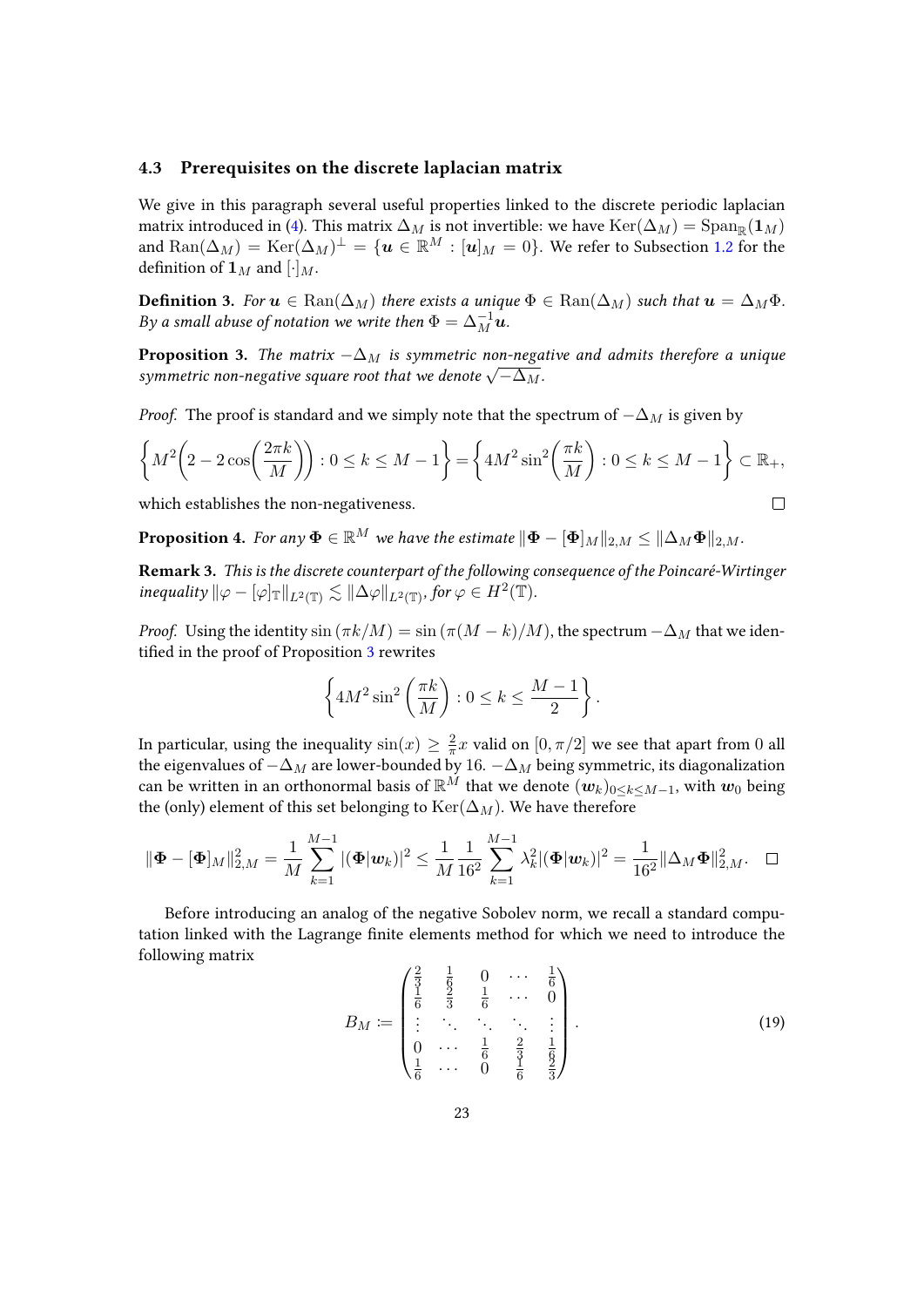<span id="page-23-3"></span>**Proposition 5.** For  $w \in \mathbb{R}^M$  we have

<span id="page-23-1"></span>
$$
-(\boldsymbol{w}|\Delta_M\boldsymbol{w})_M = \int_{\mathbb{T}} |\nabla \pi_M(\boldsymbol{w})(x)|^2 dx,
$$
\n(20)

where we recall that  $(\cdot| \cdot)_M$  denotes the rescaled inner product on  $\mathbb{R}^M$  (see Subsection [1.2\)](#page-5-0). Furthermore, for any  $\mathbf{u} \in \mathbb{R}^M$  we have

<span id="page-23-0"></span>
$$
B_M u = -\Delta_M w \iff \forall \psi \in \mathfrak{p}_M, \int_{\mathbb{T}} \psi(x) \, \pi_M(u)(x) \, dx = \int_{\mathbb{T}} \nabla \psi(x) \cdot \nabla \pi_M(w)(x) \, dx. \tag{21}
$$

*Proof.*  $\mathfrak{p}_M$  is the vector space spanned by the functions  $\varphi_{k,M}(x) := \varphi(M(x - x_k))$  where  $\varphi(x) := (1 - |x|)^{+}$ , so the r.h.s. of the equivalence [\(21\)](#page-23-0) boils down to

$$
\int_{\mathbb{T}} \varphi_{k,M}(x) \pi_M(\boldsymbol{u})(x) dx = \int_{\mathbb{T}} \nabla \varphi_{k,M}(x) \cdot \nabla \pi_M(\boldsymbol{w})(x) dx,
$$

for  $k \in \{1, \ldots, M\}$ , and one checks that

$$
\int_{\mathbf{T}} \varphi_{i,M}(x)\varphi_{j,M}(x) dx = \frac{1}{M} \left( \frac{2}{3} \mathbf{1}_{i=j} + \frac{1}{6} \mathbf{1}_{|i-j|=1} \right),
$$

$$
\int_{\mathbf{T}} \nabla \varphi_{i,M}(x) \cdot \nabla \varphi_{j,M}(x) dx = M(2\mathbf{1}_{i=j} - \mathbf{1}_{|i-j|=1}),
$$

where the equality  $|i-j|=1$  has to be understood modulo M. Expanding  $\pi_M(u)$  and  $\pi_M(w)$ on the basis  $(\varphi_{k,M})_{1\leq k\leq M}$ , we get the equivalence [\(21\)](#page-23-0). Formula [\(20\)](#page-23-1) is obtained in the same fashion, expanding  $\pi_M(\boldsymbol{w})$  on the basis.  $\Box$ 

We observe that  $\bm{u} \: \mapsto \: -(\bm{u}|\Delta_M^{-1}\bm{u})_M$  is non-negative, due to the symmetry and nonnegativity of  $-\Delta_M$  (see Proposition [3\)](#page-22-0). For  $u \in \mathbb{R}^M$ , recalling that  $\widetilde{u} = u - [u]_M 1_M$ , we have then  $(\widetilde{u} | \Delta^{-1} \widetilde{u})_{\Delta} > 0$ . This anables us to introduce the following narm  $\|\cdot\|$ have then  $-(\widetilde{\mathbf{u}}|\Delta_M^{-1}\widetilde{\mathbf{u}})_M \geq 0$ . This enables us to introduce the following norm  $\|\cdot\|_{-1,M}$ , which is a discrete counterpart of the  $H^{-1}(\mathbb{T})$  norm.

**Definition 4.** For  $u \in \mathbb{R}^M$ , we define

$$
\|\boldsymbol{u}\|_{-1,M}\coloneqq\sqrt{-(\widetilde{\boldsymbol{u}}|\Delta_M^{-1}\widetilde{\boldsymbol{u}})_M+[\boldsymbol{u}]_M^2}.
$$

This is a norm on  $\mathbb{R}^M$ .

<span id="page-23-5"></span>Proposition 6. We have the equivalence

$$
M\|\pi_M(\cdot)\|_{H^{-1}(\mathbb{T})} + \|\pi_M(\cdot)\|_{L^2(\mathbb{T})} \sim M\|\cdot\|_{-1,M} + \|\pi_M(\cdot)\|_{L^2(\mathbb{T}^d)}.\tag{22}
$$

Moreover for any  $\mathbf{u} \in \mathbb{R}^M$ ,

<span id="page-23-4"></span><span id="page-23-2"></span>
$$
\|\mathbf{u}\|_{-1,M} \le \|\mathbf{u}\|_{2,M}.\tag{23}
$$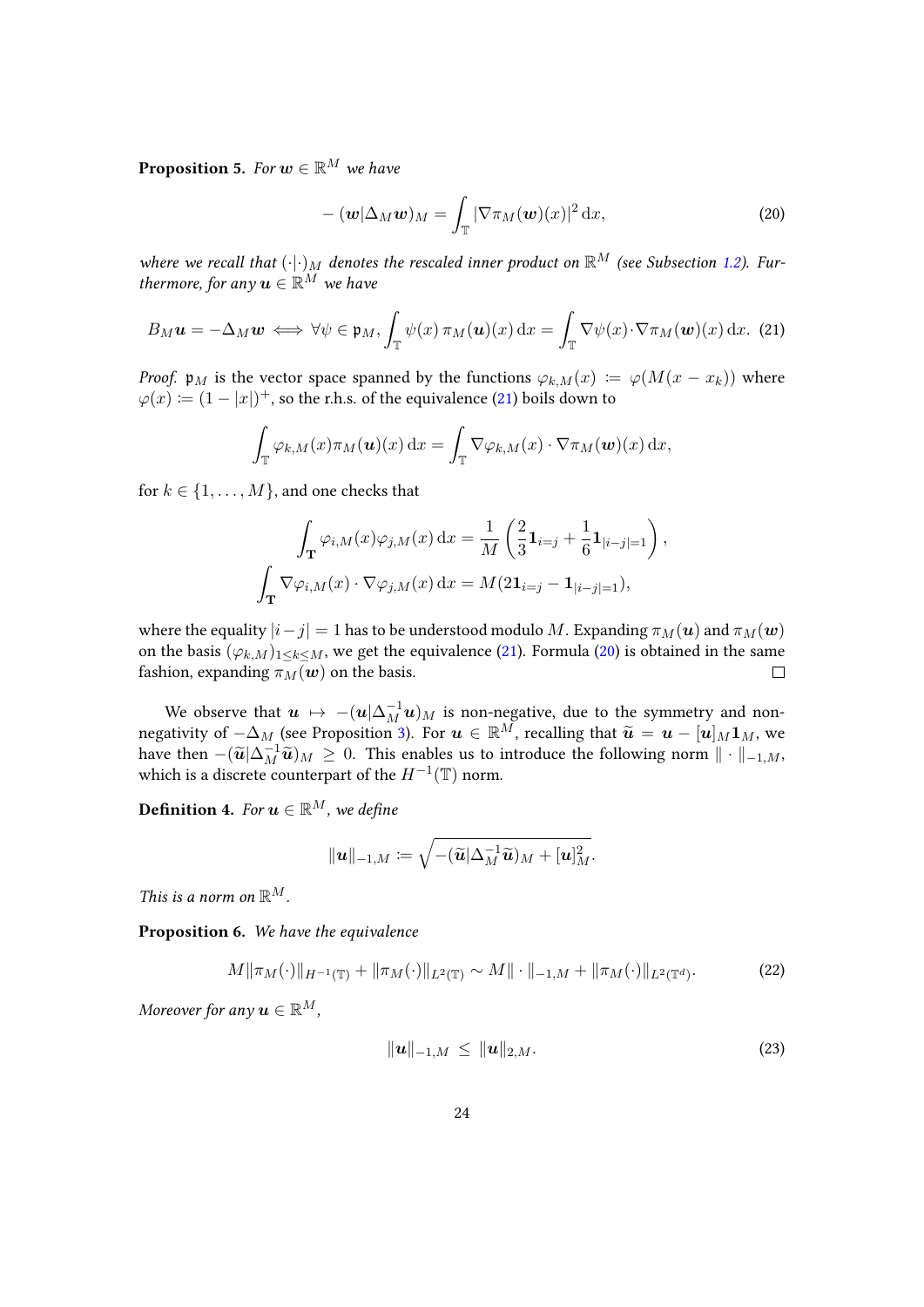**Remark 4.** The above definition is reminiscent of the equality

$$
\|\varphi - [\varphi]_{\mathbb{T}}\|_{H^{-1}(\mathbb{T})}^2 = -\int_{\mathbb{T}} (\varphi - [\varphi]_{\mathbb{T}}) \psi,
$$

where  $\psi$  is the unique solution of  $-\Delta \psi = \varphi - [\varphi]_{\mathbb{T}}$ .

Proof. We first observe the uniform equivalences

$$
\|\pi_M(\boldsymbol{u})\|_{L^2(\mathbb{T})} \sim \|\pi_M(\widetilde{\boldsymbol{u}})\|_{L^2(\mathbb{T})} + |[\boldsymbol{u}]_M|,
$$
  

$$
\|\pi_M(\boldsymbol{u})\|_{H^{-1}(\mathbb{T})} \sim \|\pi_M(\widetilde{\boldsymbol{u}})\|_{H^{-1}(\mathbb{T})} + |[\boldsymbol{u}]_M|,
$$
  

$$
\|\boldsymbol{u}\|_{-1,M} \sim \|\widetilde{\boldsymbol{u}}\|_{-1,M} + |[\boldsymbol{u}]_M|.
$$

Without loss of generality we can therefore establish the uniform equivalence [\(22\)](#page-23-2) under the assumption  $[u]_M = 0$ .

We have  $\| \bm{u} \|_{-1,M}^2 = -(\bm{u}|\Delta_M^{-1}\bm{u})_M = -(\Delta_M \bm{\Phi}, \bm{\Phi})_M$  where  $\bm{\Phi} \coloneqq -\Delta_M^{-1} \bm{u}$ . Thanks to Proposition [5](#page-23-3) we have therefore

$$
\|\mathbf{u}\|_{-1,M}^2 = \|\nabla \pi_M(\mathbf{\Phi})\|_{L^2(\mathbb{T})}^2.
$$
 (24)

The matrix B<sub>M</sub> defined by [\(19\)](#page-22-1) satisfies  $6B_M = M^{-2}\Delta_M + 6I_M$ , so it commutes with  $\Delta_M$ . In particular, the equation  $\mathbf{u} = -\Delta_M \mathbf{\Phi}$  is strictly equivalent to

<span id="page-24-0"></span>
$$
B_M u = -\Delta_M w,
$$

where  $w := B_M \Phi$ . We obtain from Proposition [5](#page-23-3) that this last equation is exactly equivalent to

$$
\forall \psi \in \mathfrak{p}_M, \quad \int_{\mathbb{T}} \psi(x) \, \pi_M(\boldsymbol{u})(x) \, dx = \int_{\mathbb{T}} \nabla \psi(x) \cdot \nabla \pi_M(\boldsymbol{w})(x) \, dx.
$$

Since we assumed  $[u]_M = 0$ , we have also  $[\pi_M(u)]_{\mathbb{T}} = 0$  and we can therefore solve  $-\Delta \varphi_M =$  $\pi_M(\boldsymbol{u})$ , for a unique  $\varphi_M\in \dot{H}^2(\mathbb{T}).$  We have then, by integration by parts,

$$
\forall \psi \in \mathfrak{p}_M, \quad \int_{\mathbb{T}} \psi(x) \, \pi_M(\mathbf{u})(x) \, dx = \int_{\mathbb{T}} \nabla \psi(x) \cdot \nabla \varphi_M(x) \, dx.
$$

In particular, we have established

$$
\forall \psi \in \mathfrak{p}_M, \quad \int_{\mathbb{T}} \nabla \psi(x) \cdot (\nabla \pi_M(\boldsymbol{w})(x) - \nabla \varphi_M(x)) \, \mathrm{d}x = 0,
$$

and this equality holds in particular for  $\psi = \pi_M(\boldsymbol{w})$ . We deduce that for each  $\psi \in \mathfrak{p}_M$ 

$$
\int_{\mathbb{T}} |\nabla \pi_M(\mathbf{w})(x) - \nabla \varphi_M(x)|^2 dx
$$
\n
$$
= \int_{\mathbb{T}} (\nabla \pi_M(\mathbf{w})(x) - \nabla \varphi_M(x) + \nabla \psi(x) - \nabla \pi_M(\mathbf{w})(x)) \cdot (\nabla \pi_M(\mathbf{w})(x) - \nabla \varphi_M(x)) dx
$$
\n
$$
= \int_{\mathbb{T}} (\nabla \psi(x) - \nabla \varphi_M(x)) \cdot (\nabla \pi_M(\mathbf{w})(x) - \nabla \varphi_M(x)) dx,
$$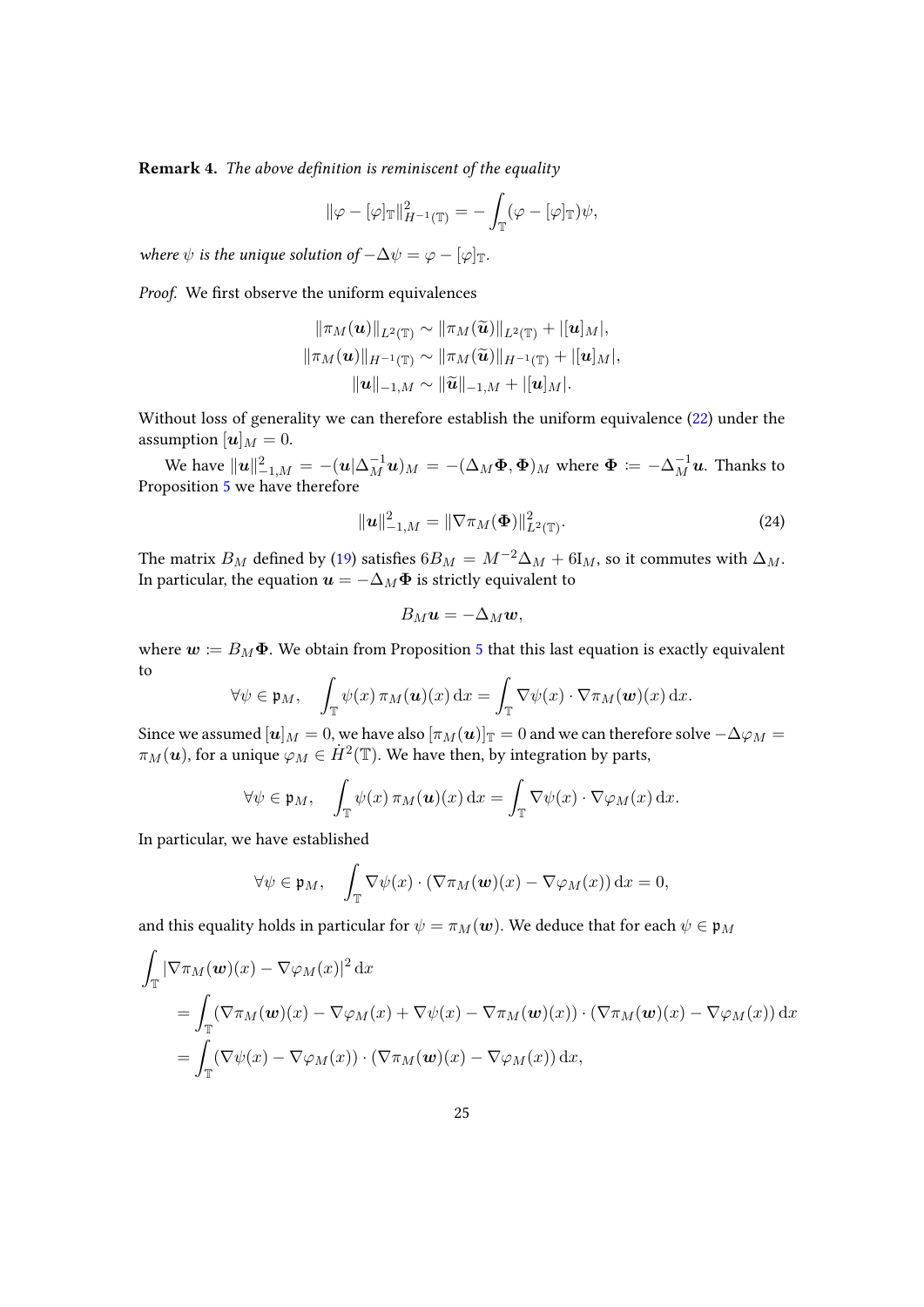and we get by the Cauchy-Schwarz inequality

$$
\|\nabla \pi_M(\boldsymbol{w})-\nabla \varphi_M\|_{L^2(\mathbb{T})}\leq \inf_{\psi\in\mathfrak{p}_M}\|\nabla \psi-\nabla \varphi_M\|_{L^2(\mathbb{T})}.
$$

Taking  $\psi = \iota_M(\varphi)$  and using successively  $\|\nabla f\|_{L^2(\mathbb{T})} = 2\pi \|f\|_{\dot{H}^1(\mathbb{T})}$  for any  $f\in \dot{H}^1(\mathbb{T})$  and the third estimate of Lemma [2,](#page-21-0) we get

$$
\|\nabla \pi_M(\boldsymbol{w}) - \nabla \varphi_M\|_{L^2(\mathbb{T})} \lesssim \|\nabla \iota_M(\varphi) - \nabla \varphi_M\|_{L^2(\mathbb{T})}
$$
  

$$
\lesssim \|\iota_M(\varphi) - \varphi_M\|_{\dot{H}^1(\mathbb{T})} \lesssim \frac{1}{M} \|\varphi_M\|_{\dot{H}^2(\mathbb{T})},
$$

where we refer to Subsection [1.2](#page-5-0) for the definition of the homogeneous norms  $\|\cdot\|_{\dot{H}^s(\mathbb{T})}$ . Recalling that  $-\Delta\varphi_M = \pi_M(\boldsymbol{u})$  we have  $\|\pi_M(\boldsymbol{u})\|_{\dot{H}^{-1}(\mathbb{T})} = \|\nabla\varphi_M\|_{L^2(\mathbb{T})}$  and  $\|\varphi_M\|_{\dot{H}^2(\mathbb{T})} =$  $\|\Delta\varphi_M\|_{L^2(\mathbb{T})} = \|\pi_M(u)\|_{L^2(\mathbb{T})}$ . All in all, using the reversed triangular inequality we have established

$$
\Big|\|\nabla\pi_M(\boldsymbol{w})\|_{L^2(\mathbb{T})}-\|\pi_M(\boldsymbol{u})\|_{\dot{H}^{-1}(\mathbb{T})}\Big|\lesssim \frac{1}{M}\|\pi_M(\boldsymbol{u})\|_{L^2(\mathbb{T})}.
$$

To conclude, due to [\(24\)](#page-24-0), it is thus sufficient to prove that  $\|\nabla\pi_M(\bm{w})\|_{L^2(\mathbb{T})}\sim\|\nabla\pi_M(\Phi)\|_{L^2(\mathbb{T})},$ where we recall  $w = B_M \Phi$ . This last equality implies in particular

$$
\pi_M(\mathbf{w}) = \frac{2}{3}\pi_M(\Phi) + \frac{1}{6}\tau_{\frac{1}{M}}\pi_M(\Phi) + \frac{1}{6}\tau_{-\frac{1}{M}}\pi_M(\Phi),
$$

where we recall for  $a \in \mathbb{R}$  the translation operator  $\tau_a$  defined by  $\tau_a f(x) = f(x + a)$ . We have therefore

$$
\nabla \pi_M(\mathbf{w}) = \frac{2}{3} \nabla \pi_M(\Phi) + \frac{1}{6} \tau_{\frac{1}{M}} \nabla \pi_M(\Phi) + \frac{1}{6} \tau_{-\frac{1}{M}} \nabla \pi_M(\Phi).
$$
 (25)

Both  $\nabla \pi_M(w)$  and  $\nabla \pi_M(\Phi)$  belong to  $\mathfrak{s}_M(\mathbb{T})$  i.e. are respectively equal to some functions  $\sigma_M(\lambda)$  and  $\sigma_M(\gamma)$ , for some  $\lambda, \gamma \in \mathbb{R}^M$ .

Note that  $B_M$  is uniformly well-conditioned: the spectral radii of  $B_M$  and  $B_M^{-1}$  are bounded independently of M. This can be seen writing  $B_M = \frac{2}{3}$  $\frac{2}{3}I_M + \frac{1}{6}$  $\frac{1}{6}J_M$ , where  $J_M$  is the matrix

<span id="page-25-0"></span>
$$
J_M \coloneqq \begin{pmatrix} 0 & 1 & 0 & \cdots & 1 \\ 1 & 0 & 1 & \cdots & 0 \\ \vdots & \ddots & \ddots & \ddots & \vdots \\ 0 & \cdots & 1 & 0 & 1 \\ 1 & \cdots & 0 & 1 & 0 \end{pmatrix}.
$$

The eigenvalues of  $J_M$  are  $\left\{2\cos\left(\frac{2\pi k}{M}\right)\right\}$  $\left(\frac{2\pi k}{M}\right)\,:\,k\in\{0,\ldots,M-1\}\big\}$  , so the spectrum of  $B_M$  lies within  $[1/3, 1]$ .

The identity [\(25\)](#page-25-0) shows that  $\lambda = B_M \gamma$  and we have just controlled the euclidean subordinate norms of  $B_M$  and  $B_M^{-1}$ : we have  $\|\bm{\gamma}\|_{2,M}\sim \|B_M\bm{\gamma}\|_{2,M}$ , and therefore  $\|\nabla \pi_M(\bm{w})\|_{L^2(\mathbb{T})}\sim$  $\|\nabla \pi_M(\Phi)\|_{L^2(\mathbb{T})}$ , thanks to Proposition [2,](#page-20-1) concluding the proof of [\(22\)](#page-23-2).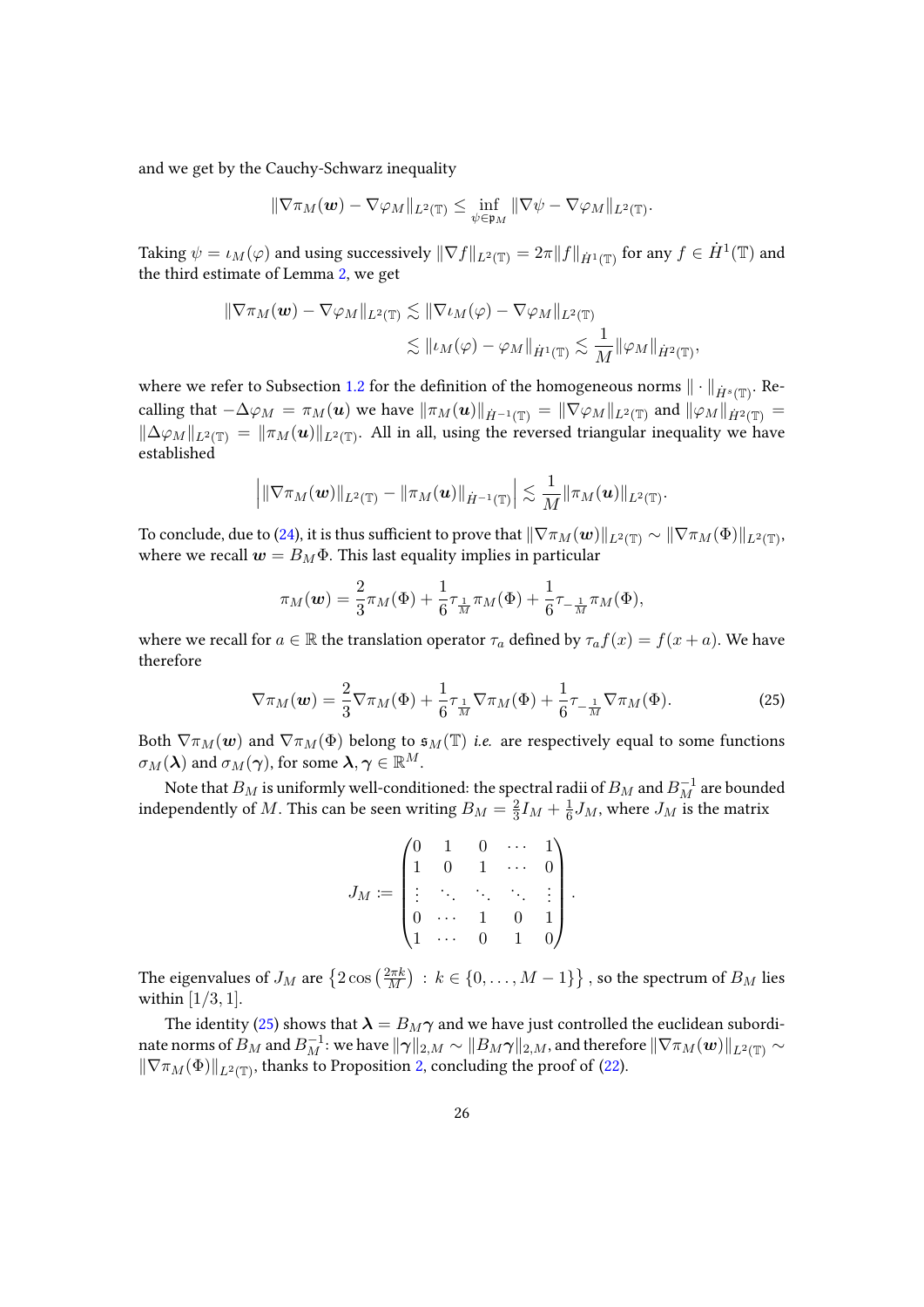Let us turn to the proof of [\(23\)](#page-23-4). Using Proposition [4,](#page-22-2)  $\|\Delta_M^{-1}\tilde{u}\|_{2,M} \le \|\tilde{u}\|_{2,M}$  and Cauchy-<br>were inequality ortails that  $\|\tilde{u}\|_{2,\infty} \le \|\tilde{u}\|_{2,\infty}$ . By Bythegan's identity we obtain Schwarz inequality entails that  $-(\widetilde{u}|\Delta_M^{-1}\widetilde{u})_M \leq \|\widetilde{u}\|_{2,M}^2$ . By Pythagore's identity, we obtain [\(23\)](#page-23-4), since  $\boldsymbol{u} = \widetilde{\boldsymbol{u}} + [\boldsymbol{u}]_M \boldsymbol{1}_M$  and  $\|[\boldsymbol{u}]_M \boldsymbol{1}_M\|_{2,M}^2 = [\boldsymbol{u}]_M^2$ .

<span id="page-26-2"></span>**Proposition 7.** For  $w \in \mathscr{C}^1([0,T]; \text{Ran}(\Delta_M))$ , we have

$$
-(\Delta_M^{-1} \mathbf{w}(t) \|\mathbf{w}'(t))_M = \frac{1}{2} \frac{\mathrm{d}}{\mathrm{d}t} \|\mathbf{w}(t)\|_{-1,M}^2,
$$

where as usual  $(\cdot|·)$ <sub>M</sub> denotes the rescaled inner-product on  $\mathbb{R}^M$ .

*Proof.* If  $\mathbf{v}(t) := -\Delta_M^{-1} \mathbf{w}(t)$ , we have  $\Delta_M \mathbf{v}(t) = -\mathbf{w}(t)$  and therefore  $\Delta_M \mathbf{v}'(t) = -\mathbf{w}'(t)$ , *Proof.* If  $v(t) = -\Delta_M w(t)$ , we have  $\Delta_M v(t) = -w(t)$  and therefore  $\Delta_M v(t) = -w(t)$ ,<br>with still  $[v'(t)]_M = 0$ . We then have  $v'(t) = -\Delta_M^{-1} w'(t)$ . We infer, by symmetry of  $\sqrt{-\Delta_M}$ ,

$$
-(\Delta_M^{-1} \mathbf{w}(t)|\mathbf{w}'(t))_M = -(\mathbf{v}(t)|\Delta_M \mathbf{v}'(t))_M
$$
  
\n
$$
= (\sqrt{-\Delta_M} \mathbf{v}(t)|\sqrt{-\Delta_M} \mathbf{v}'(t))_M
$$
  
\n
$$
= \frac{1}{2} \frac{d}{dt} (\sqrt{-\Delta_M} \mathbf{v}(t)|\sqrt{-\Delta_M} \mathbf{v}(t))_M
$$
  
\n
$$
= -\frac{1}{2} \frac{d}{dt} (\mathbf{v}(t)|\Delta_M \mathbf{v}(t))_M = \frac{1}{2} \frac{d}{dt} ||\mathbf{w}(t)||_{-1,M}^2. \quad \Box
$$

### <span id="page-26-0"></span>4.4 The discrete duality lemma

We are now all set to state and prove the discrete duality lemmas. These estimates will apply to linear differential equations with source terms. We first consider the case when the source term is continuous and then the case when it is not regular, respectively Lemma [3](#page-26-1) and [4.](#page-28-0) We need to combine them to deal with the approximation of the stochastic process and this is achieved in Proposition [8.](#page-29-0)

<span id="page-26-1"></span>**Lemma 3.** Consider  $\pmb{\mu}\in \mathscr{C}([0,T];\mathbb{R}_{>0}^M)$  so that each component is uniformly (w.r.t. to time and index) lower bounded by a positive constant  $\alpha > 0$ . Assume that  $\boldsymbol{z} \in \mathscr{C}^1([0,T]; \mathbb{R}^M)$  solves

<span id="page-26-3"></span>
$$
\boldsymbol{z}'(t) = \Delta_M \Big[ \boldsymbol{z}(t) \odot \boldsymbol{\mu}(t) + \boldsymbol{f}(t) \Big] + \boldsymbol{r}(t),
$$

where f and r are two functions in  $\mathscr{C}([0,T];\mathbb{R}^M)$ . Then we have the following estimate, for any parameter  $a > 0$ 

$$
\sup_{t \in [0,T]} \|z(t)\|_{-1,M}^2 + \int_{Q_T} \sigma_M(z \odot \mu^{1/2})(s,x)^2 ds dx
$$
  
\n
$$
\leq (1+a) \Big[ \|z(0)\|_{-1,M}^2 + [z(0)]_M^2 \int_0^T [\mu(s)]_M ds + \frac{1}{\alpha} \int_{Q_T} \sigma_M(f)(s,x)^2 ds dx \Big] + (1+a^{-1}) \left( T + T \int_0^T [\mu(s)]_M ds + \frac{1}{\alpha} \right) \int_{Q_T} \sigma_M(r)(s,x)^2 ds dx, (26)
$$

where the Hadamard product  $\odot$  and the square-root  $\boldsymbol{\mu}^{1/2}$  are defined in Subsection [1.2.](#page-5-0)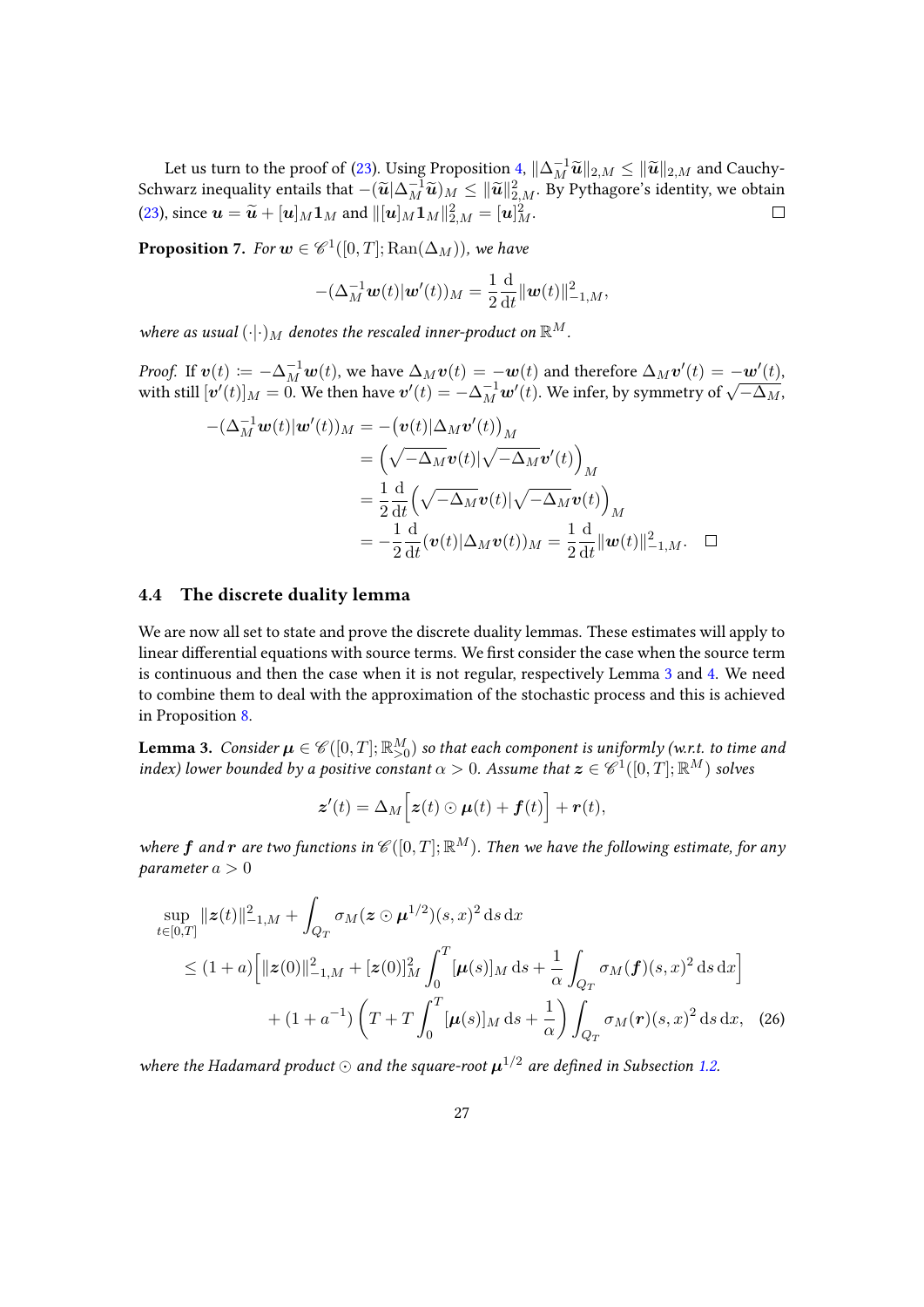This is a counterpart of Lemma [1.](#page-17-4) In the case,  $r = 0$ , one can indeed get rid of a.

*Proof.* We follow the proof of the continuous case, Lemma [1.](#page-17-4) Since  ${\rm Ran}(\Delta_M)\subseteq \mathbf{1}_M^\bot,$  we claim

$$
[\boldsymbol{z}(t)]_M' = \frac{1}{M}(\boldsymbol{z}'(t), \mathbf{1}_M) = [\boldsymbol{r}(t)]_M,
$$

and therefore

<span id="page-27-1"></span>
$$
[\boldsymbol{z}(t)]_M = [\boldsymbol{z}(0)]_M + \int_0^t [\boldsymbol{r}(s)]_M \, \mathrm{d}s. \tag{27}
$$

Recalling the definition  $\widetilde{\mathbf{z}}(t) := \mathbf{z}(t) - [\mathbf{z}(t)]_M$  we also have

$$
\boldsymbol{z}'(t) = \widetilde{\boldsymbol{z}}'(t) + [\boldsymbol{r}(t)]_M.
$$

Now, taking the inner-product with the vector  $\Delta_M^{-1} \tilde{z}(t)$  in the differential equation solved by  $\boldsymbol{z}$ , we get, using the symmetry of  $\Delta_M$  and the fact  $\Delta_M^{-1} \tilde{z}(t) \in \text{Span}_{\mathbb{R}}(\mathbf{1}_M)^{\perp}$  (see Subsection 4.

$$
-\Big(\Delta_M^{-1}\widetilde{\boldsymbol{z}}(t)\big|\widetilde{\boldsymbol{z}}'(t)\Big)_M+\Big(\widetilde{\boldsymbol{z}}(t)\big|\boldsymbol{z}(t)\odot \boldsymbol{\mu}(t)\Big)_M=-\Big(\widetilde{\boldsymbol{z}}(t)\big|\boldsymbol{f}(t)+\Delta_M^{-1}\widetilde{\boldsymbol{r}}(t)\Big)_M.
$$

We use Proposition [7](#page-26-2) to identify the first term of the l.h.s. and get

<span id="page-27-0"></span>
$$
\frac{1}{2}\frac{\mathrm{d}}{\mathrm{d}t}\|\widetilde{\mathbf{z}}(t)\|_{-1,M}^2 + \left(\widetilde{\mathbf{z}}(t)\big|\mathbf{z}(t)\odot\boldsymbol{\mu}(t)\right)_M = -\left(\widetilde{\mathbf{z}}(t)\big|\boldsymbol{f}(t) + \Delta_M^{-1}\widetilde{\boldsymbol{r}}(t)\right)_M.
$$
 (28)

Using that the entries of  $\mu(t)$  are all lower-bounded by  $\alpha > 0$  we have the following inequality (see Subsection [1.2](#page-5-0) for the notation  $\oslash$ ), for any vector  $g \in \mathbb{R}^M$ 

$$
\begin{aligned}\n\left| \left( \tilde{\mathbf{z}}(t) \middle| \mathbf{g} \right)_M \right| &= \left| \left( \tilde{\mathbf{z}}(t) \odot \boldsymbol{\mu}(t)^{1/2} \middle| \mathbf{g} \oslash \boldsymbol{\mu}(t)^{1/2} \right)_M \right| \\
&\leq \|\tilde{\mathbf{z}}(t) \odot \boldsymbol{\mu}(t)^{1/2} \|_{2,M} \|\mathbf{g} \oslash \boldsymbol{\mu}(t)^{1/2} \|_{2,M} \\
&\leq \frac{1}{\sqrt{\alpha}} \|\tilde{\mathbf{z}}(t) \odot \boldsymbol{\mu}(t)^{1/2} \|_{2,M} \|\mathbf{g}\|_{2,M} \\
&\leq \frac{1}{2} \|\tilde{\mathbf{z}}(t) \odot \boldsymbol{\mu}(t)^{1/2} \|_{2,M}^2 + \frac{1}{2\alpha} \|\mathbf{g}\|_{2,M}^2 \\
&= \frac{1}{2} \Big( \tilde{\mathbf{z}}(t) \|\tilde{\mathbf{z}}(t) \odot \boldsymbol{\mu}(t) \Big)_M + \frac{1}{2\alpha} \|\mathbf{g}\|_{2,M}^2,\n\end{aligned}
$$

where we used Young's inequality. We use this estimate in [\(28\)](#page-27-0) with  $\bm{g} \coloneqq \bm{f}(t) + \Delta_M^{-1} \widetilde{\bm{r}}(t)$ 

$$
\frac{1}{2}\frac{\mathrm{d}}{\mathrm{d}t}\|\widetilde{\mathbf{z}}(t)\|_{-1,M}^2 + \left(\widetilde{\mathbf{z}}(t)\Big|\mathbf{z}(t)\odot \boldsymbol{\mu}(t)\right)_M \leq \frac{1}{2}\left(\widetilde{\mathbf{z}}(t)\Big|\widetilde{\mathbf{z}}(t)\odot \boldsymbol{\mu}(t)\right)_M + \frac{1}{2\alpha}\|\boldsymbol{f}(t) + \Delta_M^{-1}\widetilde{\boldsymbol{r}}(t)\|_{2,M}^2,
$$

which, after expanding the definition  $\widetilde{\mathbf{z}}(t) \coloneqq \mathbf{z}(t) - [\mathbf{z}(t)]_M$ , becomes

$$
\frac{1}{2}\frac{\mathrm{d}}{\mathrm{d}t}\|\widetilde{\mathbf{z}}(t)\|_{-1,M}^2 + \frac{1}{2}\Big(\mathbf{z}(t)\Big|\mathbf{z}(t)\odot \boldsymbol{\mu}(t)\Big)_M \\ \leq \frac{1}{2}[\mathbf{z}(t)]_M^2[\boldsymbol{\mu}(t)]_M + \frac{1}{2\alpha}\|\boldsymbol{f}(t) + \Delta_M^{-1}\widetilde{\boldsymbol{r}}(t)\|_{2,M}^2.
$$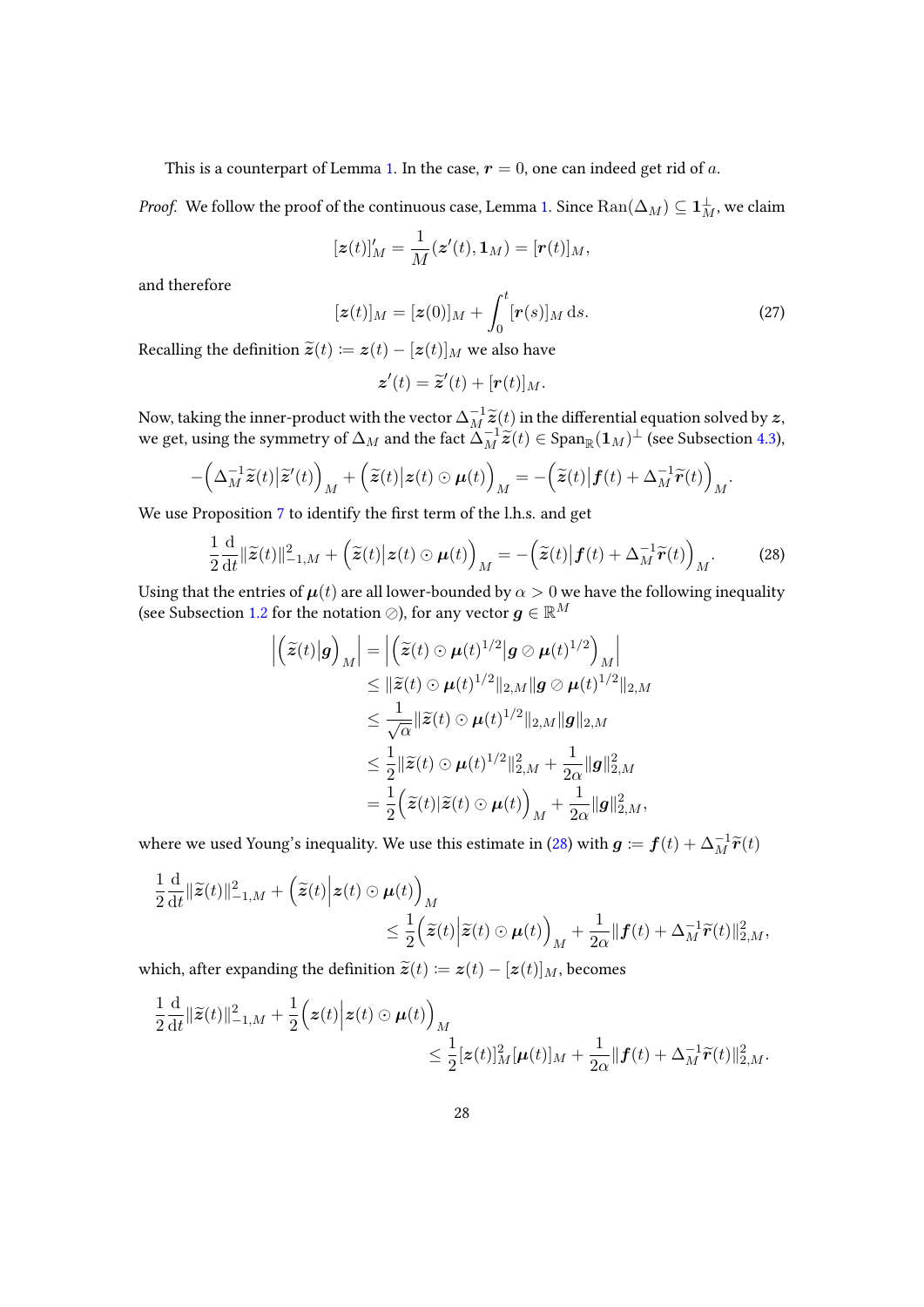Using Proposition [4](#page-22-2) to infer  $\|\Delta_M^{-1} \widetilde{\bm{r}}(t)\|_{2,M} \le \|\widetilde{\bm{r}}(t)\|_{2,M} \le \|{\bm{r}}(t)\|_{2,M}$  and the convex inequality  $(x + y)^2 \le (1 + a)x^2 + (1 + a^{-1})y^2$  we eventually get, after integration in time

$$
\|\tilde{z}(t)\|_{-1,M}^2 + \int_0^t \|z(s) \odot \mu(s)^{1/2}\|_{2,M}^2 ds
$$
  
\n
$$
\leq \|\tilde{z}(0)\|_{-1,M}^2 + \int_0^t [z(s)]_M^2 [\mu(s)]_M ds
$$
  
\n
$$
+ \frac{1+a}{\alpha} \int_0^t \|f(s)\|_{2,M}^2 ds + \frac{1+a^{-1}}{\alpha} \int_0^t \|r(s)\|_{2,M}^2 ds. \quad (29)
$$

On the other hand, using once more the above convex inequality, we claim from [\(27\)](#page-27-1) and Cauchy-Schwarz inequality that

$$
[\boldsymbol{z}(t)]_M^2 \le (1+a)[\boldsymbol{z}(0)]_M^2 + (1+a^{-1})T \int_0^T [\boldsymbol{r}(s)]_M^2 ds.
$$

Summing the two last inequalities we obtain [\(26\)](#page-26-3) since for any vector  $\mathbf{u} \in \mathbb{R}^{M}$ ,  $\|\mathbf{u}\|_{2,M} =$  $\|\sigma_M(\boldsymbol{u})\|_{L^2(\mathbb{T})}.$ 

<span id="page-28-0"></span>**Lemma 4.** Consider  $\pmb{\mu} \in \mathscr{C}([0,T];\mathbb{R}_{>0}^M)$  so that each component is uniformly (w.r.t. to time and index) lower bounded by a positive constant  $\alpha > 0$ . Assume that  $\boldsymbol{z}_d \colon [0,T] \to \mathbb{R}^M$  solves

<span id="page-28-2"></span><span id="page-28-1"></span>
$$
\boldsymbol{z}_d(t) = \int_0^t \Delta_M \Big[ \boldsymbol{z}_d(s) \odot \boldsymbol{\mu}(s) \Big] \, \mathrm{d}s + \boldsymbol{x}_d(t), \tag{30}
$$

where  $x_d$  is any càdlàg  $\mathbb{R}^M$  valued function over  $[0, T]$ . Then we have the following estimate

$$
\sup_{t \in [0,T]} \|z_d(t)\|_{-1,M}^2 + \int_{Q_T} \sigma_M(z_d \odot \boldsymbol{\mu}^{1/2})(s,x)^2 ds dx
$$
  
\$\lesssim \sup\_{t \in [0,T]} \|x\_d(t)\|\_{-1,M}^2 + \int\_0^T [\boldsymbol{\mu}(s)]\_M [\boldsymbol{x}\_d(s)]\_M^2 ds\$, (31)

where the constant behind  $\lesssim$  is universal and  $\mu^{1/2}$  denotes the vector map whose entries are the square-roots of the ones of  $\mu$ .

Remark 5. In this lemma we consider the (discrete) Kolmogorov equation with a singular source term  $x_d$ . The mere integrability of this term forbids to differentiate in time this equation, so we cannot proceed as we have done in the proof Lemma [3.](#page-26-1)

*Proof.* Using [\(30\)](#page-28-1), we first remark that  $[z_d]_M = [x_d]_M$  and therefore

$$
\widetilde{\boldsymbol{z}}_d(t) = \int_0^t \Delta_M \Big[ \boldsymbol{z}_d(s) \odot \boldsymbol{\mu}(s) \Big] \, \mathrm{d} s + \widetilde{\boldsymbol{x}}_d(t).
$$

We take as usual the inner product with  $-\Delta_M^{-1} \widetilde{\boldsymbol{z}}_d(t)$  and use symmetry to write

$$
-\left(\Delta_M^{-1}\widetilde{\boldsymbol{z}}_d(t)\big|\widetilde{\boldsymbol{z}}_d(t)\right)_M+\int_0^t\left(\widetilde{\boldsymbol{z}}_d(s)\big|\boldsymbol{z}_d(s)\odot \boldsymbol{\mu}(s)\right)_M\mathrm{d}s=-\left(\Delta_M^{-1}\widetilde{\boldsymbol{z}}_d(t),\widetilde{\boldsymbol{x}}_d(t)\right)_M.
$$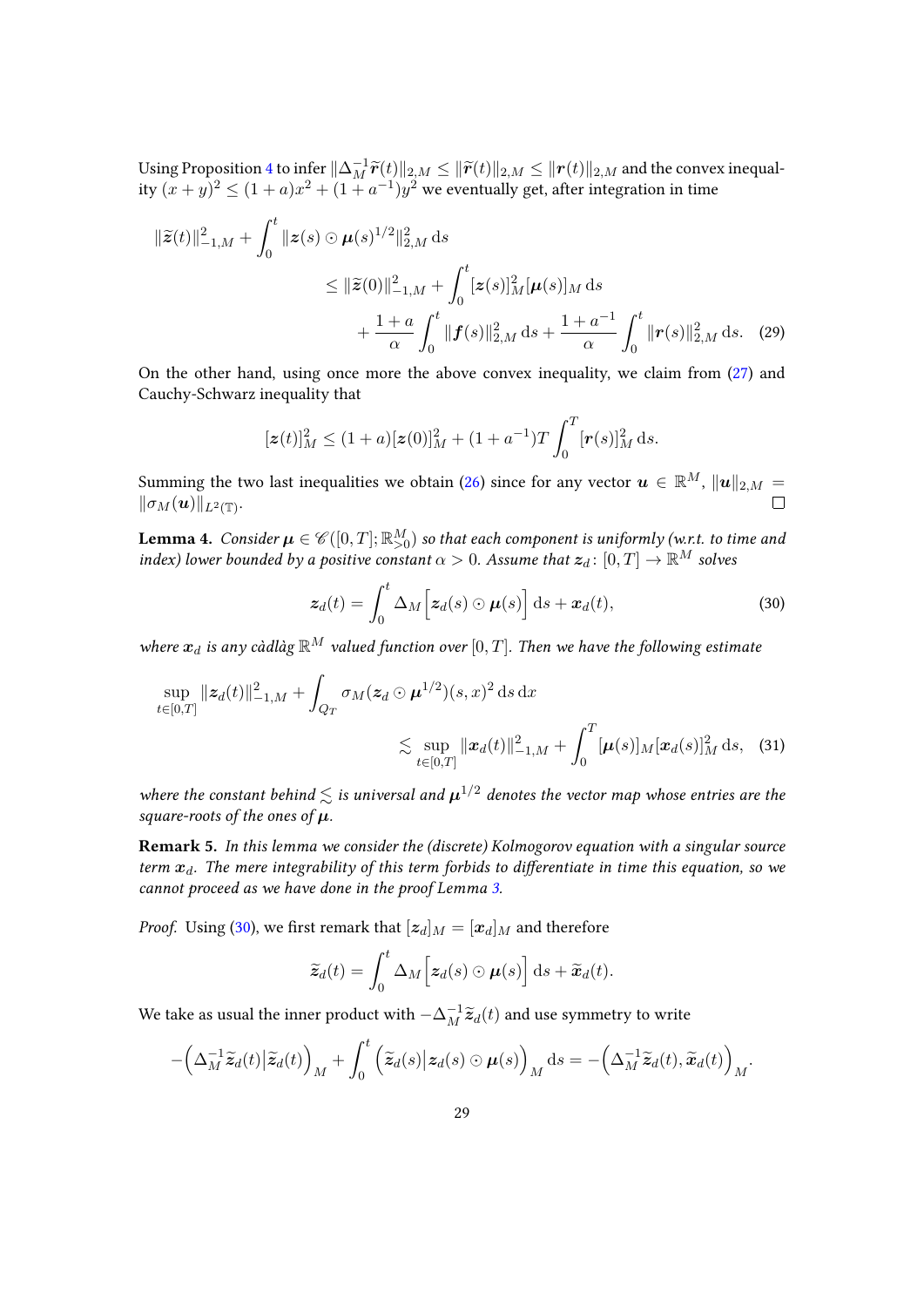We use the definition of the  $\|\cdot\|_{-1,M}$  norm (see Proposition [6\)](#page-23-5) and the equality  $\widetilde{\mathcal{Z}}_d = \mathcal{Z}_d-[{\mathcal Z}_d]_M$ to infer

$$
\begin{aligned} \|\widetilde{z}_d(t)\|_{-1,M}^2 + \int_0^t \|z_d(s) \odot \mu(s)^{1/2}\|_{2,M}^2 \,\mathrm{d}s \\ &= \int_0^t [z_d(s)]_M \Big( \mathbf{1}_M |z_d(s) \odot \mu(s) \Big)_M \,\mathrm{d}s - \Big( \Delta_M^{-1} \widetilde{z}_d(t), \widetilde{x}_d(t) \Big)_M. \end{aligned}
$$

The first term of the r.h.s. can be handled using Young's inequality to absorb a part of it in the l.h.s. and get

$$
\|\tilde{\mathbf{z}}_d(t)\|_{-1,M}^2 + \int_0^t \|\mathbf{z}_d(s) \odot \boldsymbol{\mu}(s)^{1/2}\|_{2,M}^2 ds
$$
  
\$\lesssim \int\_0^t [\mathbf{z}\_d(s)]\_M^2 \|\boldsymbol{\mu}(s)^{1/2}\|\_{2,M}^2 ds - \left(\Delta\_M^{-1} \tilde{\mathbf{z}}\_d(t), \tilde{\mathbf{x}}\_d(t)\right)\_M\$. (32)

Now, defining  $\boldsymbol{\Phi}_M \coloneqq \Delta_M^{-1} \widetilde{\boldsymbol{z}}_d$  and  $\boldsymbol{\Psi}_M \coloneqq \Delta_M^{-1} \widetilde{\boldsymbol{x}}_d$  we have that using Cauchy-Schwarz's inequality, the definition of the  $\|\cdot\|_{-1,M}$  norm and the symmetry of the discrete laplacian matrix

$$
-\left(\Delta_M^{-1}\widetilde{\mathbf{z}}_d(t)\mid \widetilde{\mathbf{x}}_d(t)\right)_M = -\left(\boldsymbol{\Phi}_M(t)\mid \Delta_M \boldsymbol{\Psi}_M(t)\right)_M
$$
  

$$
= \left(\sqrt{-\Delta_M}\boldsymbol{\Phi}_M(t)\mid \sqrt{-\Delta_M}\boldsymbol{\Psi}_M(t)\right)_M
$$
  

$$
\leq \|\sqrt{-\Delta_M}\boldsymbol{\Phi}_M(t)\|_{2,M}\|\sqrt{-\Delta_M}\boldsymbol{\Psi}_M(t)\|_{2,M}
$$
  

$$
= \|\widetilde{\mathbf{z}}_d(t)\|_{-1,M}\|\widetilde{\mathbf{x}}_d(t)\|_{-1,M}.
$$

Plugging this estimate in [\(32\)](#page-29-1), we have

$$
\|\widetilde{\mathbf{z}}_d(t)\|_{-1,M}^2 + \int_0^t \|\mathbf{z}_d(s) \odot \boldsymbol{\mu}(s)^{1/2}\|_{2,M}^2 \, ds \lesssim \int_0^t [\mathbf{z}_d(s)]_M^2 \|\boldsymbol{\mu}(s)^{1/2}\|_{2,M}^2 \, ds + \|\widetilde{\mathbf{x}}_d(t)\|_{-1,M}^2.
$$

<span id="page-29-1"></span> $\Box$ 

Recalling that  $[\bm{z}_d]_M^2 = [\bm{x}_d]_M^2$  and adding this term to the inequality, we get [\(31\)](#page-28-2).

<span id="page-29-0"></span>**Proposition 8.** Consider  $\pmb{\mu}\in \mathscr{C}([0,T];\mathbb{R}_{>0}^M)$  so that each component is uniformly (w.r.t. to time and index) lower bounded by a positive constant  $\alpha > 0$ . Assume that  $\boldsymbol{z} \colon [0,T] \to \mathbb{R}^M$  solves

$$
\boldsymbol{z}(t) = \boldsymbol{z}(0) + \int_0^t \Delta_M \Big[ \boldsymbol{z}(s) \odot \boldsymbol{\mu}(s) + \boldsymbol{f}(s) \Big] \, \mathrm{d}s + \boldsymbol{x}(t),
$$

where  $\bm{f}$  is a function in  $\mathscr{C}([0,T];\mathbb{R}^M)$  and  $\bm{x} = \bm{x}_r + \bm{x}_d$ , with the regular component  $\bm{x}_r \in$  $\mathscr{C}^1([0,T],{\mathbb R}^M)$  and the singular component  $x_d$  is any càdlàg  ${\mathbb R}^M$  valued function over  $[0,T].$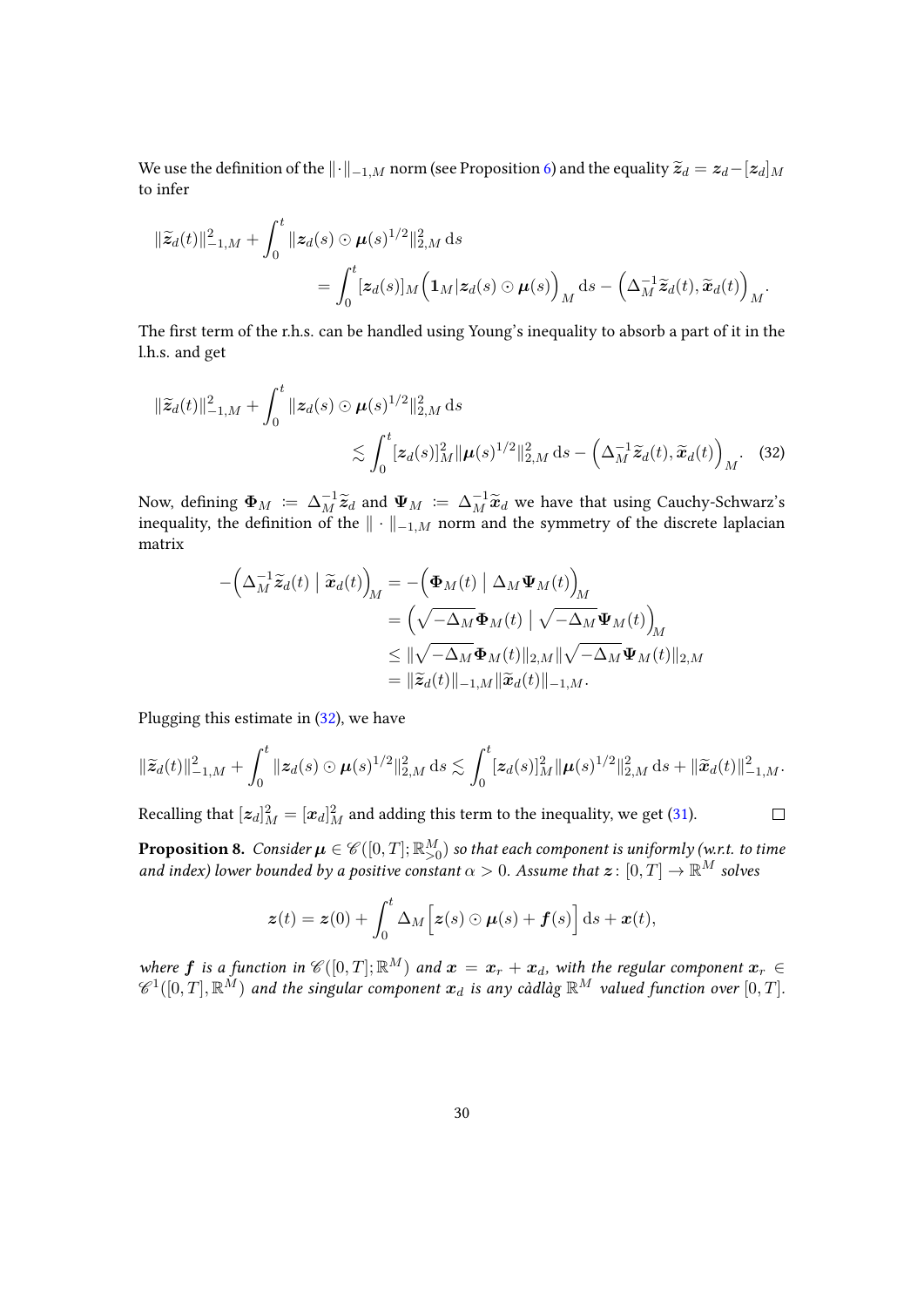Then we have the following estimate, for any  $a > 0$ ,

$$
\sup_{t\in[0,T]} \|z(t)\|_{-1,M}^2 + \int_{Q_T} \sigma_M(z \odot \mu^{1/2})(s,x)^2 ds dx
$$
  
\n
$$
\leq (1+a)^2 \left[ \|z(0)\|_{-1,M}^2 + [z(0)]_M^2 \int_0^T [\mu(s)]_M ds + \frac{1}{\alpha} \int_{Q_T} \sigma_M(f)(s,x)^2 ds dx \right]
$$
  
\n
$$
+ (1+a)(1+a^{-1}) \left( T + T \int_0^T [\mu(s)]_M ds + \frac{1}{\alpha} \right) \int_{Q_T} \sigma_M(x'_r)(s,x)^2 ds dx
$$
  
\n
$$
+ (1+a^{-1}) \left[ \sup_{t\in[0,T]} \|x_d(t)\|_{-1,M}^2 + \int_0^T [\mu(s)]_M [\alpha_d(s)]_M^2 ds \right].
$$
 (33)

*Proof.* Let's define  $\boldsymbol{z}_r \in \mathscr{C}^1([0,T];\mathbb{R}^M)$  as the unique solution of

$$
\boldsymbol{z}_r(t) = \boldsymbol{z}(0) + \int_0^t \Delta_M \Big[ \boldsymbol{z}_r(s) \odot \boldsymbol{\mu}(s) + \boldsymbol{f}(s) \Big] \, \mathrm{d}s + \boldsymbol{x}_r(t),
$$

which, since  $x_r$  is continuously differentiable, is equivalent to the Cauchy problem

<span id="page-30-0"></span>
$$
\mathbf{z}'_r(t) = \Delta_M \Big[ \mathbf{z}_r(t) \odot \boldsymbol{\mu}(t) + \boldsymbol{f}(t) \Big] \, \mathrm{d}s + \mathbf{x}'_r(t), \tag{34}
$$

$$
z_r(0) = z(0). \t\t(35)
$$

Now, defining  $z_d := z - z_r$ , one readily checks that it solves

<span id="page-30-1"></span>
$$
\boldsymbol{z}_d(t) = \int_0^t \Delta_M \Big[ \boldsymbol{z}_d(s) \odot \boldsymbol{\mu}(s) \Big] ds + \boldsymbol{x}_d(t).
$$

The Cauchy problem [\(34\)](#page-30-0) – [\(35\)](#page-30-1) is exactly the one of Lemma [3,](#page-26-1) with  $\bm{r}(t) \coloneqq \bm{x}'_r(t)$ , we therefore infer from this very lemma, for any  $a > 0$ 

$$
\sup_{t\in[0,T]} \|z_r(t)\|_{-1,M}^2 + \int_{Q_T} \sigma_M(z_r \odot \mu^{1/2})(s,x)^2 ds dx
$$
  
\n
$$
\leq (1+a) \left[ \|z(0)\|_{-1,M}^2 + [z(0)]_M^2 \int_0^T [\mu(s)]_M ds + \frac{1}{\alpha} \int_{Q_T} \sigma_M(f)(s,x)^2 ds dx \right] + (1+a^{-1}) \left( T + T \int_0^T [\mu(s)]_M ds + \frac{1}{\alpha} \right) \int_{Q_T} \sigma_M(x'_r)(s,x)^2 ds dx.
$$

Now, since  $\boldsymbol{z} = \boldsymbol{z}_d + \boldsymbol{z}_r$ , combining the triangular inequality and the convex inequality  $(x +$  $(y)^2 \le (1+a)x^2 + (1+a^{-1})y^2$  implies

$$
\sup_{t\in[0,T]} \|z(t)\|_{-1,M}^2 + \int_{Q_T} \sigma_M(z\odot \mu^{1/2})(s,x)^2 ds dx
$$
  
\n
$$
\leq (1+a) \left[ \sup_{t\in[0,T]} \|z_r(t)\|_{-1,M}^2 + \int_{Q_T} \sigma_M(z_r\odot \mu^{1/2})(s,x)^2 ds dx \right] + (1+a^{-1}) \left[ \sup_{t\in[0,T]} \|z_d(t)\|_{-1,M}^2 + \int_{Q_T} \sigma_M(z_d\odot \mu^{1/2})(s,x)^2 ds dx \right],
$$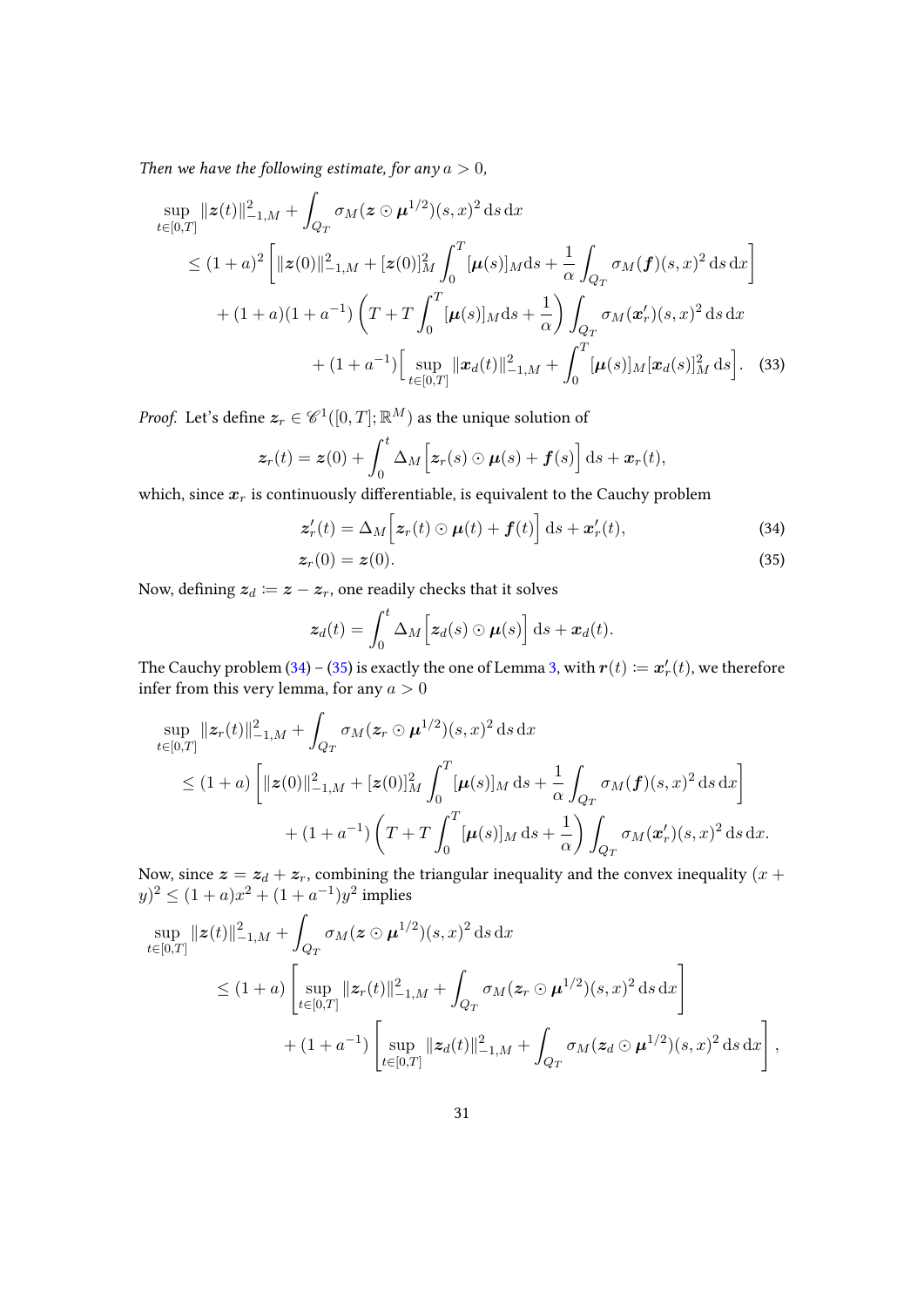so that the proof follows from Lemma [4,](#page-28-0) which focuses on the non-regular component.  $\Box$ 

# <span id="page-31-0"></span>5 Quantitative estimates and proof of Theorem [2](#page-11-0)

Let  $u,v$  be two functions defined on  $Q_T$  of  $\mathscr C^1$  regularity in time and  $\mathscr C^4$  regularity in space solution of the system [\(1\)](#page-1-0). We have, by Taylor expansion, for any  $h > 0$  and  $\mathscr{C}^4(\mathbb{T})$  function  $f$ 

$$
\tau_h f = f + h f' + \frac{h^2}{2!} f'' + \frac{h^3}{3!} f''' + O_{h \to 0}(h^4),
$$
  

$$
\tau_{-h} f = f - h f' + \frac{h^2}{2!} f'' - \frac{h^3}{3!} f''' + O_{h \to 0}(h^4),
$$

where  $O_{h\to 0}$  refers to the  $L^{\infty}(Q_T)$  norm. We have therefore

$$
\frac{\tau_h f + \tau_{-h} f - 2f}{h^2} = f'' + O_{h \to 0}(h^2).
$$

In particular, denoting by  $\hat{\mathbf{u}}^{M}(t)$  and  $\hat{\mathbf{v}}^{M}(t)$  the respectives values of u and v at the points  $(t, x_k)$  for  $k = 1, ..., M$ , we have the following discrete system:

$$
\partial_t \widehat{\mathbf{u}}^M(t) = \Delta_M \left[ d_1 \widehat{\mathbf{u}}^M(t) + a_{12} \widehat{\mathbf{u}}^M(t) \odot \widehat{\mathbf{v}}^M(t) \right] + \mathbf{r}^M(t),
$$
  

$$
\partial_t \widehat{\mathbf{v}}^M(t) = \Delta_M \left[ d_1 \widehat{\mathbf{v}}^M(t) + a_{21} \widehat{\mathbf{v}}^M(t) \odot \widehat{\mathbf{u}}^M(t) \right] + \mathbf{s}^M(t),
$$

with

<span id="page-31-1"></span>
$$
\|\boldsymbol{r}^M(t)\|_{\infty} + \|\boldsymbol{s}^M(t)\|_{\infty} \lesssim M^{-2},\tag{36}
$$

uniformly for t on compact intervals.

On the other hand, we recall that our stochastic process satisfies

$$
\mathbf{U}^{M,N}(t) = \mathbf{U}^{M,N}(0) + \int_0^t \Delta_M \Big( d_1 \mathbf{U}^{M,N}(s) + a_{12} \mathbf{U}^{M,N}(s) \odot \mathbf{V}^{M,N}(s) \Big) ds + \mathbf{M}^{M,N}(t),
$$
  

$$
\mathbf{V}^{M,N}(t) = \mathbf{V}^{M,N}(0) + \int_0^t \Delta_M \Big( d_2 \mathbf{V}^{M,N}(s) + a_{21} \mathbf{U}^{M,N}(s) \odot \mathbf{V}^{M,N}(s) \Big) ds + \mathbf{N}^{M,N}(t),
$$

where  $\mathcal{M}^{M,N}$  is square integrable martingale whose quadratic variation is given by [\(13\)](#page-13-1) and  $\mathcal{N}^{M,N}$  satisfies similar properties. By symmetry, we can focus on the first species  $U^{M,N}$ . Denoting

$$
\mathbf{Z}^{M,N}(t) = \widehat{\mathbf{u}}^M(t) - \mathbf{U}^{M,N}(t), \quad \mathbf{X}^{M,N}(t) = \int_0^t \mathbf{r}^M(s) \,ds - \mathbf{M}^{M,N}(t),
$$

we have yet another system satisfied by these quantities

$$
\boldsymbol{Z}^{M,N}(t) = \boldsymbol{Z}^{M,N}(0) + \int_0^t \Delta_M \Big( \boldsymbol{Z}^{M,N}(s) \odot \boldsymbol{\Lambda}^{M,N}(s) + \boldsymbol{F}^{M,N}(s) \Big) ds + \boldsymbol{X}^{M,N}(t), \quad (37)
$$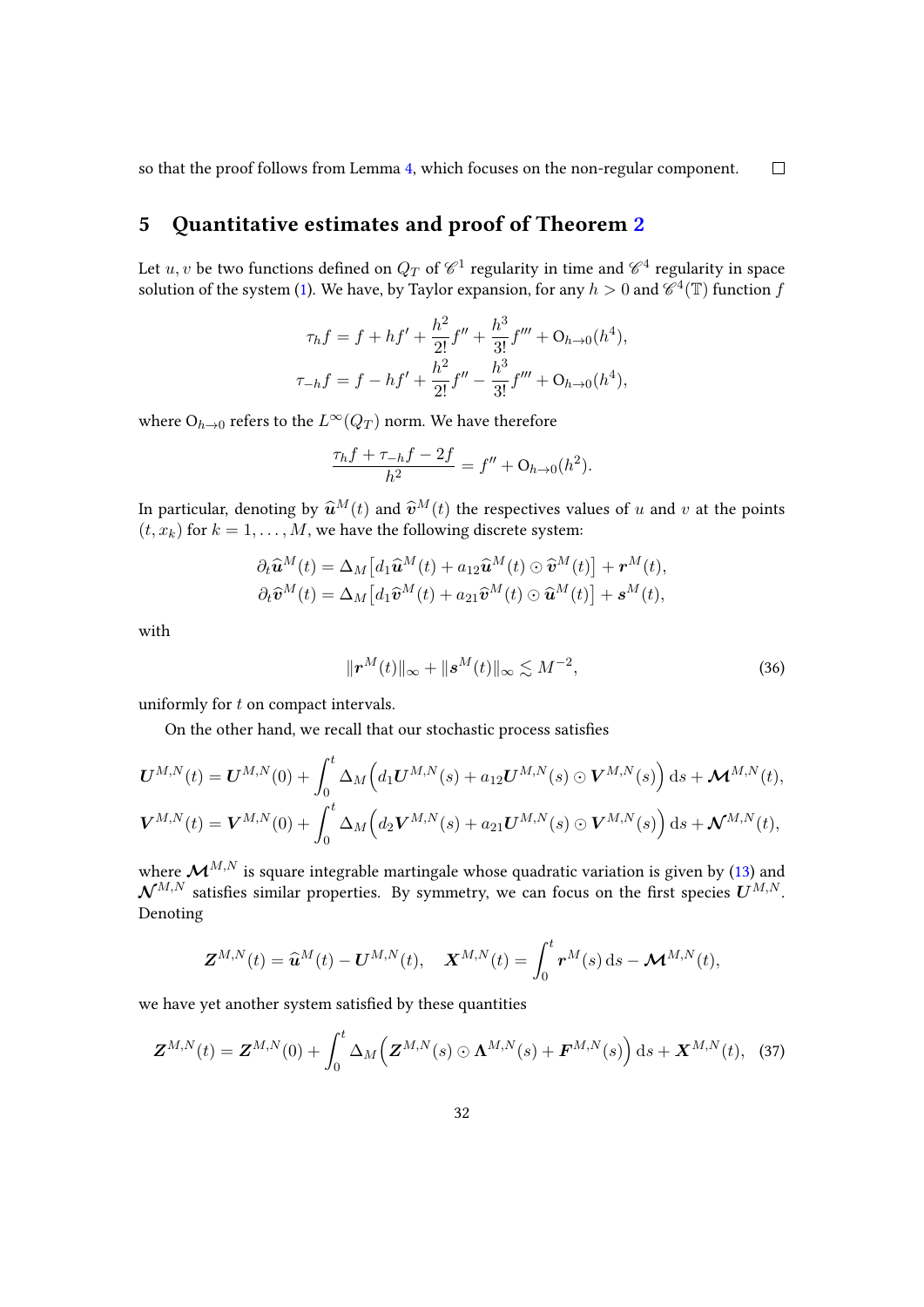where

$$
\Lambda^{M,N}(t) = d_1 \mathbf{1}_M + a_{12} \mathbf{V}^{M,N}(t),
$$
  

$$
\mathbf{W}^{M,N}(t) = \widehat{\mathbf{v}}^M(t) - \mathbf{V}^{M,N}(t),
$$
  

$$
\mathbf{F}^{M,N}(t) = a_{12} \widehat{\mathbf{u}}^M \odot \mathbf{W}^{M,N}(t).
$$

We can now apply the discrete duality lemma developed in the previous section to control the gap  $\boldsymbol{Z}^{M,N}.$  This is the core of the next result, which yields Theorem [2.](#page-11-0) For  $\boldsymbol{z} \colon [0,T] \to \mathbb{R}^M,$ let

$$
\left\| \boldsymbol{z} \right\|_{T,M} \coloneqq \left( \sup_{t \in [0,T]} \|\boldsymbol{z}(t)\|_{-1,M}^2 + \|\sigma_M(\boldsymbol{z})\|_{L^2(Q_T)}^2 \right)^{1/2}.
$$

<span id="page-32-0"></span>**Proposition 9.** Let  $u, v$  be a  $\mathscr{C}^4(Q_T)$  solution of the system [\(1\)](#page-1-0), if

$$
\frac{a_{12}a_{21}}{d_1d_2}||u||_{L^{\infty}(Q_T)}||v||_{L^{\infty}(Q_T)} < 1,
$$

then for any  $(M, N) \in \mathbb{N}^2$  such that  $N/M^2$  is large enough

<span id="page-32-1"></span>
$$
\mathbb{E}\left(\left\|\left[\mathbf{Z}^{M,N}\right]\right\|_{T,M}^2+\left\|\mathbf{W}^{M,N}\right\|_{T,M}^2\right) \n\lesssim \left\|\left[\mathbf{Z}^{M,N}(0)\right\|_{T,M}^2(1+[{\bf V}^{M,N}(0)]_M)+\left\|\left[\mathbf{W}^{M,N}(0)\right]\right\|_{T,M}^2(1+[{\bf U}^{M,N}(0)]_M) \n+ (1+T^2+T^2[{\bf U}^{M,N}(0)+{\bf V}^{M,N}(0)]_M\right)M^{-4}+TM^2N^{-1}.
$$
\n(38)

*Proof.* We first observe that  $t \mapsto [\mathbf{\Lambda}^{M,N}(t)]_M$  is constant and we set

$$
\lambda_T^{M,N} = T + T \int_0^T [\mathbf{\Lambda}^{M,N}(s)]_M \mathrm{d}s + \frac{1}{d_1}
$$
  
=  $T + T^2 (d_1 + a_{12} [\mathbf{V}^{M,N}(0)]_M) + \frac{1}{d_1}.$ 

By applying Proposition [8](#page-29-0) with  $\boldsymbol{x}_d \coloneqq -\boldsymbol{\mathcal{M}}^{M,N}$  and

$$
\boldsymbol{x}_r\colon t\mapsto \int_0^t \boldsymbol{r}^M(\sigma)\,\mathrm{d}\sigma,
$$

we obtain that

$$
\sup_{t\in[0,T]} \|\mathbf{Z}^{M,N}(t)\|_{-1,M}^{2} + \int_{Q_{T}} \sigma_{M}(\mathbf{Z}^{M,N} \odot (\mathbf{\Lambda}^{M,N})^{1/2})(s,x)^{2} ds dx
$$
\n
$$
\lesssim \|\mathbf{Z}^{M,N}(0)\|_{-1,M}^{2} + [\mathbf{Z}^{M,N}(0)]_{M}^{2} \int_{0}^{T} [\mathbf{\Lambda}^{M,N}(s)]_{M} ds
$$
\n
$$
+ \frac{1}{d_{1}} \int_{Q_{T}} \sigma_{M}(\mathbf{F}^{M,N})(s,x)^{2} ds dx + \lambda_{T}^{M,N} \int_{Q_{T}} \sigma_{M}(\mathbf{r}^{M})(s,x)^{2} ds dx
$$
\n
$$
+ \sup_{t\in[0,T]} \|\mathbf{M}^{M,N}(t)\|_{-1,M}^{2} + \int_{0}^{T} [\mathbf{\Lambda}^{M,N}(s)]_{M} [\mathbf{M}^{M,N}(s)]_{M}^{2} ds. \quad (39)
$$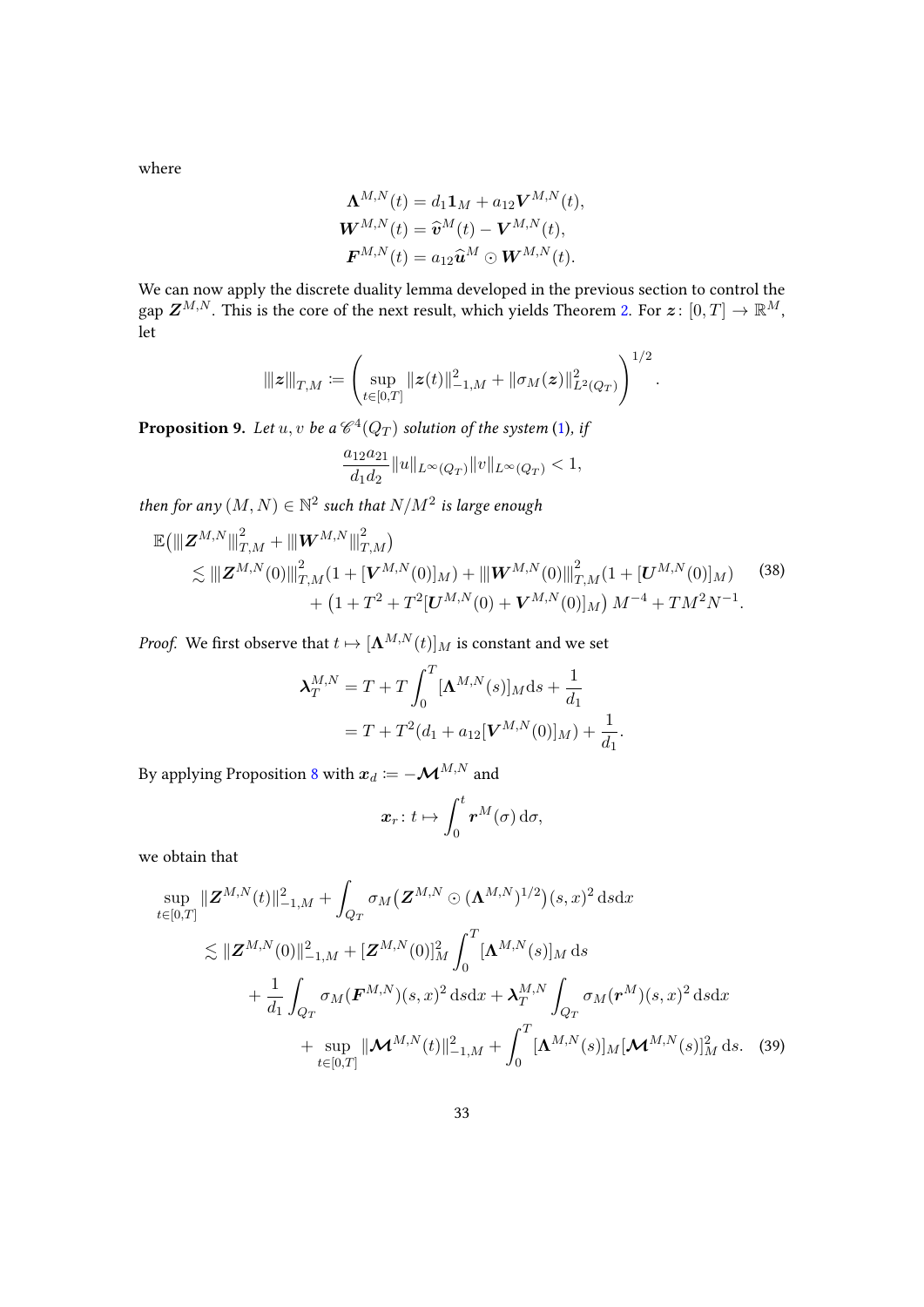Since  $\Lambda_i^{M,N}\geq d_1$  and  $|\sigma_M(\bm{F}^{M,N})(s,x)|\leq a_{12}\|u\|_{L^\infty(Q_T)}|\sigma_M(\bm{W}^{M,N})(s,x)|,$  we obtain

$$
\label{eq:ZM} \begin{split} \|\mathbf{Z}^{M,N}(t)\|_{T,M}^2 & \lesssim \|\mathbf{Z}^{M,N}(0)\|_{-1,M}^2 + T[\mathbf{Z}^{M,N}(0)]_M^2 [\mathbf{\Lambda}^{M,N}(0)]_M \\ & + \frac{a_{12}\|u\|_{L^\infty(Q_T)}}{d_1} \int_{Q_T} \sigma_M(\mathbf{W}^{M,N})(s,x)^2 \, \mathrm{d} s \mathrm{d} x + \boldsymbol{\lambda}_T^{M,N} \int_{Q_T} \sigma_M(\mathbf{r}^M)(s,x)^2 \, \mathrm{d} s \mathrm{d} x \\ & + \sup_{t\in[0,T]} \|\mathbf{\mathcal{M}}^{M,N}(t)\|_{-1,M}^2 + \int_0^T [\mathbf{\Lambda}^{M,N}(s)]_M [\mathbf{\mathcal{M}}^{M,N}(s)]_M^2 \, \mathrm{d} s. \end{split}
$$

As the roles of  $\boldsymbol{Z}^{M,N}$  and  $\boldsymbol{W}^{M,N}$  are symmetric in the previous inequality, we have a similar estimate for  $\boldsymbol{W}^{M,N}.$  Thus, by setting

$$
\mathbf{\Gamma}^{M,N}(t) = d_2 + a_{21} \mathbf{U}^{M,N}(t),
$$

and

$$
\gamma_T^{M,N} = T + T \int_0^T [\mathbf{\Gamma}^{M,N}(s)]_M \mathrm{d}s + \frac{1}{d_2}
$$
  
=  $T + T^2 (d_2 + a_{21} [\mathbf{U}^{M,N}(0)]_M) + \frac{1}{d_2}$ ,

we get

$$
\label{eq:4.10} \begin{split} \|\pmb{W}^{M,N}\|_{T,M}^2\\ \lesssim &~\|\pmb{W}^{M,N}(0)\|_{-1,M}^2+T[\pmb{W}^{M,N}(0)]_M^2[\pmb{\Gamma}^{M,N}(0)]_M\\ &~+\frac{a_{21}\|\overline{v}\|_{L^\infty(Q_T)}}{d_2}\int_{Q_T}\sigma_M(\pmb{Z}^{M,N})(s,x)^2~\mbox{d} s\mbox{d} x+\gamma_T^{M,N}\int_{Q_T}\sigma_M(\pmb{s}^M)(s,x)^2~\mbox{d} s\mbox{d} x\\ &~+\sup_{t\in[0,T]}\|\pmb{\mathcal{N}}^{M,N}(t)\|_{-1,M}^2+\int_0^T[\pmb{\Gamma}^{M,N}(s)]_M[\pmb{\mathcal{N}}^{M,N}(s)]_M^2~\mbox{d} s. \end{split}
$$

Using now our assumption on the bound of  $\|\overline{u}\|_{L^\infty(Q_T)}\|\overline{v}\|_{L^\infty(Q_T)}$  and letting  $\lesssim$  to depend on those parameters, we get that

$$
\|Z^{M,N}\|_{T,M}^2 \lesssim \|Z^{M,N}(0)\|_{-1,M}^2 + T[Z^{M,N}(0)]_M^2 [\mathbf{\Lambda}^{M,N}(0)]_M \\qquad \qquad + \| \mathbf{W}^{M,N}(0)\|_{-1,M}^2 + T[\mathbf{W}^{M,N}(0)]_M^2 [\mathbf{\Gamma}^{M,N}(0)]_M \\qquad \qquad + \left(\lambda_T^{M,N} + \gamma_T^{M,N}\right) \int_{Q_T} (\sigma_M(\mathbf{r}^M)(s,x)^2 + \sigma_M(\mathbf{s}^M)(s,x)^2) \, \mathrm{d} s \mathrm{d} x \\qquad \qquad + \sup_{t \in [0,T]} \| \mathbf{M}^{M,N}(t)\|_{-1,M}^2 + \int_0^T [\mathbf{\Lambda}^{M,N}(s)]_M [\mathbf{M}^{M,N}(s)]_M^2 \, \mathrm{d} s \\qquad \qquad + \sup_{t \in [0,T]} \| \mathbf{W}^{M,N}(t)\|_{-1,M}^2 + \int_0^T [\mathbf{\Gamma}^{M,N}(s)]_M [\mathbf{M}^{M,N}(s)]_M^2 \, \mathrm{d} s.
$$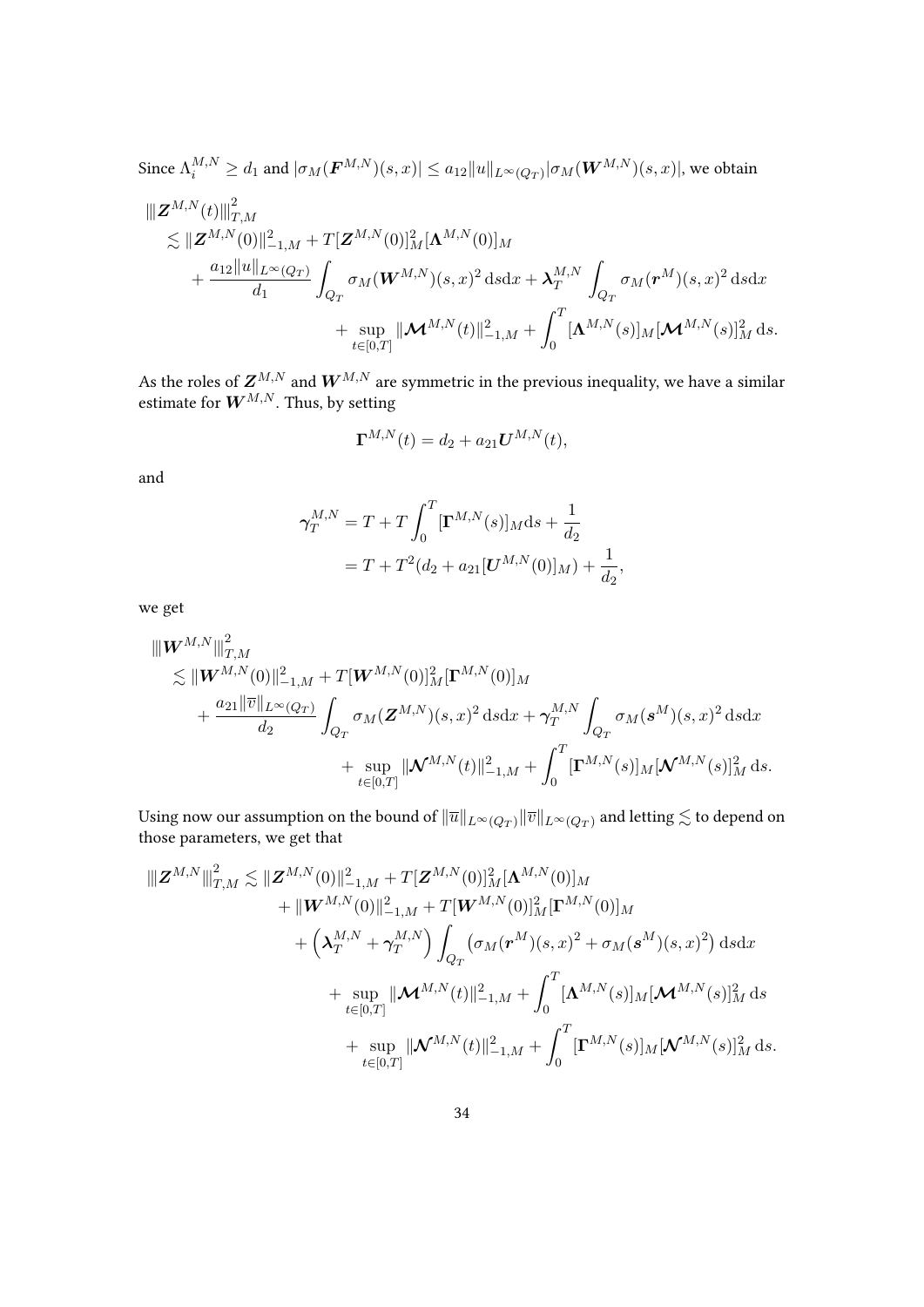The previous r.h.s. is again invariant with respect to the roles of  $\boldsymbol{Z}^{M,N}$  and  $\boldsymbol{W}^{M,N}.$  Then using the uniform bounds on  $\sigma_M(\bm{r}^M)$  and  $\sigma_M(\bm{s}^M)$  from [\(36\)](#page-31-1) and taking expectation, we get

$$
\mathbb{E}(\|Z^{M,N}\|_{T,M}^2 + \|W^{M,N}\|_{T,M}^2)
$$
\n
$$
\lesssim \|Z^{M,N}(0)\|_{-1,M}^2 + T[Z^{M,N}(0)]_M^2 [\mathbf{\Lambda}^{M,N}(0)]_M
$$
\n
$$
+ \|W^{M,N}(0)\|_{-1,M}^2 + T[W^{M,N}(0)]_M^2 [\mathbf{\Gamma}^{M,N}(0)]_M + \left(\lambda_T^{M,N} + \gamma_T^{M,N}\right)M^{-4}
$$
\n
$$
+ \mathbb{E}\Big(\sup_{t\in[0,T]} \|\mathcal{M}^{M,N}(t)\|_{-1,M}^2\Big) + [\mathbf{\Lambda}^{M,N}(0)]_M \int_0^T \mathbb{E}\big([\mathcal{M}^{M,N}(s)]_M^2\big) ds
$$
\n
$$
+ \mathbb{E}\Big(\sup_{t\in[0,T]} \|\mathcal{N}^{M,N}(t)\|_{-1,M}^2\Big) + [\mathbf{\Gamma}^{M,N}(0)]_M \int_0^T \mathbb{E}\big([\mathcal{N}^{M,N}(s)]_M^2\big) ds. (40)
$$

We are left then with controlling the local martingale terms that appear at the end. Since

<span id="page-34-0"></span>
$$
\begin{split} [\mathcal{M}^{M,N}(s)]_{M}^{2} &= \Big(\frac{1}{M}\sum_{i=1}^{M}\mathcal{M}_{i}^{M,N}(s)\Big)^{2} \\ &\leq \frac{1}{M}\sum_{i=1}^{M}\mathcal{M}_{i}^{M,N}(s)^{2} \leq \frac{1}{M}\sum_{i=1}^{M}\sup_{t\in[0,T]}\mathcal{M}_{i}^{M,N}(t)^{2}, \end{split}
$$

and recalling that  $[\mathbf{\Lambda}^{M,N}(0)]_M = [d_1 + a_{12} \mathbf{V}^{M,N}(0)]_M$ , we have

$$
\begin{split} [\mathbf{\Lambda}^{M,N}(0)]_M & \int_0^T \mathbb{E}\big([\mathcal{M}^{M,N}(s)]_M^2\big) \, \mathrm{d} s \\ &\le (d_1 + a_{12} \|\mathbf{V}^{M,N}(0)\|_{1,M}) \frac{T}{M} \sum_{i=1}^M \mathbb{E}\Big(\sup_{t \in [0,T]} \mathcal{M}_i^{M,N}(t)^2\Big). \end{split}
$$

Besides, we also have using [\(23\)](#page-23-4)

$$
\mathbb{E}\Big(\sup_{t\in[0,T]}\|\mathcal{M}^{M,N}(t)\|_{-1,M}^2\Big) \leq \mathbb{E}\Big(\sup_{t\in[0,T]}\|\mathcal{M}^{M,N}(t)\|_{2,M}^2\Big) \n\leq \mathbb{E}\Big(\sup_{t\in[0,T]}\Big(\frac{1}{M}\sum_{i=1}^M \mathcal{M}_i^{M,N}(t)^2\Big)\Big) \n\leq \frac{1}{M}\sum_{i=1}^M \mathbb{E}\Big(\sup_{t\in[0,T]}\mathcal{M}_i^{M,N}(t)^2\Big).
$$

Now, Doob's inequality ensures that  $\mathbb{E}\bigl(\sup_{t\in[0,T]}\mathcal{M}_{i}^{M,N}(t)^2\bigr)\lesssim \mathbb{E}(\langle\mathcal{M}_{i}^{M,N}\rangle(T)),$  where the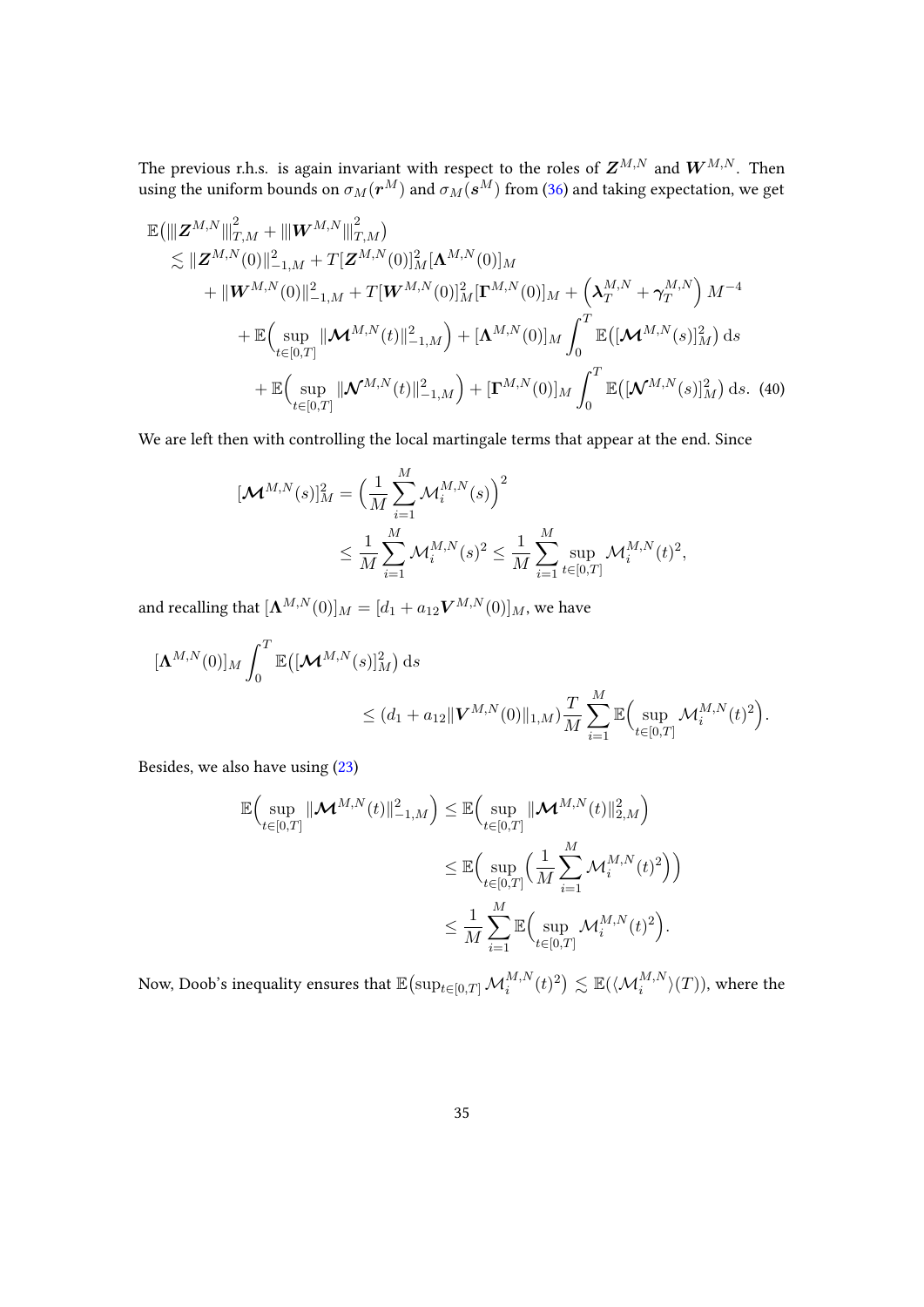expression of the quadratic variation  $\langle {\cal M}_i^{M,N} \rangle$  is found in [\(13\)](#page-13-1). Moreover, since

$$
\sum_{i=1}^{M} \Big( 2U_i^{M,N}(s)V_i^{M,N}(s) + U_{i+1}^{M,N}(s)V_{i+1}^{M,N}(s) + U_{i-1}^{M,N}(s)V_{i-1}^{M,N}(s) \Big) \n\lesssim \sum_{i=1}^{M} \Big( U_i^{M,N}(s)^2 + V_i^{M,N}(s)^2 \Big) \n= ||\boldsymbol{U}^{M,N}(t)||_2^2 + ||\boldsymbol{V}^{M,N}(t)||_2^2,
$$

we get

$$
\begin{split} & \frac{1}{M} \sum_{i=1}^M \mathbb{E} \Big( \sup_{t \in [0,T]} \mathcal{M}_{i}^{M,N}(t)^2 \Big) \\ & \lesssim \frac{1}{M} \mathbb{E} \Big( \frac{M^2}{N} \int_0^T \| \boldsymbol{U}^{M,N}(s) \|_1 \, \mathrm{d} s + \frac{M^2}{N} \int_0^T \big( \| \boldsymbol{U}^{M,N}(s) \|_2^2 + \| \boldsymbol{V}^{M,N}(s) \|_2^2 \big) \, \mathrm{d} s \Big), \end{split}
$$

Moreover  $||U^{M,N}(s)||_1 = ||U^{M,N}(0)||_1$  a.s. and we recall that  $U^{M,N}(t) = \hat{u}^{M}(t) - Z^{M,N}(t)$ and  $\mathbf{V}^{M,N}(t) = \widehat{\mathbf{v}}^{M}(t) - \mathbf{W}^{M,N}(t)$  for any  $s \geq 0$ . Adding that boundedness assumption on the colution of the SVT system and (14) around that the solution of the SKT system and [\(14\)](#page-13-0) ensure that

$$
T\frac{M^2}{N}\|\boldsymbol{U}^{M,N}(0)\|_{1,M}+\frac{M^2}{N}\int_{Q_T}\sigma_M(\widehat{\boldsymbol{u}}^M)^2+\sigma_M(\widehat{\boldsymbol{v}}^M)^2= T\mathcal{O}\big(\frac{M^2}{N}\big),
$$

we finally have

$$
\frac{1}{M} \sum_{i=1}^{M} \mathbb{E} \Big( \sup_{t \in [0,T]} \mathcal{M}_{i}^{M,N}(t)^{2} \Big) \n\lesssim \frac{M}{N} \int_{0}^{T} \mathbb{E} \big( \| \mathbf{Z}^{M,N}(s) \|_{2}^{2} + \| \mathbf{W}^{M,N}(s) \|_{2}^{2} \big) \, ds + T \frac{M^{2}}{N} \n\lesssim \frac{M^{2}}{N} \int_{Q_{T}} \mathbb{E} \big( \sigma_{M} \big( \mathbf{Z}^{M,N} \big) (s,x)^{2} + \sigma_{M} \big( \mathbf{W}^{M,N} \big) (s,x)^{2} \big) \, ds dx + T \frac{M^{2}}{N} \n\lesssim \frac{M^{2}}{N} \| \mathbf{Z}^{M,N} \|_{T,M}^{2} + \frac{M^{2}}{N} \| \mathbf{W}^{M,N} \|_{T,M}^{2} + T \frac{M^{2}}{N}.
$$

By symmetry we have bounds of the same order for the terms involving  $(\mathcal{N}^{M,N}(t))_{t\geq 0}.$  We plug these bounds in [\(40\)](#page-34-0) and gather the terms  $\| \bm{Z}^{M,N} \|_{T,M}^2$  and  $\| \bm{W}^{M,N} \|_{T,M}^2$  in the left hand side. For  $N/M^2$  large enough, we can control the left hand side and get

$$
\mathbb{E}(\|Z^{M,N}\|_{T,M}^2 + \|W^{M,N}\|_{T,M}^2) \n\lesssim \|Z^{M,N}(0)\|_{-1,M}^2 + T[Z^{M,N}(0)]_M^2 [\mathbf{\Lambda}^{M,N}(0)]_M \\ \n+ \|W^{M,N}(0)\|_{-1,M}^2 + T[W^{M,N}(0)]_M^2 [\mathbf{\Gamma}^{M,N}(0)]_M \\ \n+ \left(\lambda_T^{M,N} + \gamma_T^{M,N}\right) M^{-4} + T\left(1 + [\mathbf{\Lambda}^{M,N}(0) + \mathbf{\Gamma}^{M,N}(0)]_M\right)\frac{M^2}{N}.
$$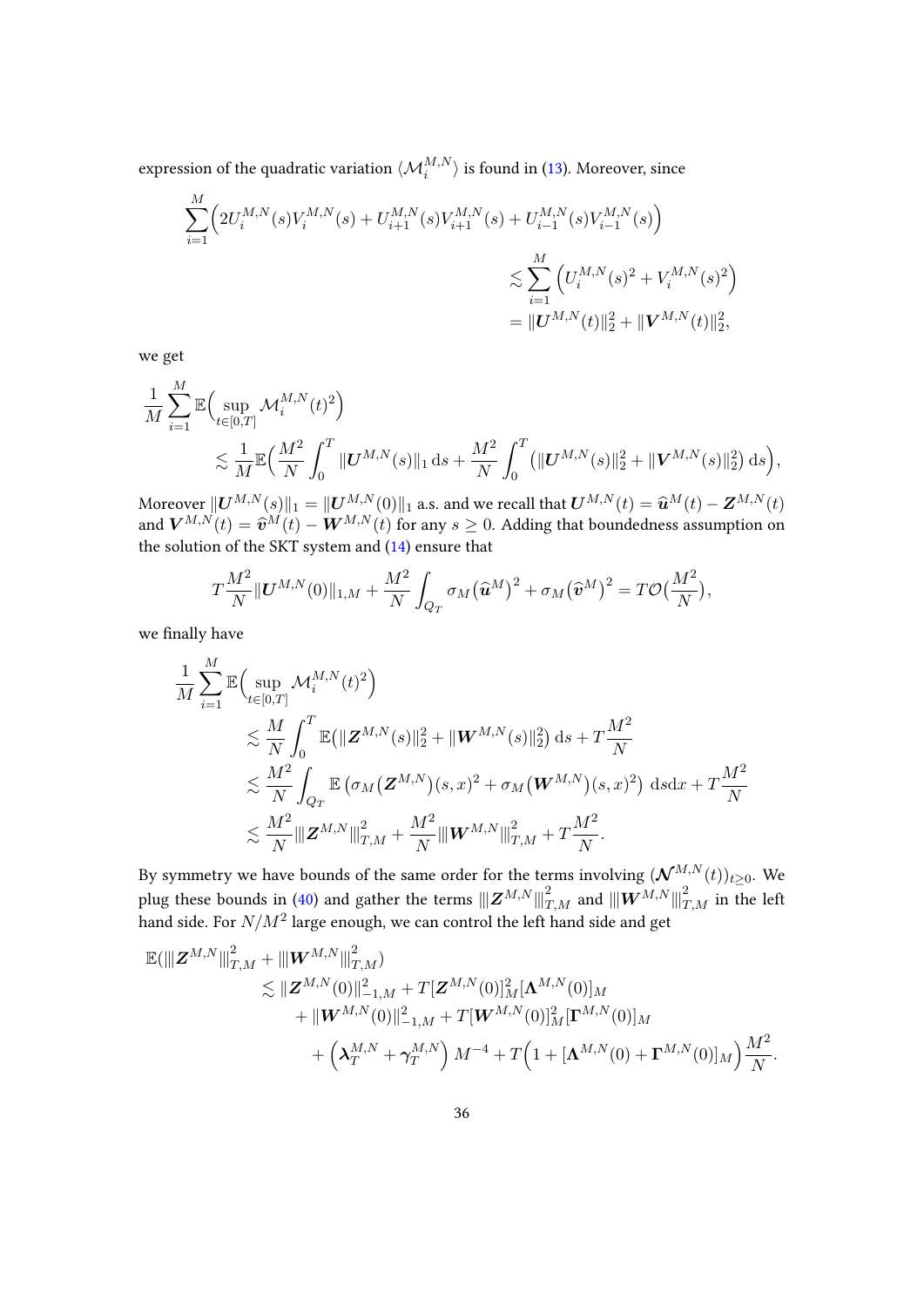Using that  $T[\bm{u}]_M^2 \leq \|\sigma_M(\bm{u})\|_{L^2(Q_T)}^2$  for any  $\bm{u} \in \mathbb{R}^M$ , by rearranging the terms we conclude the proof.  $\Box$ 

Now we can prove the remaining main result.

Proof of Theorem [2.](#page-11-0) We have

$$
\zeta^{M,N} := \pi_M(\mathbf{U}^{M,N}) - u
$$
  
=  $\pi_M(\mathbf{U}^{M,N} - \widehat{\mathbf{u}}^M) + \pi_M(\widehat{\mathbf{u}}^M) - u = \pi_M(\mathbf{Z}^{M,N}) + \iota_M(u) - u,$ 

where the interpolation operator  $\iota_M$  is the one used in Lemma [2.](#page-21-0) Using the triangular inequality, we infer

$$
\mathbb{E}\Big[\sup_{t\in[0,T]}\|\zeta^{M,N}(t)\|_{\dot{H}^{-1}(\mathbb{T})}^2 + \|\zeta^{M,N}\|_{L^2(Q_T)}^2\Big] \n\leq \mathbb{E}\Big[\sup_{t\in[0,T]}\|\pi_M(\mathbf{Z}^{M,N})(t)\|_{\dot{H}^{-1}(\mathbb{T})}^2 + \|\pi_M(\mathbf{Z}^{M,N})\|_{L^2(Q_T)}^2\Big] \n+ \sup_{t\in[0,T]}\|\iota_M(u) - u\|_{\dot{H}^{-1}(\mathbb{T})}^2 + \|\iota_M(u) - u\|_{L^2(Q_T)}^2.
$$
\n(41)

Now, using Proposition [2](#page-20-1) we have that  $\|\pi_M(\bm{Z}^{M,N})\|_{L^2(Q_T)}\leq \|\sigma_M(\bm{Z}^{M,N})\|_{L^2(Q_T)},$  and using the equivalence [\(22\)](#page-23-2) of Proposition [6](#page-23-5) we get for all  $t \in [0, T]$ 

$$
\|\pi_M(\boldsymbol{Z}^{M,N})(t)\|_{H^{-1}(\mathbb{T})}\lesssim \|\boldsymbol{Z}^{M,N}(t)\|_{-1,M}+M^{-1}\|\pi_M(\boldsymbol{Z}^{M,N}(t)\|_{L^2(\mathbb{T})}.
$$

This means that the expectation term in the r.h.s. of  $(41)$  satisfies the following bound for  $M \geq 1$ 

$$
\mathbb{E}\Big[\sup_{t\in[0,T]}\|\pi_M(\bm{Z}^{M,N})(t)\|_{\dot{H}^{-1}(\mathbb{T})}^2+\|\pi_M(\bm{Z}^{M,N})\|_{L^2(Q_T)}^2\Big]\lesssim_T\mathbb{E}\Big[\|\bm{Z}^{M,N}\|_{T,M}^2\Big].
$$

All in all, using Proposition [9,](#page-32-0) we get

$$
\mathbb{E}\Big[\sup_{t\in[0,T]}\|\pi_M(\bm{Z}^{M,N})(t)\|_{\dot{H}^{-1}(\mathbb{T})}^2+\|\pi_M(\bm{Z}^{M,N})\|_{L^2(Q_T)}^2\Big]\lesssim_T \varepsilon_{M,N},
$$

where  $\varepsilon_{M,N}$  is the r.h.s. of [\(38\)](#page-32-1). Getting back to [\(41\)](#page-36-0), we still have to control the second expectation term of its r.h.s., for which invoke Lemma [2](#page-21-0) which allow us to write

$$
\sup_{t\in[0,T]}\|\iota_M(u)-u\|_{\dot{H}^{-1}(\mathbb{T})}^2+\|\iota_M(u)-u\|_{L^2(Q_T)}^2\lesssim M^{-4}\|u\|_{L^\infty\cap L^2([0,T];H^2(\mathbb{T}))}^2.
$$

Gathering all the terms leads to the conclusion.

<span id="page-36-0"></span> $\Box$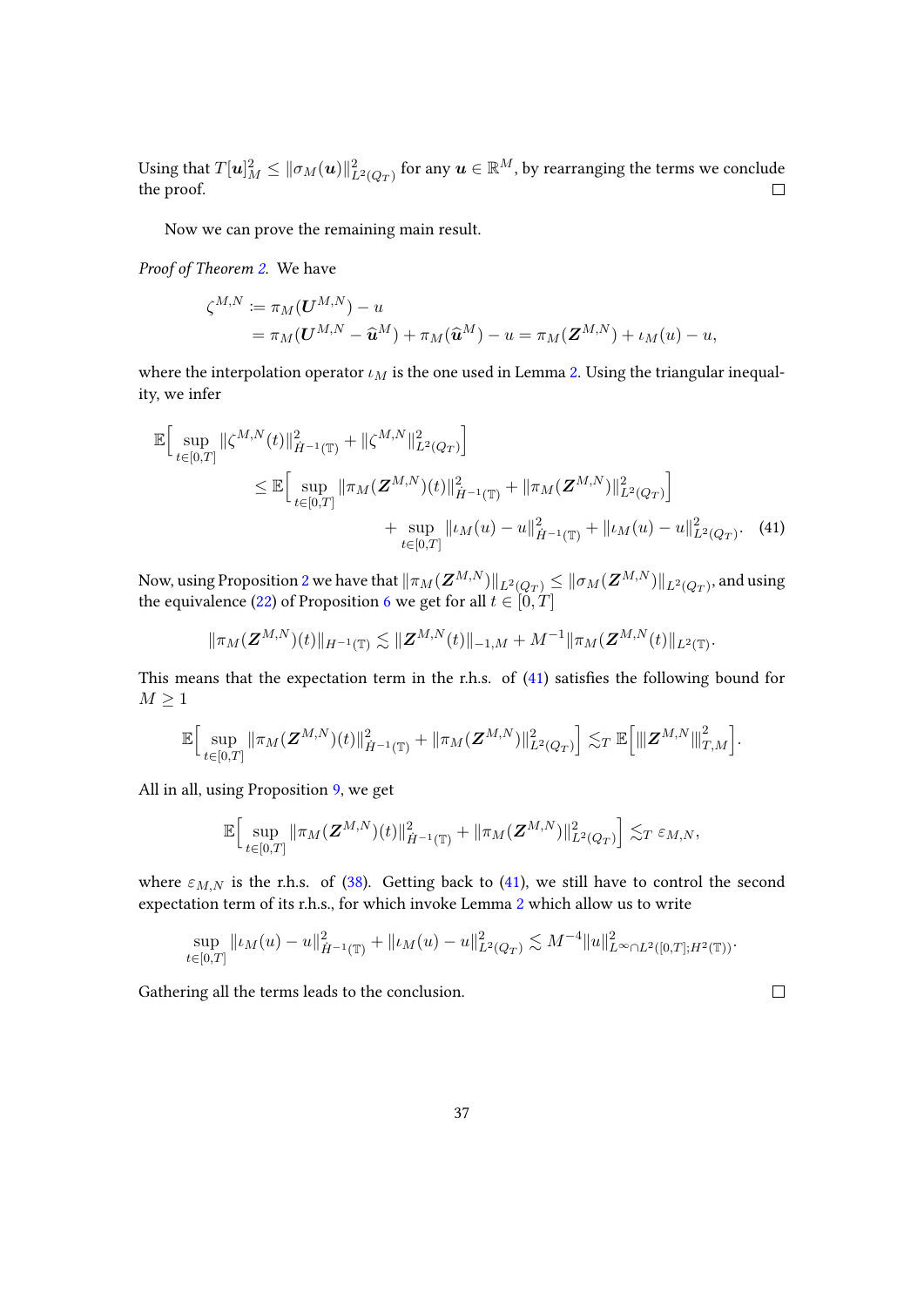# Appendix

### Discrete–continuous dictionary

| Discrete                  | Continuous                         |
|---------------------------|------------------------------------|
| $\Delta_M$                |                                    |
| $\ \cdot\ _{p,M}$         | $\ \cdot\ _{L^p(\mathbb{T})}$      |
| $(\cdot \cdot)_{M}$       | $(\cdot \cdot)_{L^2(\mathbb{T})}$  |
| $\ \cdot\ _{-1,M}$        | $\ \cdot\ _{H^{-1}(\mathbb{T})}$   |
| $\ \! \cdot \! \! _{T,M}$ | $\ \! \cdot \! \! _T$              |
| $\lceil \cdot \rceil_M$   | $\lceil \cdot \rceil_{\mathbb{T}}$ |

Acknowledgements The authors thank Joaquin Fontbona for stimulating discussions on this topic. A. M. would like to thank Ariane Trescases for a fruitful discussion which took place at the Tsinghua University in China, back in April 2015, during which the core ideas of Lemma [1](#page-17-4) and Theorem [1](#page-9-2) where discovered, even though the proof was not yet formalized ([\[23\]](#page-39-4) did not exist back then!). F. M.-H. acknowledges nancial support received under the Doctoral Fellowship ANID-PFCHA/Doctorado Nacional/2017-21171912 and thanks support from Millennium Nucleus Stochastic Models of Complex and Disordered Systems from Millennium Scientific Initiative. This work was partially funded by the Chair "Modélisation Mathématique et Biodiversité" of VEOLIA-Ecole Polytechnique-MNHN-F.X and ANR ABIM 16-CE40-0001.

# References

- <span id="page-37-1"></span>[1] Herbert Amann. Dynamic theory of quasilinear parabolic equations. II. Reaction-diffusion systems. Differential Integral Equations, 3(1):13-75, 1990.
- <span id="page-37-2"></span>[2] Herbert Amann. Erratum: "Dynamic theory of quasilinear parabolic systems. III. Global existence" [Math. Z. 202 (1989), no. 2, 219–250; MR1013086 (90i:35125)]. Math. Z., 205(2):331, 1990.
- <span id="page-37-0"></span>[3] Maxime Breden, Christian Kuehn, and Cinzia Soresina. On the influence of cross-diffusion in pattern formation. Journal of Computational Dynamics, 8(2):213, 2021.
- <span id="page-37-3"></span>[4] L. Chen and A. Jüngel. Analysis of a parabolic cross-diffusion population model without self-diffusion. J. Differential Equations, 224(1):39-59, 2006.
- <span id="page-37-4"></span>[5] Li Chen, Esther S. Daus, A. Holzinger, and A. Jüngel. Rigorous derivation of population cross-diffusion systems from moderately interacting particle systems. arXiv:2010.12389 [math], 2020.
- <span id="page-37-5"></span>[6] Li Chen, Esther S. Daus, and Ansgar Jüngel. Rigorous mean-field limit and cross-diffusion. Zeitschrift für angewandte Mathematik und Physik, 70(4), July 2019.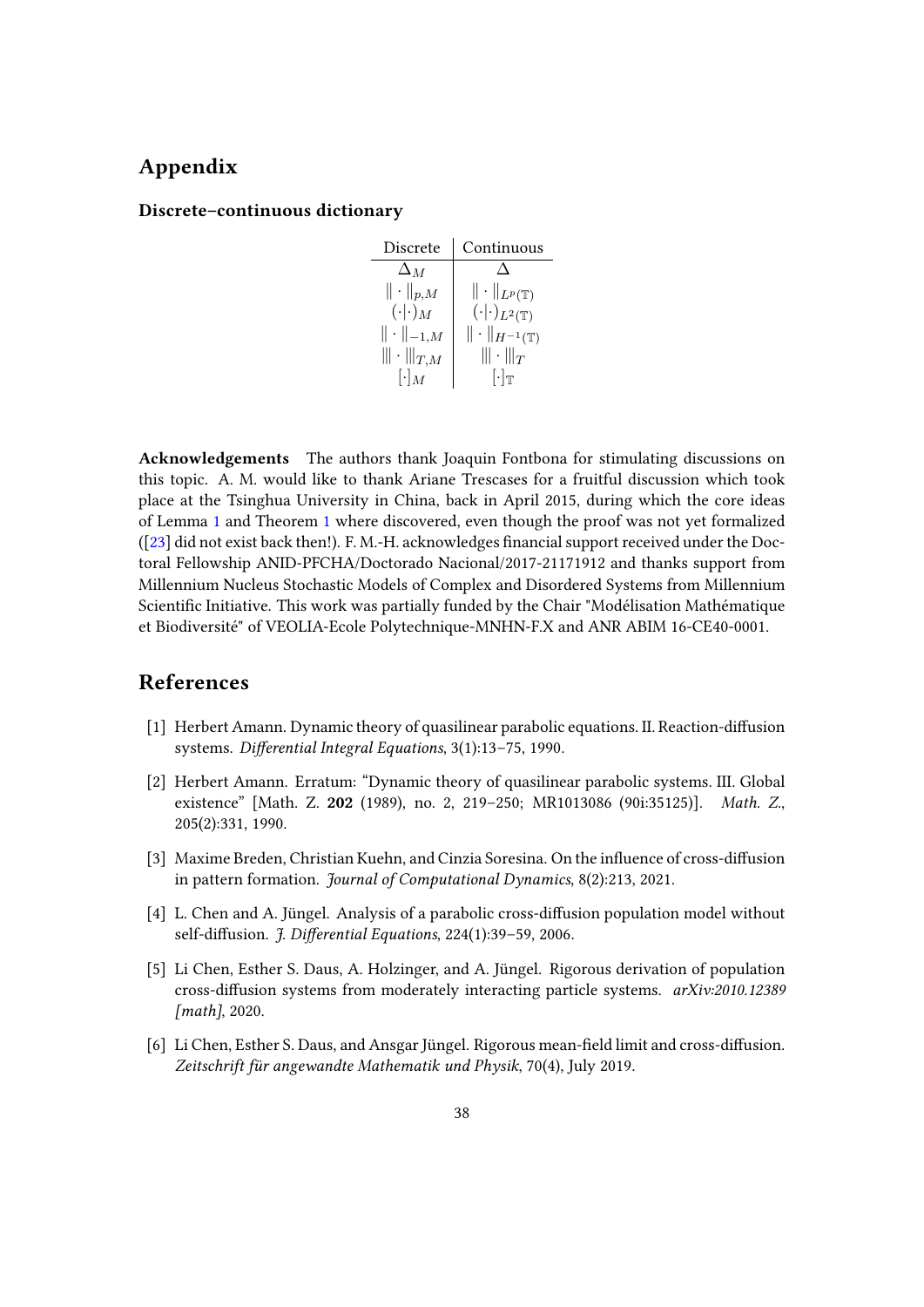- <span id="page-38-5"></span>[7] Xiuqing Chen and Ansgar Jüngel. A note on the uniqueness of weak solutions to a class of cross-diffusion systems. Journal of Evolution Equations, 18(2):805–820, November 2017.
- <span id="page-38-6"></span>[8] Xiuqing Chen and Ansgar Jüngel. Weak–strong uniqueness of renormalized solutions to reaction–cross-diffusion systems. Mathematical Models and Methods in Applied Sciences, 29(02):237–270, February 2019.
- <span id="page-38-11"></span>[9] Esther S. Daus, Laurent Desvillettes, and Helge Dietert. About the entropic structure of detailed balanced multi-species cross-diffusion equations. Journal of Differential Equations, 266(7):3861–3882, March 2019.
- <span id="page-38-8"></span>[10] Esther S. Daus, Laurent Desvillettes, and Ansgar Jüngel. Cross-diffusion systems and fast-reaction limits. Bulletin des Sciences Mathématiques, 159:102824, March 2020.
- <span id="page-38-4"></span>[11] L. Desvillettes, T. Lepoutre, A. Moussa, and A. Trescases. On the entropic structure of reaction-cross diffusion systems. Communications in Partial Differential Equations, 40(9):1705–1747, June 2015.
- <span id="page-38-12"></span>[12] Gaurav Dhariwal, Florian Huber, and Ansgar Jüngel. Global martingale solutions for a stochastic shigesada-kawasaki-teramoto population model. arXiv:2012.12765 [math], 2020.
- <span id="page-38-10"></span>[13] Helge Dietert and Ayman Moussa. Persisting entropy structure for nonlocal crossdiffusion systems. arXiv:2101.02893 [math], 2021.
- <span id="page-38-9"></span>[14] Joaquin Fontbona and Sylvie Méléard. Non local lotka-volterra system with crossdiffusion in an heterogeneous medium. Journal of Mathematical Biology, 70(4):829-854, April 2014.
- <span id="page-38-2"></span>[15] Gonzalo Galiano, María L. Garzón, and Ansgar Jüngel. Semi-discretization in time and numerical convergence of solutions of a nonlinear cross-diffusion population model. Numer. Math., 93(4):655-673, 2003.
- <span id="page-38-1"></span>[16] Luan T. Hoang, Truyen V. Nguyen, and Tuoc V. Phan. Gradient estimates and global existence of smooth solutions to a cross-diffusion system. SIAM Journal on Mathematical Analysis, 47(3):2122–2177, 2015.
- <span id="page-38-7"></span>[17] M. Iida, M. Mimura, and H. Ninomiya. Diffusion, cross-diffusion and competitive interaction. Journal of mathematical biology, 53(4):617-641, 2006.
- <span id="page-38-13"></span>[18] Ansgar Jüngel and Nicola Zamponi. Qualitative behavior of solutions to cross-diffusion systems from population dynamics. Journal of Mathematical Analysis and Applications, 440(2):794–809, August 2016.
- <span id="page-38-3"></span>[19] Ansgar Jüngel. The boundedness-by-entropy method for cross-diffusion systems. Nonlinearity, 28(6):1963–2001, may 2015.
- <span id="page-38-0"></span>[20] Jong Uhn Kim. Smooth solutions to a quasi-linear system of diffusion equations for a certain population model. Nonlinear analysis, 8(10):1121–1144, 1984.